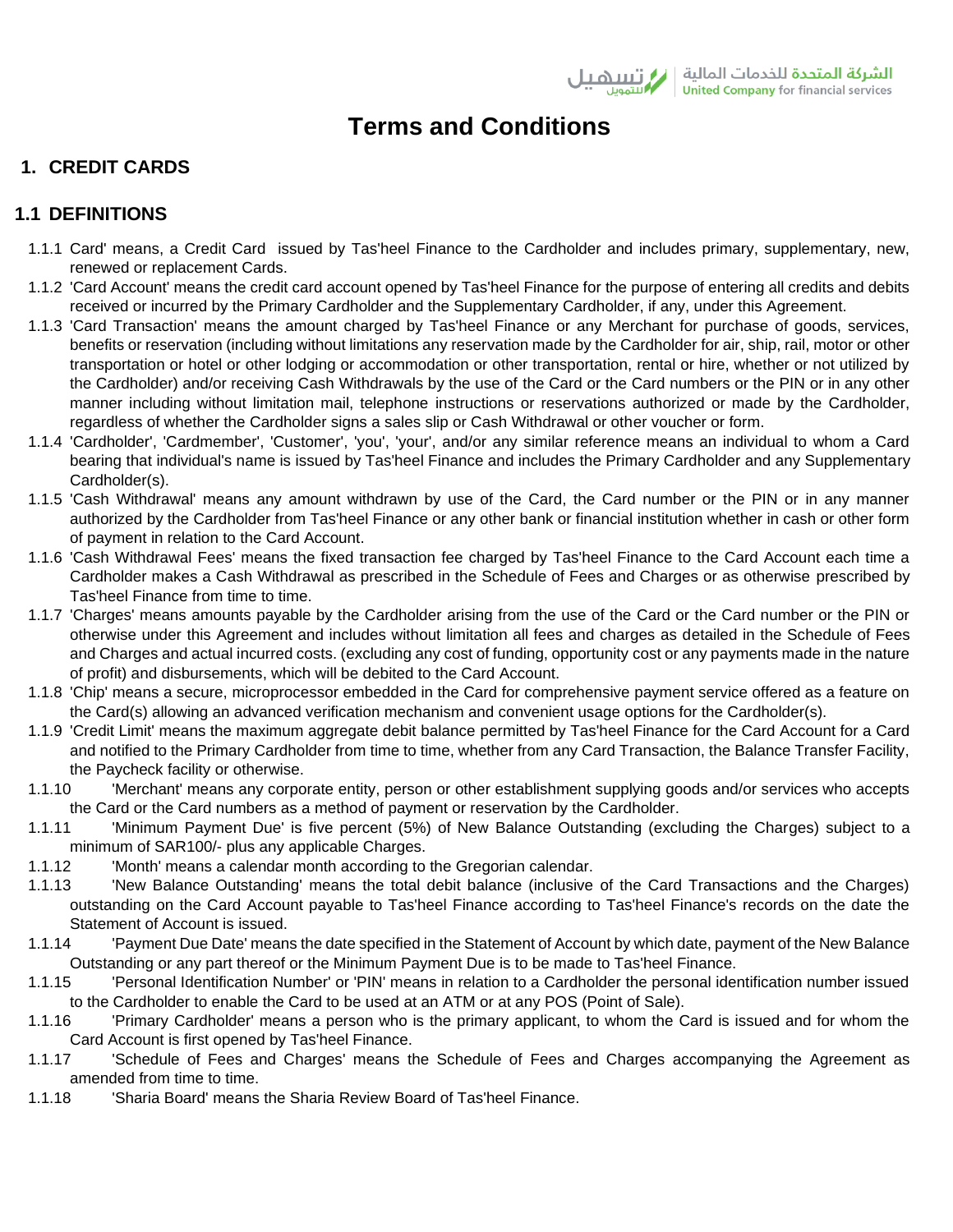- 1.1.19 'SMS' means short messaging service sent over a mobile phone, e-mail, fax or other mode of electronic communication which is recordable for evidence purposes.
- 1.1.20 'Statement of Account' means Tas'heel Finance's monthly or other periodic statement sent to the Primary Cardholder showing particulars of the New Balance Outstanding incurred by the Primary Cardholder and Supplementary Cardholder and payable to Tas'heel Finance.
- 1.1.21 'Supplementary Card' means a Card issued to the Supplementary Cardholder at the request of the Primary Cardholder.
- 1.1.22 'Supplementary Cardholder' means the person who has been issued a Supplementary Card.
- 1.1.23 'Terminal' means any automated teller machine or point of sale terminal through which Card Transactions can be performed.
- 1.1.24 'KSA' means Kingdom of Saudi Arabia.
- 1.1.25 'Saudi Riyals' or "SAR" means the lawful currency of KSA.
- 1.1.26 Words implying person shall include a sole proprietor, individual, partnership firm, company, corporation or other natural or legal person whatsoever.

# **1.2 THE CARD**

- 1.2.1 Card may be collected from Tas'heel Finance by the Customer or the card may be sent by post or courier to the address.
- 1.2.2 Upon approval from Tas'heel Finance, the Customer may receive a digital credit card.
- 1.2.3 The Customer shall receive from Tas'heel Finance a non-activated Credit Card.
- 1.2.4 Upon receipt of the Card, the Customer shall call Tas'heel Finance to the number specified in order to activate the Card or use Tasheel Finance website or Tasheel Finance app to activate the Card. The Customer shall identify and advise their card number and any other confidential information that Tas'heel Finance may require. The Customer's telephone call to Tas'heel Finance is proof of delivery and shall constitute binding and conclusive evidence of the Customer's receipt of the Card and acceptance of this Agreement
- 1.2.5 Promissory Note: customer will be signing the promissory with the amount (approved limit) in return
- 1.2.6 Upon receipt of the Card, the Customer shall sign the Card immediately.
- 1.2.7 In the event that any Customer does not wish to be bound by this Agreement, the Customer shall cut the Card in half and return both halves to Tas'heel Finance.
- 1.2.8 The Card is and will, at all times be the property of Tas'heel Finance and must be surrendered to Tas'heel Finance immediately upon request by Tas'heel Finance or its duly authorized agent. Tas'heel Finance reserves the right to withdraw the Card at its absolute discretion and/or terminate the Card with or without (in its absolute discretion) prior notice and in whatever circumstances it deems fit.
- 1.2.9 The Card has a built in Chip feature in addition to the magnetic stripe. The Chip is a secure payment mechanism which is only accepted in certain countries. The Chip may be used at Terminals by using the Card and Cardholder's signature.
- 1.2.10 The Card is not transferable and will be used exclusively by the Cardholder. The Cardholder may not pledge the Card as security for any purpose whatsoever.
- 1.2.11 The Cardholder shall at all times ensure that the Card is kept in a safe place. The Cardholder under no circumstances whatsoever will allow the Card and/or PIN to be used by any other individual.

# **1.3 USE OF THE CARD**

- 1.3.1 The Card may be used for Card Transactions within the Credit Limit and until the expiry date embossed/ engraved on the Card.
- 1.3.2 Where the Card may be used at an ATM for cash withdrawals the Cardholder shall be responsible for all transactions whether processed with the Cardholder's knowledge or by his express or implied authority. The Cardholder hereby authorizes Tas'heel Finance to debit the Card Account with the amount of any withdrawal in accordance with Tas'heel Finance's record of the transaction. Subject to manifest error the Cardholder accepts Tas'heel Finance's record of the transaction as conclusive and binding for all purposes.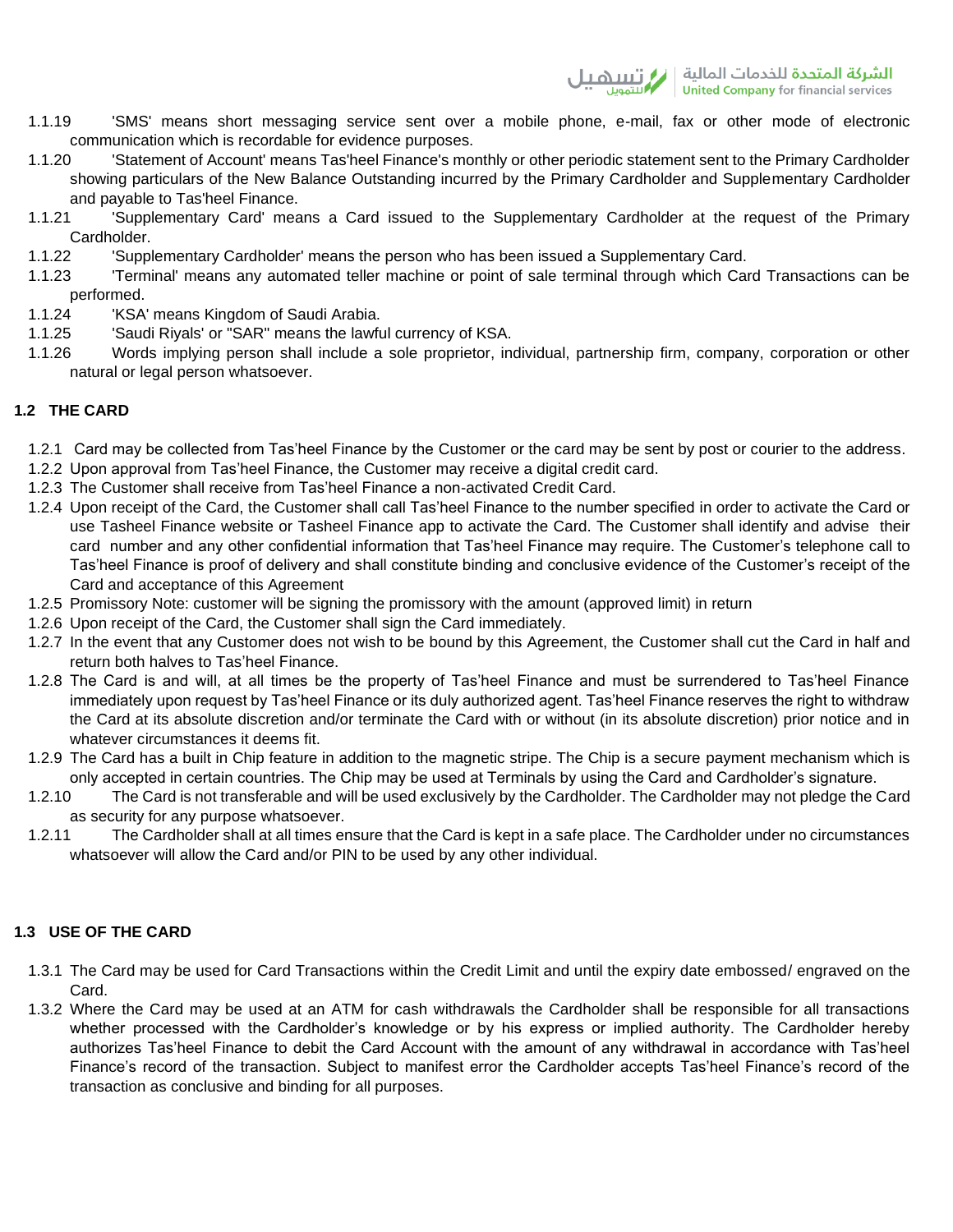- 1.3.3 Tas'heel Finance may issue a PIN to the Cardholder for use at any ATM or at POS (Point of Sale) that will accept the Card. The Cardholder agrees that; (a) The PIN may be sent by post to the Cardholder at his risk; (b) the PIN may be set by the customer on the Tas'heel Finance website; (c) the PIN may be set by the customer by contacting Tas'heel Finance call center; (d) The Cardholder shall not disclose the PIN to any person and shall take all possible care to prevent discovery of the PIN by any person; and (e) the Cardholder shall be fully liable to Tas'heel Finance for all Card Transactions made with the PIN whether with or without the knowledge of the Cardholder.
- 1.3.4 If a Cardholder loses or damages his Card and/or requires renewal, replacement or additional Cards, Tas'heel Finance may, at its discretion, reissue such Card(s).
- 1.3.5 The Cardholder undertakes to act in good faith at all times in relation to all dealings with the Card and Tas'heel Finance.
- 1.3.6 Notwithstanding that the Cardholder's Credit Limit has not been exhausted, Tas'heel Finance shall be entitled to, at any time and without notice and without giving any reason and without liability towards the Cardholder, withdraw and restrict the Cardholder's right to use the Card or to refuse to authorize any Card Transaction.
- 1.3.7 Any Card Transaction originated in a currency other than your Card currency will be converted to your Card currency at a rate of exchange determined by Tas'heel Finance. Such transaction will also be subject to a currency conversion fee as determined by Tas'heel Finance and mentioned in the Cards Schedule of Charges.
- 1.3.8 The Card must not be used for any unlawful purpose, including purchases of goods or services, prohibited by Sharia or any applicable laws wherever the Card is used.
- 1.3.9 In addition to the above clause, Tas'heel Finance shall also restrict the use of the Card for purchasing goods and services at Sharia repugnant outlets.

# **1.4 CARDHOLDER'S RESPONSIBILITIES**

- 1.4.1 Upon acceptance of the Card's application and card issuance, the Card and a copy of the initial disclosure will be sent by Tas'heel Finance by registered mail or by courier to the Applicant's mailing address at the Applicant's risk. Upon receipt of the Card, the Cardholder shall immediately sign on the signature space on the backside thereon.
- 1.4.2 The Cardholder is instructed to activate his/her Card by calling Tas'heel Finance call center, or through Tas'heel Finance Online services. Any use of the Card/services shall constitute the Cardholder's acceptance of the full terms and conditions thereof.
- 1.4.3 The Cardholder agrees that Tas'heel Finance may cancel the Card if the Card has not been activated for a reasonable period
- 1.4.4 The Cardholder undertakes to notify Tas'heel Finance of any changes in the Cardholder's personal data and information including and not limited to National addresses, source(s) of income, signature, address, telephone numbers, employment, and Identification details. If the data is not provided or if incorrect data is provided, Tas'heel Finance may freeze the card account, refuse renewal of the Card, or cancel the Card Account and demand payment of all outstanding balance/amount on the Card Account immediately.
- 1.4.5 The Cardholder may, at Tas'heel Finance's discretion, get up to a maximum of four supplementary Cards ("Supplementary Cards") for immediate relatives (spouse, parents, siblings, and children) over 18 years of age calculated as per Hijri calendar. The Cardholder shall honor all obligations incurred on each of the Supplementary Card(s). No supplementary card will be issued if the limit of the Primary card is SR 3000 or lower.
- 1.4.6 The Cardholder accepts full responsibility for all transactions processed by the use of his/her Card(s)/Supplementary Card(s) to effect banking transactions by electronic means, contact or contactless or in any other manner and that Tas'heel Finance's records thereof shall be final and binding on the Cardholder. The Cardholder shall settle all his/her disputes with the merchants with no responsibility on Tas'heel Finance
- 1.4.7 The Cardholder may use his/her Card for withdrawing cash from local and international ATM, and accepts all fees resulting from this as indicated in the Cards Schedule of Charges.
- 1.4.8 The Cardholder agrees that all foreign currency transactions will be subject to a conversion rate to Saudi Riyal as well as international transaction margin, and accepts all margins resulting from this transaction.
- 1.4.9 The Cardholder agrees that all foreign transactions including ones paid in Saudi Riyals will be subject to a margin and accepts all margins resulting from this transaction.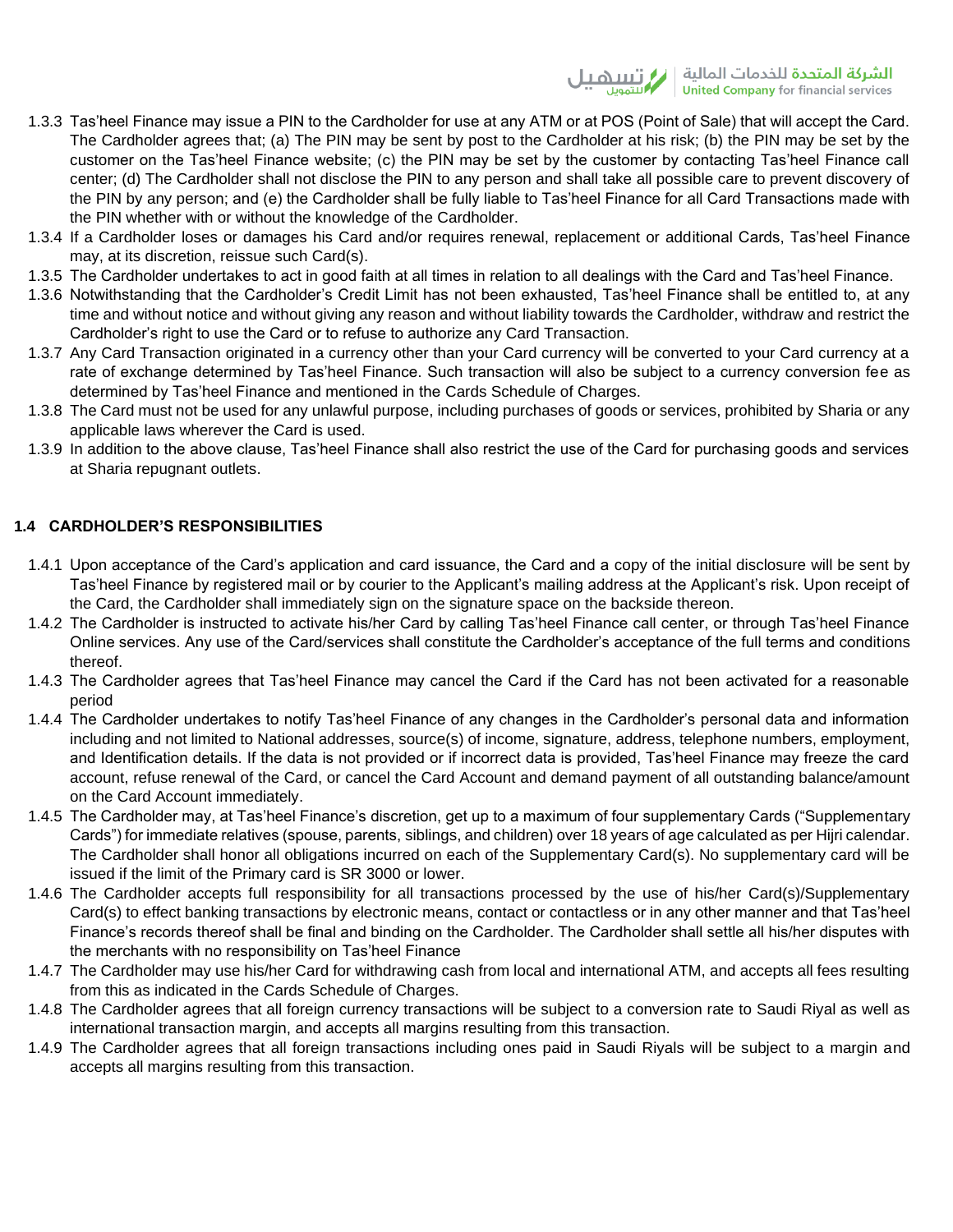- 1.4.10 The Cardholder agrees that cash transfer from Card account limit to their current / savings account in their respective bank is considered as cash advance, and accepts all fees resulting from this as indicated in the Schedule of Fees and Charges.
- 1.4.11 The Cardholder shall pay to Tas'heel Finance all amounts to be debited regardless of whether a sale or cash advance voucher is signed by the Cardholder net of existing or future taxes and charges as indicated in the article 1.4. above.
- 1.4.12 The Cardholder agrees to be enrolled automatically (without any further action on the part of the Cardholder) to any card Electronic Bill Payment Platform (EBPP) such as SADAD that may be offered to the Cardholder to facilitate monthly Card bill payments.
- 1.4.13 The Cardholder agrees that SADAD payment, Cash Advance transactions, as well as foreign exchange surcharge, finance charges or any service fees and charges, do not qualify for any rewards benefits.
- 1.4.14 The Cardholder expressly acknowledges that the books and records of Tas'heel Finance shall be the only acceptable evidence that shall verify the exact amount of the Cardholder's debt.
- 1.4.15 In the event of the Cardholder losing his/her residency status in the Kingdom of Saudi Arabia, Tas'heel Finance will cancel his/her Cards and request the Cardholder to make full payment of all amounts due to Tas'heel Finance.
- 1.4.16 The Cardholder shall have no liability for any unauthorized transactions made by the use of the Card after reporting its Loss or Theft to Tas'heel Finance if the following conditions were met:

a. The Cardholder has immediately and without delay notified Tas'heel Finance by telephone of the loss or theft of the card.

b. The Cardholder shall also not be responsible if Tas'heel Finance has failed to receive the notification of loss or theft due to negligence or delay on its part.

c. The Cardholder has exercised vigilant care in safeguarding the card from risk of loss, theft, or unauthorized use.

- 1.4.17 The maximum Cardholder liability shall not exceed the available credit limit, or the amount of unauthorized transactions posted to their account, whichever is lower at the time of such Loss or Theft.
- 1.4.18 The Cardholder undertakes not to use his card for any unlawful purchase, including the purchase of goods or services prohibited by the laws in Saudi Arabia.
- 1.4.19 The Cardholder agrees and understands that he will not use the Card for trading in foreign exchange and purchasing virtual currencies.
- 1.4.20 The Cardholder agrees to provide Tas'heel Finance with all and/or any information that it requires for the establishing and/or auditing and/or any administrative purposes with regards to the Card Account and facilities therewith. And the Cardholder authorizes Tas'heel Finance to obtain and collect any and/or all information, as it deems necessary or is required regarding the Cardholder, Supplementary Cardholder(s), his/her accounts and facilities therewith, from the Saudi Credit Bureau (SIMAH) and to disclose that information to the said company (SIMAH) or to any other agency approved by Saudi central Bank (SAMA).
- 1.4.21 The Cardholder understands and consents that information, such as his/her name and address, may be provided to certain external firms that Tas'heel Finance deems reputable and that may use the information for account servicing purposes, and, if opted in, for marketing purposes to offer products or services. If Tas'heel Finance is required by law to disclose certain Cardholder information, Tas'heel Finance will comply.
- 1.4.22 The Cardholder is required to provide the necessary information and documentation to Tas'heel Finance to assist in the investigations of any unauthorized charges reported by the Cardholder to ensure appropriate investigations are carried out to determine responsibility and liability of the reported charges.
- 1.4.23 To avail of Tas'heel Finance Contact Center, Tas'heel Finance Online Services, including transacting at the POS, the Cardholder shall select through Tas'heel Finance Contact Center, a PIN code subject to the terms set forth herein below:

a. Instructions given by the PIN code, being in lieu of physical signature, shall be binding on the Cardholder even if it is alleged to be given by another person, and shall be conclusively relied upon by Tas'heel Finance.

b. The Cardholder shall not disclose the PIN code to anyone; otherwise, the Cardholder shall solely be responsible for any and all consequences thereof. If the Cardholder believes that such disclosure has taken place, he/she is under obligation to promptly notify Tas'heel Finance and have the said numbers changed. It is advisable to change the PIN code on a regular basis. Usage of two or more consecutive identical numbers, usage of leading or trailing blanks and, generally, easily identifiable numbers are to be avoided.

1.4.24 Tas'heel Finance is hereby authorized to directly and without recourse to the Cardholder, debit any of the Cardholder's accounts with Tas'heel Finance for such fees/charges, and reflect the same in the monthly statements. Should the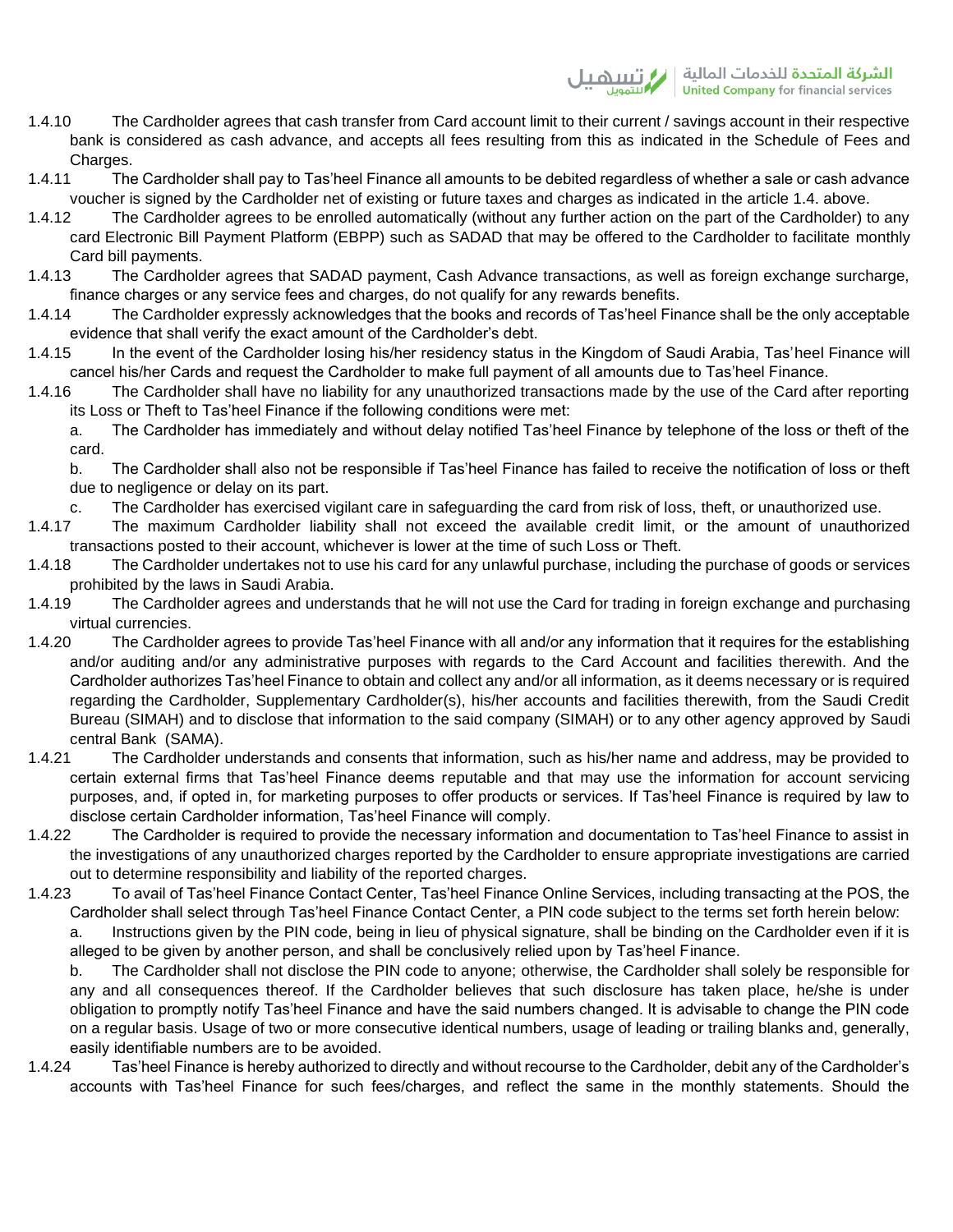Cardholder object to such charges upon being advised prior to the transaction, he/she should not proceed with the transaction.

- 1.4.25 The monthly statements (hard copy or E-statement when selected by the Cardholder to be accessed through Tas'heel Finance Online Services at any time) shall be deemed final and correct unless it is objected to in writing by the Cardholder within 30 days from issuance.
- 1.4.26 The term "account statement error/disputed transaction" shall represent any transaction posted to the Cardholder's Credit Card account, resulting in an error in the overall balance.
- 1.4.27 The Cardholder declares that he/she is not legally prohibited to be dealt with and would be liable in front of the competent authorities in KSA for the funds deposited to his/her account or deposited by others with or without his/her knowledge. He/she would be also liable whether or not he/she subsequently disposed personally of these funds but failed to formally report to Tas'heel Finance the existence of such funds. All funds deposited to his/her account are from legal sources, and he/she is liable for their being free from any illegally originated funds such as and not limited to forgery or counterfeiting, and that if Tas'heel Finance receives any counterfeit notes, these will not be refunded or compensated by Tas'heel Finance.
- 1.4.28 The Cardholder declares and undertakes that he /she is not using the credit card or withdraw funds or transfer any amount in money laundry dealings. He/she also acknowledges that the purpose of utilizing this Credit Card is legal and in alignment with the rules and regulations of KSA and the Saudi Central Bank "SAMA".
- 1.4.29 The Cardholder hereby understand and agree that KSA prohibits Digital currencies, he/she undertakes not to use the funds/Credit Card/ withdrawn amount in dealing by buying or selling in any digital currencies whether in person or authorizing a mediators to deal on his behalf. And whether such dealing is inside or outside KSA.
- 1.4.30 The Cardholder may at any time cancel the Card by giving notice to Tas'heel Finance via an authenticated communication method. The Cardholder shall return all Cards cut in half to Tas'heel Finance, and the full outstanding balance in the Card Account shall become immediately due and payable to Tas'heel Finance through the payment method specified earlier by the Cardholder.
- 1.4.31 Travel insurance, if available with the card, is offered by a third-party insurance provider. Separate Terms and Conditions in respect of including, exclusions and the qualifications to the policy shall apply with respect to age and type of transaction. Thus, Tas'heel Finance will not be responsible for any activity or claim in this regard. A copy of the travel insurance policy can be made available on request through Tas'heel Finance Contact Center. Claims, if any, against the policy should be directed to the insurance provider for their assessment, eligibility and approval. Please refer to Tas'heel Finance.com for more details.
- 1.4.32 Lounge Access program, if available with the card, is offered by a third-party provider (MasterCard). Terms and conditions including changes to or termination of the listed airports lounges and qualifications to access policy apply. Please refer to Tas'heel Finance website for a list of applicable lounges on any of your card(s). Tas'heel Finance will give (30) days' notice to customers in case of service termination, without any obligation on the part of Tas'heel Finance to the Cardholder.
- 1.4.33 In addition to all mentioned Terms and Conditions, specific terms and conditions will apply to particular credit card benefits and these terms and conditions are available at Tas'heel Finance website and in directory of services that will be sent along with the credit card.
- 1.4.34 The general T&C of Tasheel on their website shall be applicable to the credit cards application, and in case of contradiction in the Credit Cards T&C these shall prevail.
- 1.4.35 In case Cardholder requires credit advice on Tas'heel Finance's banking products and services, Cardholder should contact Tas'heel Finance Contact Center for credit advisory and consultation.

| Contact by Phone | 8003044434                         |
|------------------|------------------------------------|
| Email            | Customerservice@tasheelfinance.com |
| Social Media     | Facebook, Instagram, Twitter       |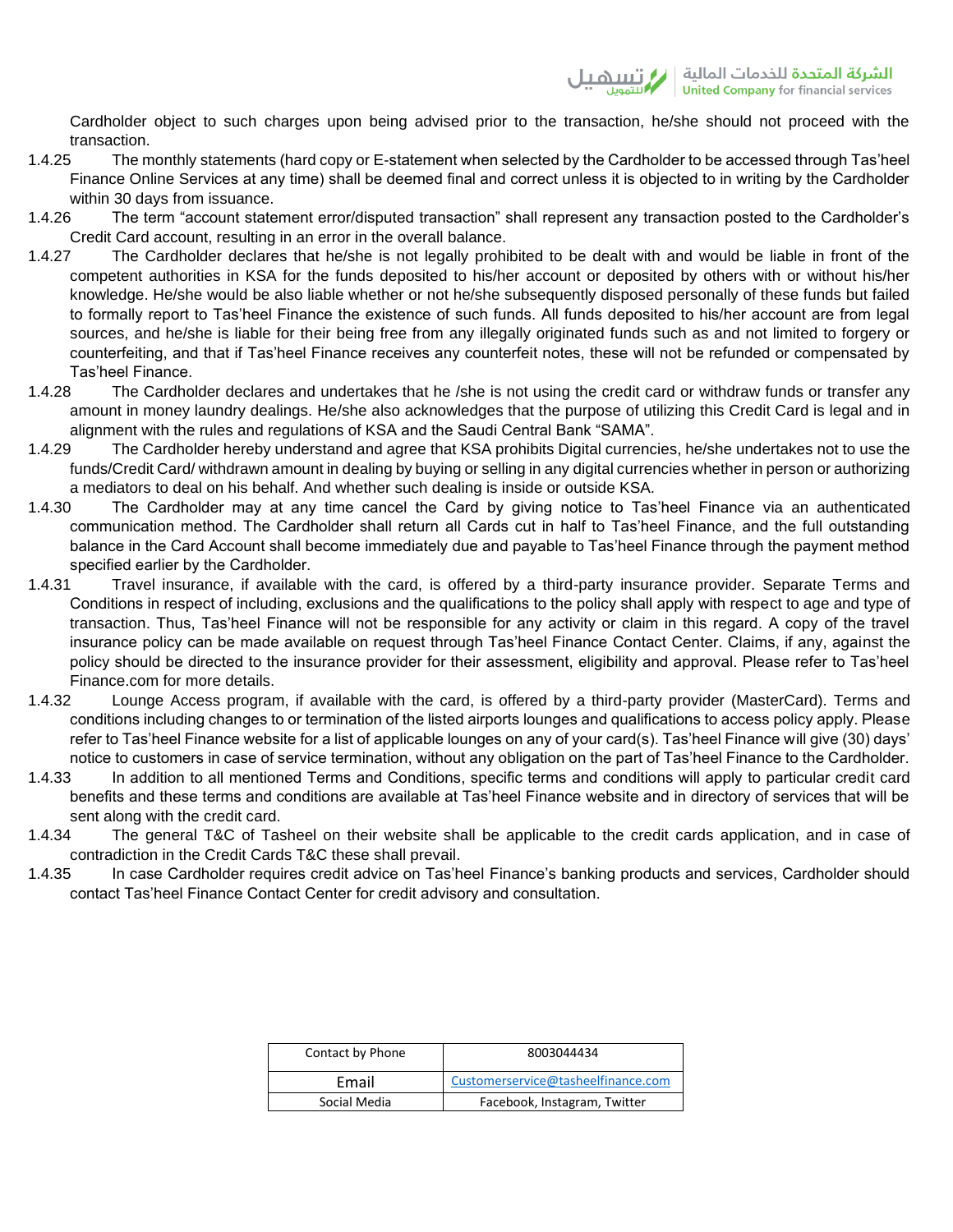|                  | (TasheelFinance)       |
|------------------|------------------------|
| Website/customer | www.tasheelfinance.com |
| account          |                        |

1.4.36 The Cardholder understands that non-compliance with these Terms and Conditions may result in:

- a. Cancellation/suspension of the Card/Supplementary Cards without notice from Tas'heel Finance.
- b. Negative impact on SIMAH record and the ability to obtain new credit facilities.
- c. Legal recourse with escalation to appropriate Saudi judicial authorities in the event of non-payment of balance dues.

d. Increased financial burden due to Commissions, Fees and Charges in case of paying minimum due amount every month.

e. Financial losses due to Unauthorized Transactions due to failure to report loss/theft of the Card promptly to Tas'heel Finance.

1.4.37 Cardholder understands and consents to the following credit card account treatments, classifications, and durations when the overpaid balance becomes dormant:

a. Considered "Active" before completing 24 Gregorian months since the last financial transaction made by the cardholder or the authorized agent.

b. Considered "Dormant" if it completed 24 Gregorian months since the last financial transaction made by the cardholder or the authorized agent.

c. Considered "Unclaimed" if it completed five Gregorian years (60 months) including the dormant stage since the last financial transaction made by the cardholder or the authorized agent, and Tas'heel Finance couldn't reach the cardholder and exhausted all means of communication with the cardholder.

d. Considered "Abandoned" if it completed fifteen Gregorian years (180 months) including the dormant and unclaimed stages since the last financial transaction made by the cardholder or the authorized agent and Tas'heel Finance couldn't reach the cardholder and exhausted all means of communication with the cardholder.

1.4.38 Without prejudice to any other clause in this Agreement, Cardholder agrees to (i) be charged by, and pay to, Tas'heel Finance the applicable rate of value added tax (VAT) (currently 15%) or whatever applicable VAT fees at the time of the payment applicable to the fees and charges listed in the Cards Schedule of Charges and (ii) for the right of Tas'heel Finance to deduct the applicable due VAT amount from the Cardholder's account.

# **1.5 TASHEEL'S RESPONSIBILITIES**

- 1.5.1 Tas'heel Finance guarantees the Cardholder in paying his/her purchases from all merchants and organizations that accept the Card, provided none of the articles below are violated.
- 1.5.2 Tas'heel Finance shall debit the Cardholder's Card Account (the "Card Account") with the amounts of all Card transactions, membership fees, other fees (including legal fees), and other liabilities incurred by the Cardholder as well as actual loss or damage incurred by Tas'heel Finance arising from the use of the Card.
- 1.5.3 The Cardholder may, by giving written notice to Tas'heel Finance within 10 Calendar Days from the date of execution of a Financing Contract, terminate the Financing Contract, unless
	- **a)** Draw-down of any part of the Amount of Financing has occurred; or
	- **b)** A credit card or other means of obtaining Financing provided to the Cardholder by Tas'heel Finance has been used to acquire goods or services for which Financing is to be advanced under the Financing Contract Tas'heel Finance shall ensure appropriate investigations are carried out to determine responsibility and liability of any unauthorized charges reported by the Cardholder, and the Cardholder is required to provide the necessary information and documentation to assist in the investigations.
- 1.5.4 In the event that Cardholder is proven to have been engaged in any fraudulent behaviors relating to the disputed transactions, and if the Cardholder refuses to provide relevant necessary materials for the investigation of the disputed transaction, or entered into prohibited transactions, Tas'heel Finance shall have no liability for the disputed transactions and shall be exempted from any/all liabilities that may arise from such engaging.
- 1.5.5 Tas'heel Finance may at any time without any obligation or without any explanations or reasons to the Cardholder refuse to honor any of the transactions that the Cardholder has initiated on his/her Card and on any of the Supplementary Card(s) including but not limited to, the parallel use of same Card in transactions in two different locations, or use of the Card in any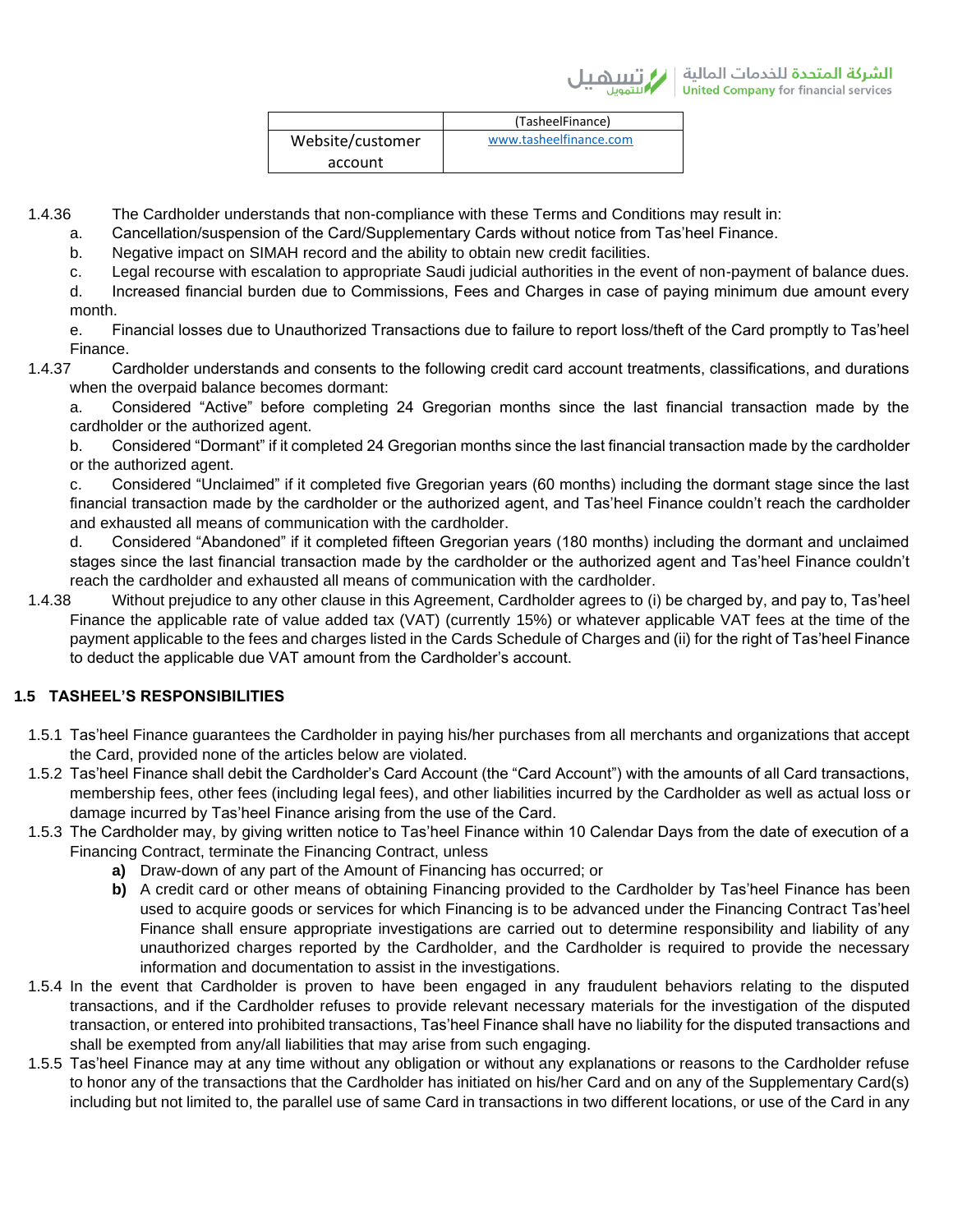prohibited or illegal transactions in contravention of any applicable Saudi Laws and/or the laws of any other jurisdiction including but not limited to money laundry or traded in Digital Currencies where any transaction is about to take place or has taken place. Tas'heel Finance shall not be liable for any loss, damage or expense (direct or indirect, consequential or otherwise) incurred by the Cardholder due to Tas'heel Finance's refusal to honor any of the transactions initiated by the Cardholder. Tas'heel Finance shall inform the Cardholder without delay the reason for Tas'heel Finance's refusal to honor any of the transactions initiated by the Cardholder.

- 1.5.6 Tas'heel Finance will have the right to freeze the Cardholder's Account if he/she fails to update Tas'heel Finance with a copy of his/her renewed Identification, upon its expiration date.
- 1.5.7 Tas'heel Finance shall have the absolute right to determine the cash advance level, which is subject to change based on regulatory requirements, which is currently fixed at 30% of the Card credit limit.
- 1.5.8 Tas'heel Finance may at any time terminate these terms and conditions and recall all Cards provided to the Cardholder and to the Supplementary Cardholder (which is Tas'heel Finance's Property) without prior notice to the Cardholder.
- 1.5.9 Tas'heel Finance may at any time modify or change any terms and conditions herein. However, Tas'heel Finance shall provide a 10days notice before any such change is affected; the Cardholder has 30 days to either accept the changes or to cancel the card. Any cancellation must be communicated in writing to Tas'heel Finance, except changes to the following: a. An extension to the Grace Period: b. A decrease in fees and charges:c. A change concerning information about any optional service in relation to the credit card terms and conditions
- 1.5.10 The retention of the Card by the Cardholder after the effective date of the change shall constitute the Cardholder's implicit and unconditional acceptance to the changes.
- 1.5.11 Any notice required from Tas'heel Finance hereunder shall be deemed valid if mailed to the address given by the Cardholder, or by any suitable means at Tas'heel Finance's discretion, and as such, shall be final and binding.
- 1.5.12 Tas'heel Finance may at any time, assign any of its rights hereunder to any other party without notice to, or seeking consent of, the Cardholder. And the Cardholder will continue to be in debt to the assignee under the same terms and conditions stated herein.
- 1.5.13 If at any time any provision or term of these terms and conditions are/or becomes illegal, invalid or unenforceable in any respect as per the Law of Saudi Arabia, such provision or term shall be deemed to be deleted from these terms and conditions. Illegality, invalidity, on unenforceability of provision or term hereof shall not affect the legality, validity, on enforceability of the rest of the terms and conditions herein.
- 1.5.14 Once the Applicant's application is accepted and the Applicant becomes a Tas'heel Finance Cardholder, Tas'heel Finance shall have the authority and power to enroll the Cardholder into the various insurance related programs based on the Cardholder's prior acceptance and agreement to the fees & terms and conditions of such programs. Specific Terms & Conditions apply for the insurance programs, which will be binding on the Cardholder and shall be available upon the Cardholder's request.
- 1.5.15 These terms and conditions are governed by the applicable Saudi Laws, the rules and regulations of SAMA , and/or the laws of the jurisdiction where any transaction, contact or contactless hereunder is made and must also not violate Islamic Shariah rules and principles. The SAMA Committee for Banking Disputes hereto shall finally settle disputes between the two parties.
- 1.5.16 The terms and conditions of any Co-Branded Credit Card that Tas'heel Finance is, now or hereafter, a party to, shall supplement the terms hereof to the extent needed to remove any conflict between the two terms. So, any conflicting term in any such Co-Branded Credit Card(s) terms and conditions shall be deemed a change effected by Tas'heel Finance as per Article (1.5) in Tas'heel Finance's Responsibility above.

# 1.6 **SUPPLEMENTARY CARD**

- 1.6.1 Tas'heel Finance may in its absolute discretion issue a Supplementary Card to a person nominated by the Cardholder and approved by Tas'heel Finance. The Issue of the Supplementary Card(s) shall be subject to such terms and conditions that Tas'heel Finance may deem necessary.
- 1.6.2 The Terms and Conditions applicable herein to the Primary Cardholder shall apply mutatis mutandis (i.e. with the necessary changes) to the Supplementary Cardholder. Every Supplementary Cardholder shall be jointly and severally liable with the Primary Cardholder for costs, for all goods, services, Cash Withdrawals made, and all Card Transactions and all Charges generated by the use of the Primary Card as well as the Supplementary Card.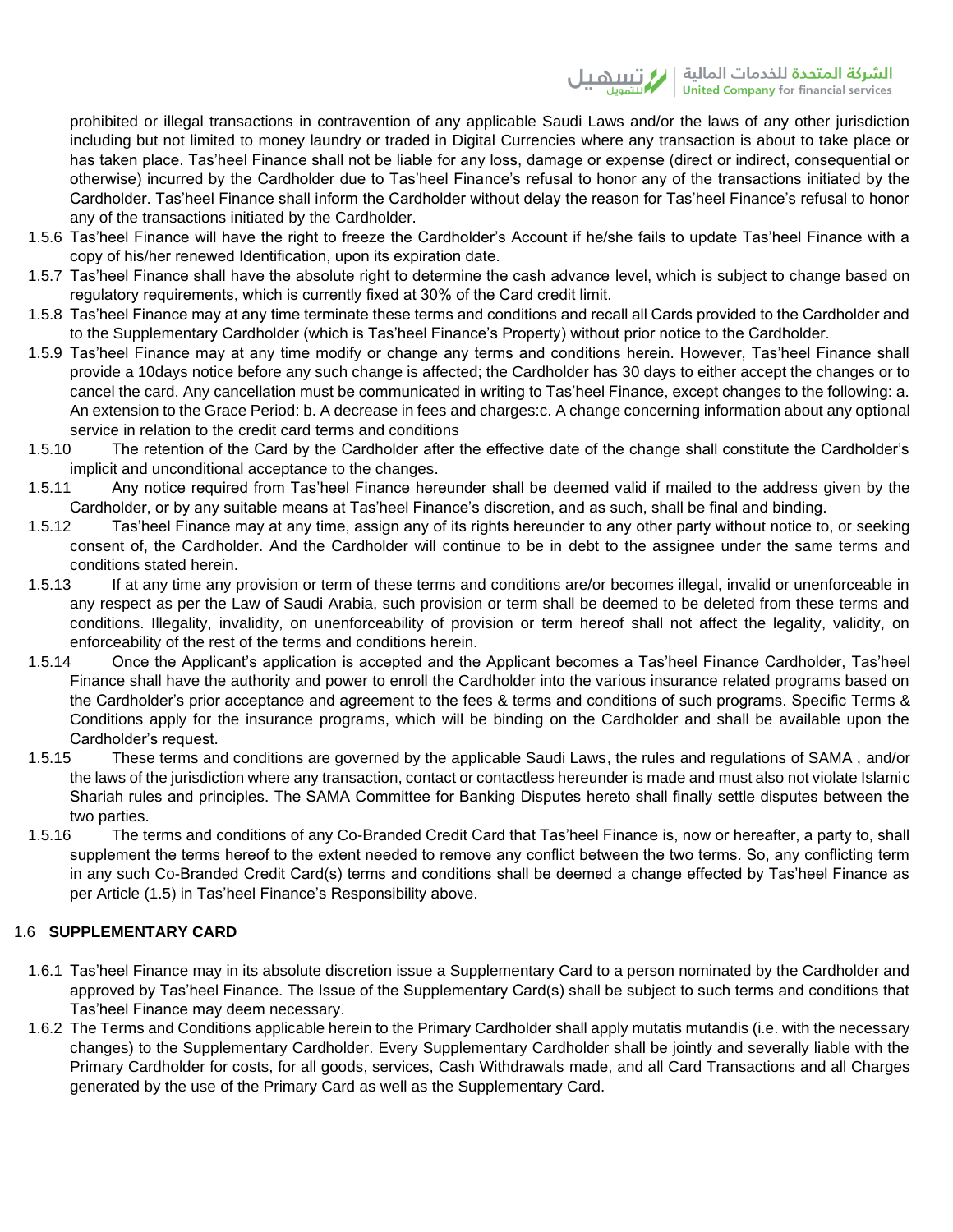- 1.6.3 The Credit Limit assigned to the Cardholder is inclusive of the Credit Limit of the Supplementary Cardholder. The Primary Cardholder and the Supplementary Cardholder shall not permit the total of the Card Transactions and Charges incurred through their respective Cards to exceed the Credit Limit. A Supplementary Cardholder may be assigned a specific limit that shall constitute the maximum credit limit on the Supplementary Card. However, this in no way absolves the Primary Cardholder from being fully liable to Tas'heel Finance for debts incurred by the Supplementary Cardholder in excess of the maximum credit limit assigned to the Supplementary Cardholder.
- 1.6.4 The validity of the Supplementary Card is dependent on the validity of the Primary Card. Upon termination of the Primary Card or the Primary Cardholder's Card Account with Tas'heel Finance, for whatever reason, the Supplementary Cards(s) shall also be terminated automatically. The termination of the Supplementary Card for whatever reason shall not terminate the Primary Card or the Card Account.
- 1.6.5 The undertakings, liabilities and the obligations of the Primary Cardholder and the Supplementary Cardholder to Tas'heel Finance and Tas'heel Finance's rights herein shall not be affected in any way by any dispute or counterclaim which the Primary Cardholder and the Supplementary Cardholder may have against each other Tasheel due amount shall be honored separately from any dispute or disagreement between the two.
- 1.6.6 The Primary Cardholder shall indemnify Tas'heel Finance against any actual loss, damage, liability, costs, and expenses whether legal or otherwise incurred by Tas'heel Finance by reason of any legal disability or incapacity of the Supplementary Cardholder or any breach of this Agreement by the Supplementary Cardholder.
- 1.6.7 If the Primary Cardholder assigns to the Supplementary Cardholder a specific limit that constitutes the maximum credit limit on the Supplementary Card, the Supplementary Cardholder may, subject to such Supplementary card credit limit, make cash withdrawals up to the cash withdrawal amount available to the Primary Cardholder under the Credit Limit.

# 1.7 **LOSS OF CARD AND PIN**

- 1.7.1 The Cardholder shall be fully liable for all Card Transactions with the PIN whether with or without the knowledge of the Cardholder.
- 1.7.2 The Cardholder shall use all reasonable precautions to prevent the loss or theft of the Card and shall not disclose the PIN to any party.
- 1.7.3 In the event that the Card is lost or stolen, or the PIN is disclosed to any other party, the Cardholder shall immediately notify the said loss, theft or disclosure together with the particulars thereof and of the Card to Tas'heel Finance and the Police of the country where such loss or theft or disclosure occurred.
- 1.7.4 The Cardholder shall be and remain fully liable to make payment to Tas'heel Finance for any debit to the Card Account arising from any Card Transactions, goods or services supplied by the Merchants, Cash Withdrawals or ATM transactions effected through the use of the Card by any person whether with or without knowledge of the Cardholder and irrespective of whether they were authorized by the Cardholder or not.
- 1.7.5 Tas'heel Finance may at its absolute discretion issue a replacement for any lost or stolen Card or a new PIN on the terms and conditions of this Agreement.

In the event that the Cardholder recovers the lost or stolen Card, he shall immediately return the same cut in half to Tas'heel Finance without using it. The Cardholder shall not use the PIN after reporting to Tas'heel Finance of the disclosure of the same to any party.

# **1.8 PAYMENT**

- 1.8.1 The Cardholder shall be billed in Saudi Riyal and any conversion rate from foreign currency to Saudi Riyal either by Tas'heel Finance or any other related party may vary and will be binding and payable by the Cardholder.
- 1.8.2 The Cardholder agrees to pay to Tas'heel Finance upon the request of Tas'heel Finance a fixed Annual Membership Fee as prescribed by Tas'heel Finance for the Card when issued or renewed. The Cardholder further agrees to pay all other fees and Charges that Tas'heel Finance may levy for any service in relation to the Card. that will be charged additionally to the outstanding balance of the Cardholder.
- 1.8.3 Payment of the New Outstanding Balance, including the Charges, as specified on the Statement of Account is due and payable not later than the Payment Due Date from the Cardholder.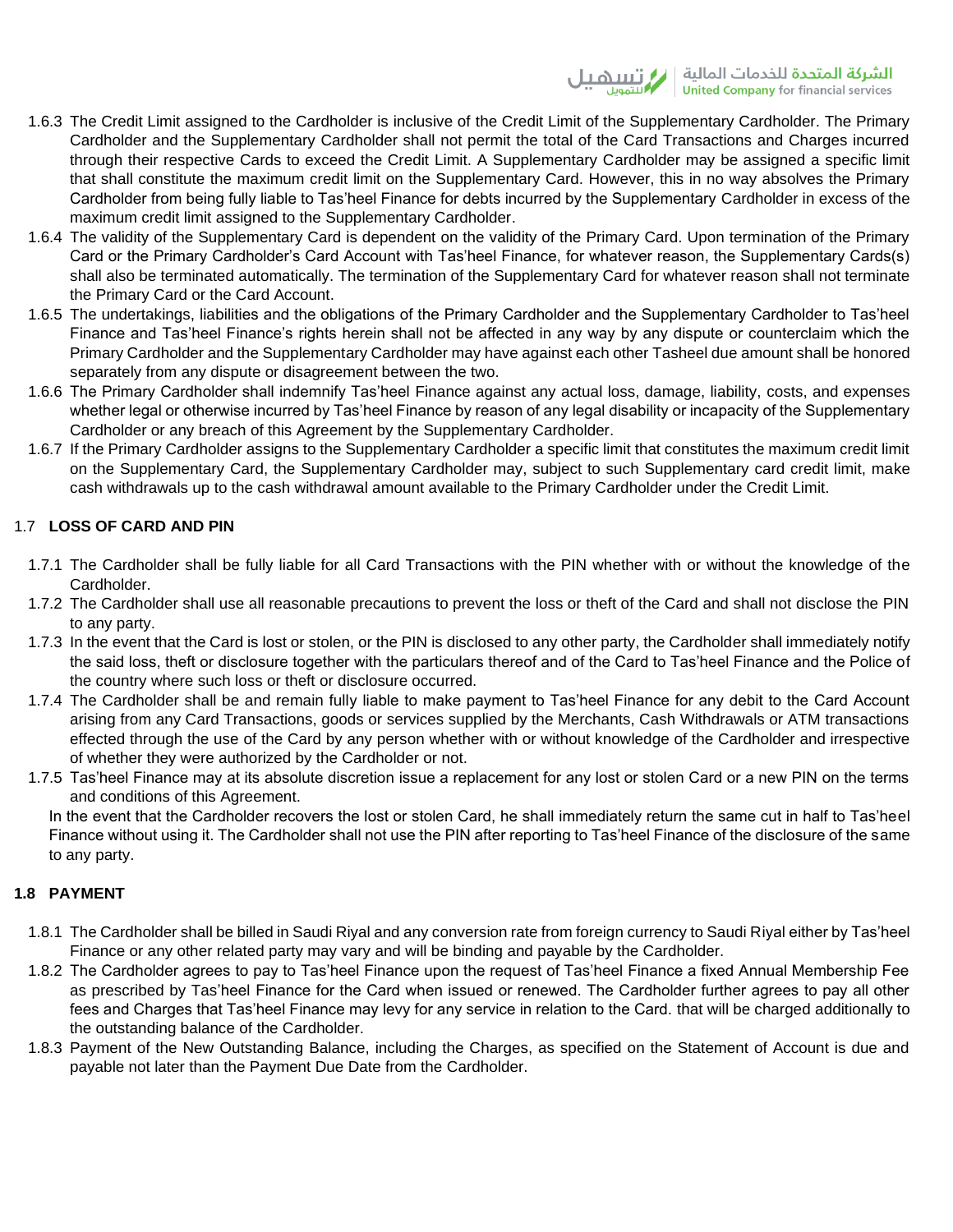- 1.8.4 The Cardholder may choose not to settle the New Balance Outstanding in full, in which case the Cardholder must pay the Minimum Payment Due on or before the Payment Due Date. If the New Balance Outstanding is less than SAR 100 then the New Balance Outstanding will be fully due and payable.
- 1.8.5 If the Cardholder fails to pay the Minimum Payment Due by the Payment Due Date, a Collection Fee charge will be levied however the late payment charge received by Tas'heel Finance will be given to a charity after deducting the actual cost (excluding cost of funds, opportunity loss or any payment in the nature of profit) that may be incurred in the collection of such amounts as approved by the Sharia Board of Tas'heel Finance.
- 1.8.6 If the minimum payment amount due is not paid on by the due date, Tas'heel Finance will freeze the Card Account and treat it as delinquent account.
- 1.8.7 All payments received by Tas'heel Finance from the Cardholder may be applied in the following order of payment or such other order of priority as Tas'heel Finance may think fit: 1) Charges & fees (if any) 2) Insurance (if any) 3) Monthly Subscription Fee (if any) 4) Equated Payment Plan (if any) 5) New Balance Outstanding where Retail transactions will be settled before Cash 6) Current transactions (unbilled). Within the categories set forth, all payments and credits may, unless otherwise decided by Tas'heel Finance, be applied by Tas'heel Finance first to the outstanding amounts that have been billed to the Card Account for the longest period of time.
- 1.8.8 If the Cardholder pays to Tas'heel Finance any amount which is in excess of the New Outstanding Balance of Tas'heel Finance, Tas'heel Finance retains the right as it deems necessary, to verify the reasons for such excess payments and accordingly to process or not to process such payments and to return the payments to the Cardholder.
- 1.8.9 If the Cardholder holds other Cards issued by Tas'heel Finance, and any of these Cards are cancelled for any reason whatsoever, then Tas'heel Finance may in its absolute discretion without notice, combine or consolidate the account of the cancelled Card, whether in Saudi Riyals or in any other currency, with the Card Account, and may do so notwithstanding that the balances on such accounts may not be expressed in the same currency, and the Cardholder hereby authorizes Tas'heel Finance to offset any such combination or consolidation with the necessary conversion at Tas'heel Finance's spot exchange rates. The Statement of Account sent to the Primary Cardholder shall thereafter show particulars of the New Outstanding Balance of the consolidated Card Account.
- 1.8.10 If the Cardholder disagrees with any debit or credit entry appearing in the monthly statement of account, it should be communicated to Tas'heel Finance in writing within 14 days from the date of the Statement of Account, failing which it shall be deemed conclusive.
- 1.8.11 The Cardholder agrees that subject to manifest error the records of Tas'heel Finance of any Card Transaction effected by the use of the Card shall be conclusive and binding on the Cardholder for all purposes.
- 1.8.12 For settlement of Card Transactions, a Cardholder may nominate his current/savings account maintained with any Bank for direct settlement. In such instance the Cardholder agrees that Tas'heel Finance reserves the right to determine the priority of any such instruction against cheques presented for payment or any other arrangements made with Tas'heel Finance.
- 1.8.13 Tas'heel Finance will not be responsible for payments received after cut-off time and / or any reversal of any fees and charges related to the Card Account.
- 1.8.14 If the Card's total spending limit is exceeded, the exceeded amount will be due immediately and Tas'heel Finance will have the right to cancel the Card and a new Card will not be issued until the full amount due is settled.

..

- 1.8.14.1 Tas'heel Finance will not allow the Cardholder to incur expenses on the credit card exceeding the credit limit
- 1.8.15 The Cardholder gives Tas'heel Finance irrevocable standing instructions to enter into Tawarruq transactions based on the Tawarruq model approved by the Tas'heel Finance Shariah Review Board (where Tas'heel Finance sells to the Cardholder a commodity on deferred payment basis and as agent of the Cardholder, sells the commodity on cash basis to a third party at the then prevailing market price) on or after the payment due date of each month to offset the outstanding amount due if the Cardholder fails to contact Tas'heel Finance to give instructions to execute a Tawarruq transaction in any month, on or before the payment due date; the Tawarruq transaction documents will be maintained by Tas'heel Finance. This standing instruction is valid for as long as the Card terms and conditions are in effect.
- 1.8.16 A handling charge as prescribed by Tas'heel Finance is payable by the Cardholder to Tas'heel Finance immediately upon a request to Tas'heel Finance to issue a replacement Card. Additional charges ("Additional Charges") as prescribed by Tas'heel Finance are payable by the Cardholder to Tas'heel Finance immediately upon the request to Tas'heel Finance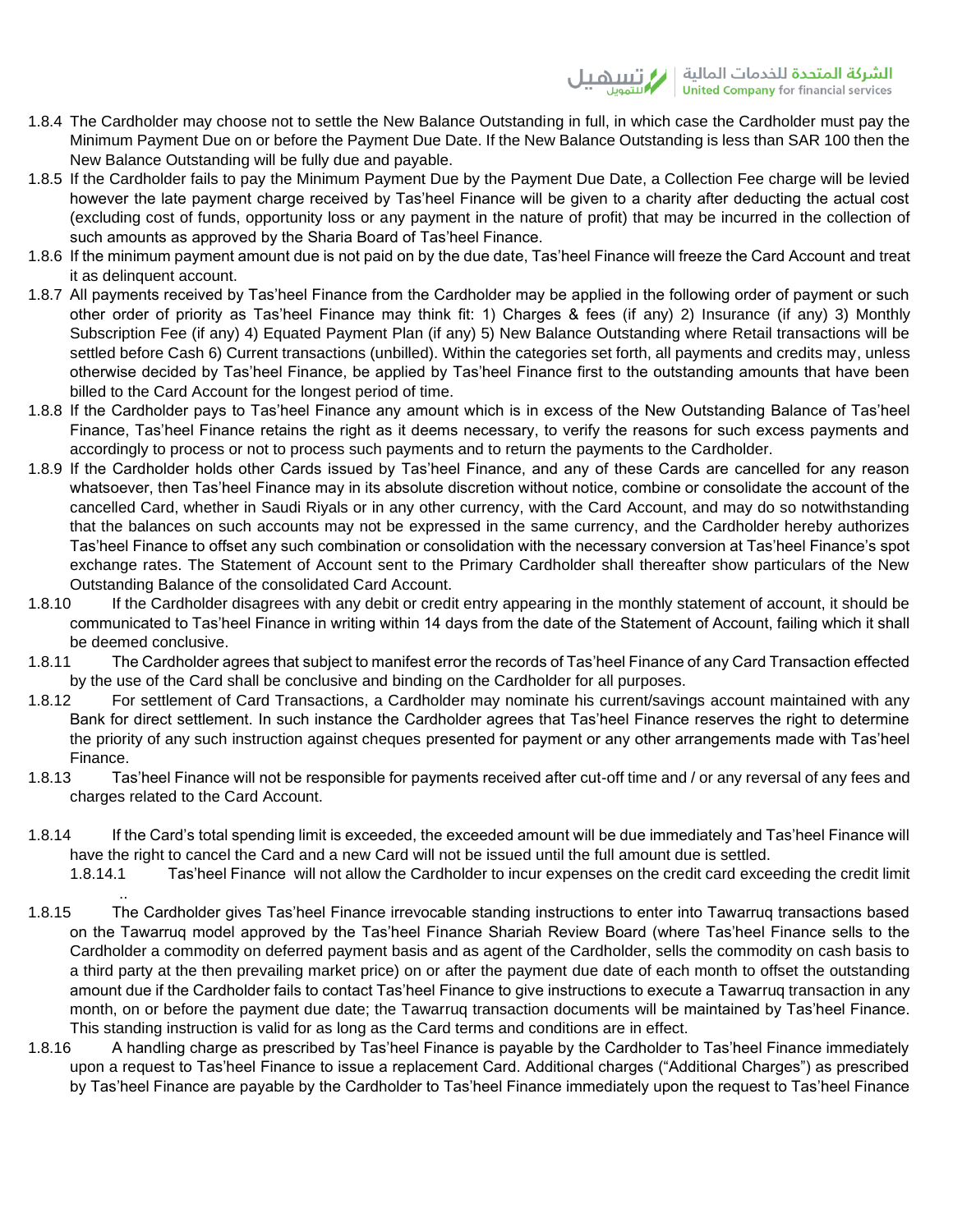for the provision of copies of sales voucher/Cash Withdrawal slip and any further services Tas'heel Finance may provide from time to time.

- 1.8.17 If the Cardholder pays the full outstanding balance on or before the due date, no Tawarruq shall take place.
- 1.8.18 If the Cardholder objects to the Tawarruq transaction within the 20 days period from issue of the statement of account, Tas'heel Finance shall review the request of the Cardholder and refund the entire amount of the Tawarruq and the profit of the objected transaction only. Tas'heel Finance has the right to stop the Card and claim settlement of the whole amount due from the Cardholder.
- 1.8.19 If the Cardholder defaulted payment of the Amount Outstanding on maturity for two consecutive months, then the Card will be suspended, and Tas'heel Finance may not process the Tawarruq for settlement of the Card's transactions.
- 1.8.20 If the Cardholder wishes to activate the suspended Card after payment of the outstanding debt, then a reactivation fee as mentioned in Cards Schedule of Charges will be charged. However, reactivation will be done at the sole discretion of Tas'heel Finance.
- 1.8.21 If the Cardholder objects against any transaction after processing of Tawarruq which includes the respective disputed amounts, then the amounts that will be refunded to the Card Account will only be equivalent to the value of the disputed transaction and the profit thereof.
- 1.8.22 Annual Percent Rate is charged by Tas'heel Finance on the unpaid statement balance. To avoid any charging of Annual Percentage Rate, please pay full amount within the due date.
- 1.8.23 In case of death of the Cardholder, Tas'heel Finance shall have the right to demand that his/her heirs or inheritance settle the amounts due immediately. Unless the Cardholder has an active credit shield insurance plan attached to his/her Card Account. Refer to the Credit Shield terms & conditions article below for details.
- 1.8.24 If the Cardholder declares bankruptcy, all amounts due from the Cardholder shall become immediately payable to Tas'heel Finance.
- 1.8.25 For Cardholders using installment program, the entire outstanding amount of the installment program will become due for immediate payment in case the Cardholder becomes delinquent in the card payment and then, the installment program will be terminated. Please refer to the Disclosure Statement for Cost of Credit table, a summary of charges as well as examples of Annual Percent Rate, and Foreign Exchange transactions.
- 1.8.26 Credit Shield terms & conditions (Optional):
	- 1.8.26.1 Credit Shield Group Credit Insurance covers all of participants of the Tas'heel Finance Credit Shield Program.
	- 1.8.26.2 Sum Covered is the outstanding balance of the participant's card account.
	- 1.8.26.3 Events covered:
		- Death.
		- Total temporary disability due to accident or sickness.
- 1.8.27 Total permanent disability due to accident or sickness unless excluded as defined in the Credit Shield Agreement.
- 1.8.28 Entry Age into the Scheme:
	- 1.8.28.1 Maximum age is sixty (60) based on the Gregorian calendar.
	- 1.8.28.2 Minimum age is eighteen (18) based on the Gregorian calendar.
- 1.8.29 Termination age: Cover shall terminate upon the participant attaining the age of sixty five (65).

# **1.9 TERMINATION**

- 1.9.1 Notwithstanding the payment provisions outlined under clause 9 above (payment clause), all amounts outstanding on a Card Account (including that of all Supplementary Cards) together with the amount incurred by the use of the Card but not yet charged to the Cardholder's Account shall be payable immediately in full upon the termination of this Agreement.
- 1.9.2 The Cardholder may at any time notify Tas'heel Finance of his intention to close the Card Account and terminate the use of all Cards by giving a notice in writing and returning all Cards cut into half to Tas'heel Finance. The Card Account shall be closed only after the receipt by Tas'heel Finance of all Cards cut in half and full payment of all Card Transactions, Charges and any other liabilities under the Card Account.
- 1.9.3 The Primary Cardholder or any Supplementary Cardholder may at any time terminate the use of the Supplementary Card by giving notice in writing and by returning the Supplementary Card, cut in half to Tas'heel Finance. In such an event all Cardholders including the Supplementary Cardholder whose use of the Card has been terminated shall be and shall continue to be jointly and severally liable to Tas'heel Finance for all Card Transactions , Charges and other liabilities in accordance with this Agreement save that the Supplementary Cardholder whose use of the Card has been terminated shall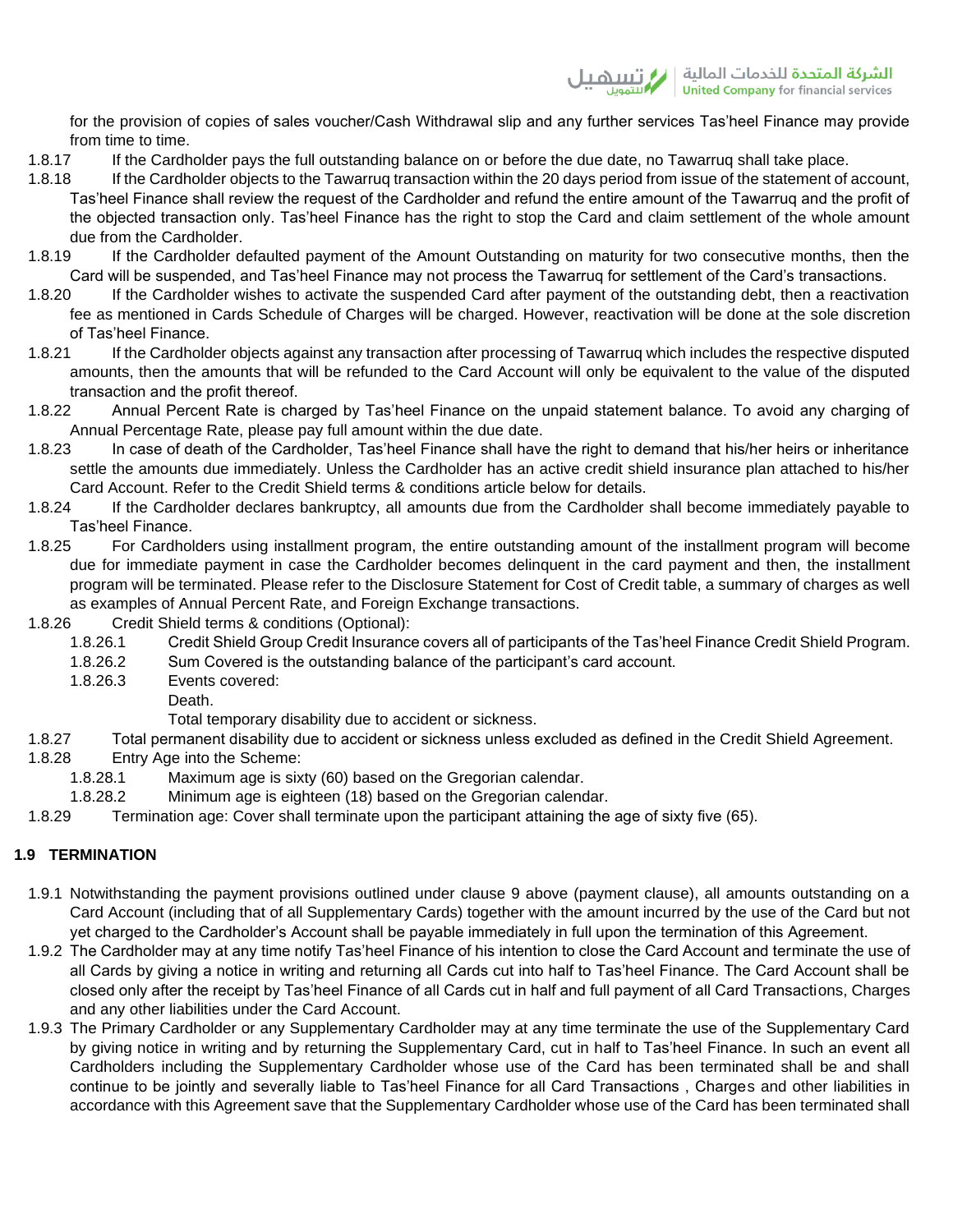not be liable for Card Transactions, Charges and other liabilities incurred by the Primary Cardholder and other Supplementary Cardholders (if any) after Tas'heel Finance's receipt of the cut Supplementary Card.

- 1.9.4 Tas'heel Finance may at any time recall all or any Card(s) and terminate its/their use or refuse to renew with or without giving prior notice to the Cardholder. The Cardholder shall immediately after such recall, termination or non-renewal return such Card(s) cut in half to Tas'heel Finance and make full payment of all Card Transactions, Charges and liabilities to Tas'heel Finance.
- 1.9.5 Tas'heel Finance shall terminate the use of the Card without notice upon the death, incapacity, default in one or more other Tas'heel product, bankruptcy, or insolvency of the Cardholder or when the whereabouts of the Cardholder become unknown to Tas'heel Finance due to any cause not attributable to Tas'heel Finance.
- 1.9.6 In the event of the Cardholder's bankruptcy, death, incapacity or insolvency, the holder(s) of Supplementary Card(s) will immediately cease use of the Card(s) and return them to Tas'heel Finance.
- 1.9.7 Notwithstanding the Payment Due Date specified in the Cardholder's Statement of Account, the whole of the outstanding balance on the Cardholder's account shall become due and payable upon the cancellation or termination of the Card. The Cardholder and/or his/her estate, administrator and/or executor will be responsible for repaying in full any outstanding balances on the Card Account and shall keep Tas'heel Finance indemnified for all actual costs (including legal fees and Charges) and expenses incurred in recovering such outstanding balances.
- 1.9.8 Tas'heel Finance shall not be liable to refund the Monthly Subscription Fee for or any part thereof in the event of the termination of the Card.
- 1.9.9 In the event that any security is held by Tas'heel Finance as collateral for the issuance of the Card, Tas'heel Finance reserves the right to retain such Security for a period of at least 45 days following the Card being cancelled and returned to Tas'heel Finance whether cancelled by the Cardholder or Tas'heel Finance or following this Agreement being terminated.

# **1.10 EXCLUSION OF LIABILITY**

- 1.10.1 Tas'heel Finance shall be under no liability whatsoever to the Cardholder in respect of any loss or damage arising directly or indirectly out of: (a) Any loss or damage howsoever incurred or suffered by the Cardholder by reason of Tas'heel Finance or a Merchant or other bank or financial institution or any ATM or other party refusing to allow a Card Transaction or refusing to accept the Card or the Card numbers or the PIN or refusing to extend or provide Cash Withdrawals up to the Credit Limit or at all. (b) refusal of any Merchant or member institution of MasterCard to honor or accept the Card or for any defect or deficiency in the goods or services supplied to the Cardholder by any Merchant or, where applicable, for any breach or nonperformance by a Merchant of a Card Transaction. (c) The malfunction of any ATM or disruption of communication systems. (d) The exercise by Tas'heel Finance of its right to demand and procure surrender of the Card prior to the expiry date embossed on its face, whether such demand and surrender are made and/or procured by Tas'heel Finance or by any other person duly authorized by Tas'heel Finance or an ATM. (e) The exercise by Tas'heel Finance of its right to terminate any Card or the Card Account pursuant to Clause 10. (f) Any injury to the credit character and reputation of the Cardholder in and about the repossession of the Card, any request for its return or the refusal of any Person to honor or accept the Card. (g) Any misstatement, misrepresentation, error or omission in any details disclosed by Tas'heel Finance. (h) Any dispute between the Cardholder and any Merchant or bank or financial institution or any other person. (i) Tas'heel Finance acting in good faith upon the Cardholder's instructions.
- 1.10.2 Tas'heel Finance shall not have any liability for any indirect, incidental, or consequential loss or damages (including loss of profit), even if advised of the possibility of such loss or damages.
- 1.10.3 Tas'heel Finance will not be responsible for any failure to perform any of its obligations hereunder if such performance would result in it being in breach of any law, SAMA regulations or any other regulation or requirement of any governmental or other related authority in accordance with which it is required to act or if its performance is prevented, hindered or delayed by a Force Majeure Event; in such case its obligations will be suspended for so long as the Force Majeure Event continues (and no other branch, subsidiary or affiliate shall become liable). 'Force Majeure Event' means any event due to any cause beyond the reasonable control of Tas'heel Finance, including but not limited to restrictions on convertibility or transferability, requisitions, involuntary transfers, unavailability of any clearing of payment system, sabotage, fire, flood, explosion, acts of God, civil commotion, strikes or industrial action of any kind, riots, insurrection, war or acts of government.
- 1.10.4 The Cardholder's liability to Tas'heel Finance shall not in any way be affected by any dispute between the Cardholder and any Merchant or bank or financial institution or any other person or counterclaim or right to set-off which the Cardholder may have against such Merchant or bank or financial institution or person.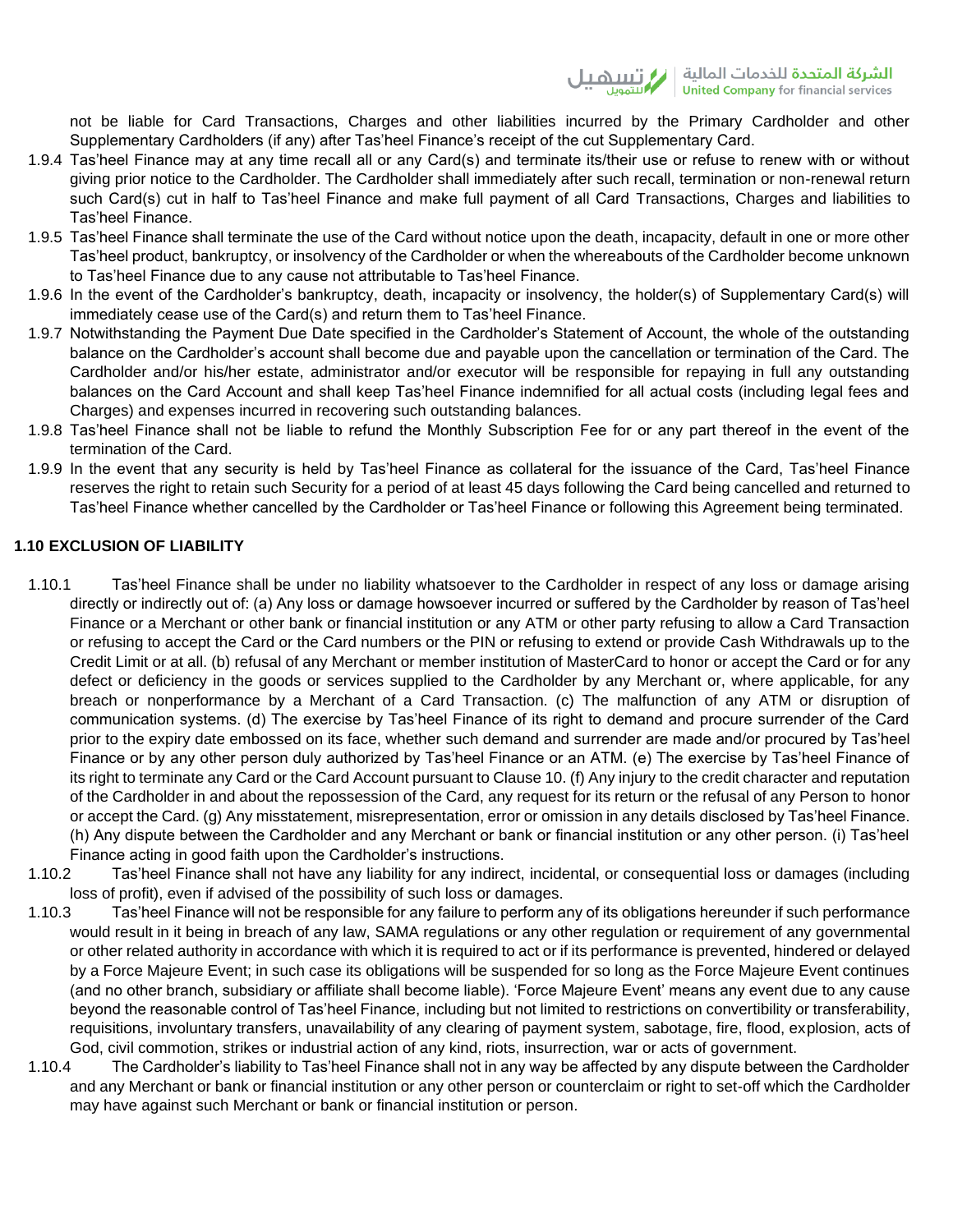## **1.11 DISCLOSURE OF INFORMATION**

- 1.11.1 The Cardholder irrevocably authorizes and permits Tas'heel Finance to disclose and furnish such information that it deems fit concerning the Cardholder, the Card Account and his affairs to Tas'heel Finance' subsidiaries, associates, branches, assignees, service providers, insurers, agents or other parties in order to enable Tas'heel Finance to perform its obligations hereunder or to enforce the Customer's obligations hereunder.
- 1.11.2 Tas'heel Finance shall have the right to check the credit standing of the applicant for the Card and/or check credit standing of the Cardholder at any time as and when Tas'heel Finance deems fit without reference to him/her. The Customer consents to the disclosure of the last known address of the Customer to any Merchant, bank or Master Card or its successors and the disclosure of the Card numbers of the new, renewed or replacement Cards to Merchants and other interested persons.

## **1.12 INDEMNITY**

1.12.1 The Cardholder undertakes and agrees to indemnify Tas'heel Finance against any actual loss, damage, liability, and costs and expenses whether legal or otherwise which Tas'heel Finance may incur by reason of this Agreement or any breach thereof or the enforcement of Tas'heel Finance's rights as herein provided. All costs and expenses in such regard may be debited to the Card Account and shall be payable by the Cardholder. For the avoidance of doubt, the indemnification obligations of the Cardholder hereunder shall survive the termination of the Card(s). Further, the Cardholder shall have no right to claim any damages or losses whatsoever as a result of the Tas'heel Finance terminating this terms and conditions and withdraw the Card(s).

## **1.13 RIGHT TO SET OFF**

- 1.13.1 In addition to any general right to set-off or other rights conferred by the law to Tas'heel Finance, the Cardholder agrees that Tas'heel Finance may in its absolute discretion at any time and without notice combine and consolidate all or any account(s) held either individually or jointly, of the Cardholder with Tas'heel Finance of whatever description and wherever located and whether in Saudi Riyal or in any other currency to set-off or transfer any sum standing to the credit of any such account(s) including a joint account with a Supplementary Cardholder in or towards discharge of all sums due to Tas'heel Finance under any account(s) of the Cardholder with Tas'heel Finance of whatever description or wherever located and whether in Saudi Riyal or any other currency and may do so notwithstanding that the balances of such account(s) and the sums due may not be expressed in the same currency and the Cardholder hereby authorizes Tas'heel Finance to offset any such combination, consolidation, set-off or transfer with the necessary conversion at Tas'heel Finance's spot exchange rates which shall be determined by Tas'heel Finance at its absolute discretion.
- 1.13.2 For the purpose of enabling Tas'heel Finance to preserve intact liability of any party including the Cardholder once a writ or summons has been issued or to prove Tas'heel Finance bankruptcy or insolvency of the Cardholder or for such other reasons as Tas'heel Finance thinks fit, Tas'heel Finance may at any time place and keep for such time as Tas'heel Finance may think prudent any monies received, recovered or realized hereunder or under any other security or guarantee to the Credit of the Cardholder as Tas'heel Finance shall think fit without any intermediate obligation on the part of Tas'heel Finance to apply the same or any part thereof in or towards the discharge of the sums due and owing to Tas'heel Finance

# 1.14 **NOTICES**

- 1.14.1 The Cardholder must promptly notify Tas'heel Finance in writing of any changes in employment or business or address (office and/or residential).
- 1.14.2 If the Cardholder leaves KSA with the intention to take up residence elsewhere, all Cards shall be returned to Tas'heel Finance 14 days prior to the Cardholder's departure and the use of the Card and Supplementary Card(s) shall be deemed to be terminated and clause 10 shall apply. notwithstanding Tas'heel's right to claim any damages failure to comply with this provision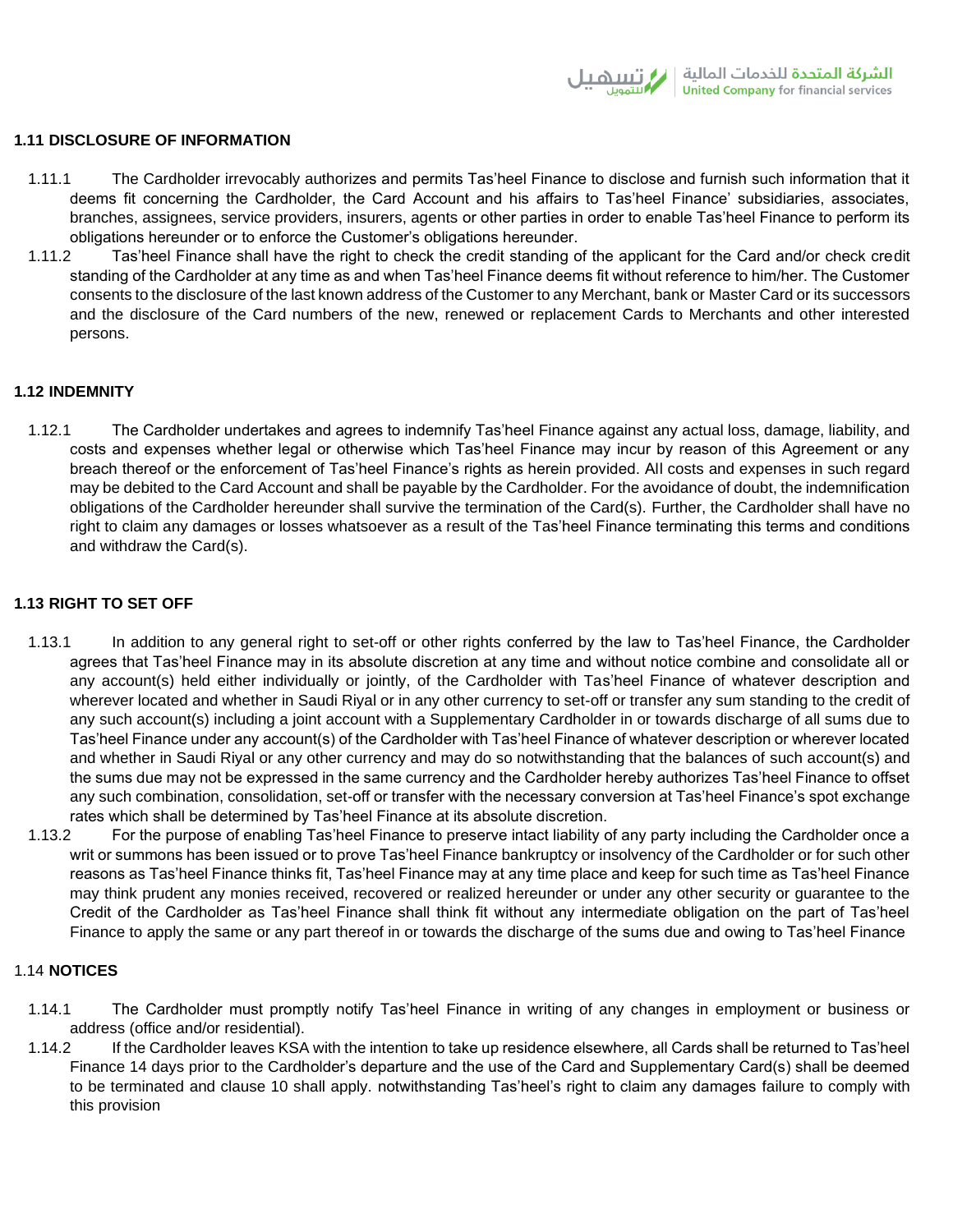<mark>الشركة المتحدة لل</mark>خدمات المالية | ز/ <del>آ</del> **United Company for financial services** 

- 1.14.3 All notices may be delivered personally or sent by ordinary post to the last known billing or other address or sent by an SMS to the last known mobile number or sent by an e-mail to the last known e-mail address or sent by a facsimile to the last known facsimile number of the Account Holder and such communication shall be deemed to have been served on the account holder on the day of delivery if delivered by hand, on the next business day after posting, if sent by post, on the same business day, if sent by SMS, e-mail or facsimile. The account holder will bear all risk of harm, loss, transmission errors, telecommunications systems failure, communications networks problems or damage in connection with demands, notices, or any other communication through any of the modes of communication mentioned above. Tas'heel Finance may use copies, printouts or electronic versions of facsimiles, e-mail, SMS and other electronic transmissions and data in any court, arbitral or other legal proceedings.
- 1.14.4 All Cards, PIN, Statement of Account, demands, notices or any other communication under these Terms and Conditions may be delivered personally or sent by ordinary post to the last known billing or other address or sent by an SMS to the last known mobile number or sent by an e-mail to the last known e-mail address or sent by a facsimile to the last known facsimile number of the Cardholder and such communication shall be deemed to have been served on the Cardholder on the day of delivery if delivered by hand, on the next business day after posting, if sent by post, on the same business day, if sent by SMS, e-mail or facsimile. The Cardholder will bear all risk of harm, loss, transmission errors, telecommunications systems failure, communications networks problems or damage in connection with the delivery of all Cards, PIN, Statement of Account, demands, notices or any other communication through any of the modes of communication mentioned above. Tas'heel Finance may use copies, printouts or electronic versions of facsimiles, e-mail, SMS and other electronic transmissions and data in any court, arbitral or other legal proceedings.

## **1.15 BALANCE TRANSFER**

The following terms and conditions are applicable to this section:

- 1.15.1 "Balance Transfer" means the transfer of all or part of the outstanding balance under a credit card issued by third party bank(s) to a Cardholder into the Card Account of the said Cardholder.
- 1.15.2 "Balance Transfer Amount" means the amount of the Balance Transfer that is debited to the Card Account.
- 1.15.3 "Balance Transfer Date" means the date on which the Balance Transfer Amount is debited to the Card Account as Tas'heel Finance may determine in its discretion.
- 1.15.4 Balance Transfer facility will be offered, at Tas'heel Finance's sole discretion, to customers provided they meet the eligibility criteria determined by Tas'heel Finance from time to time for this facility and only after they provide Tas'heel Finance with the Undertaking.
- 1.15.5 Tas'heel Finance shall grant the Balance Transfer facility at its sole discretion and reserves the right to refuse granting a Balance Transfer without revealing the reasons for such refusal. Tas'heel Finance may by notice to the Cardholder cancel its commitment to make available a Balance Transfer facility or to reduce the amount of the Balance Transfer facility being made available to the Cardholder.
- 1.15.6 The Balance Transfer Amount shall be determined by Tas'heel Finance in its sole discretion, subject to a minimum amount which may be determined by Tas'heel Finance from time to time.
- 1.15.7 The Balance Transfer, if approved by Tas'heel Finance, will be by way of debit to the Card Account of the Cardholder of the Balance Transfer Amount and disbursal by Tas'heel Finance of the Balance Transfer Amount by way of a pay order drawn in the name of the third-party bank(s) and sent to the last known address of the Cardholder by courier or such other means as Tas'heel Finance deems fit. Tas'heel Finance will not be liable to pay to the third-party bank(s) any overdue charges, late payment fees, finance charges, or any other charges that may arise as a result of late payment of the Balance Transfer Amount.
- 1.15.8 Tas'heel Finance will provide this facility only once, upon submission of the Undertaking by the Cardholder for all the payment obligations towards any credit cards as disclosed in the Undertaking. However, in case the Credit Limit is not sufficient to pay off all the payment obligations disclosed in the Undertaking, Tas'heel Finance will allow the Balance Transfer once the Credit Limit becomes available for Balance Transfer only to the extent of the payment obligations disclosed in the Undertaking and provided the Cardholder does not incur any further payment obligations in respect of the credit cards disclosed in the Undertaking.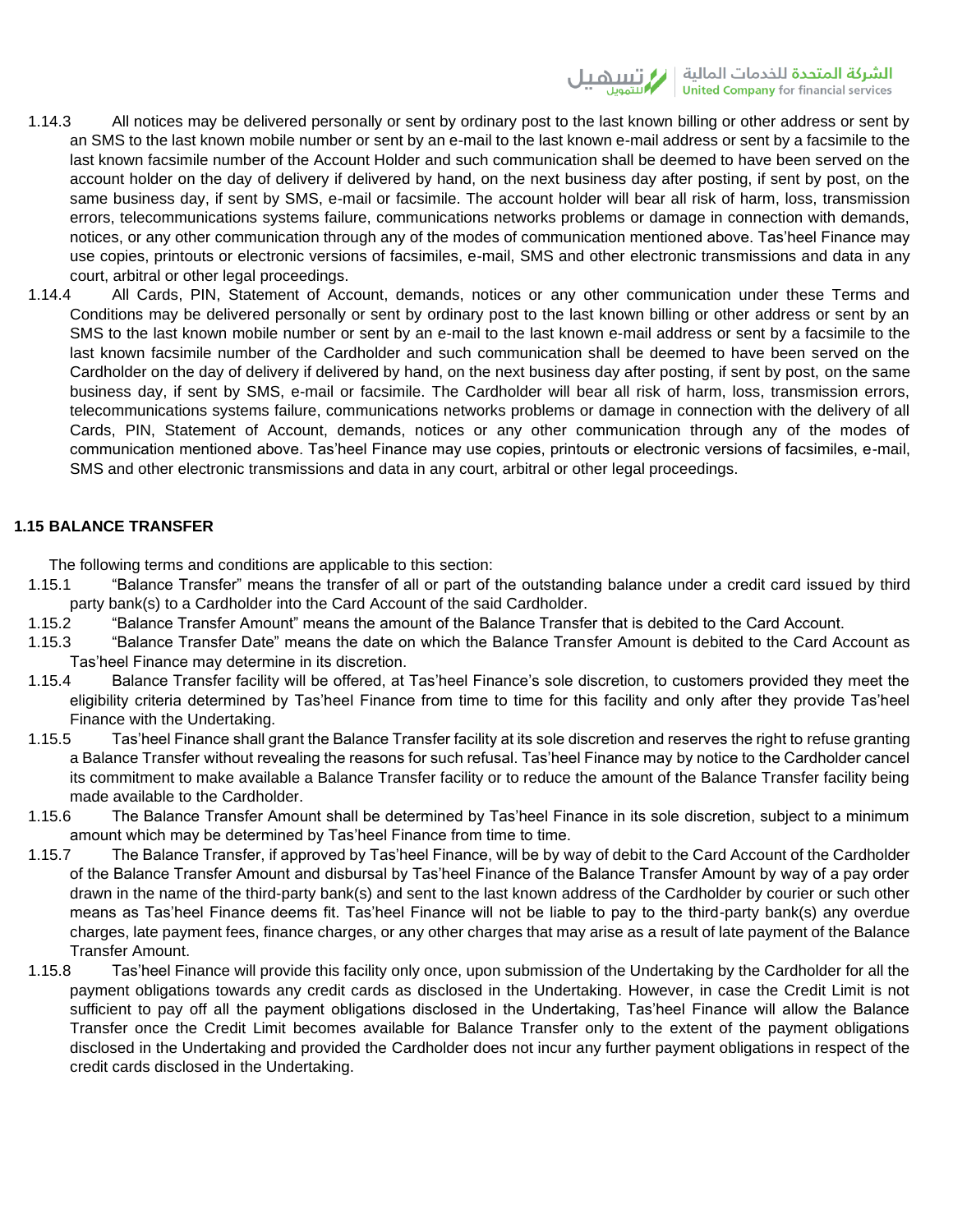# **1.16 REWARDS PROGRAM**

- 1.16.1 All cardholders holding a credit card issued by us will be eligible to participate in any rewards program or programs which we may initiate. The program will be subject to the following terms and conditions.
- 1.16.2 Reward points will be issued on the basis of the criteria which we publish from time to time based on the usage of the card and the types of expenditure incurred through the card. The reward points may be redeemed for goods, services and/or benefits set out in the rewards catalogue available online.
- 1.16.3 Cardholders will only be eligible to participate in the rewards Program, if their credit card is in good standing and valid at all times. We reserve the right not to credit points for cash advances, funds transfer transactions, annual fees, finance charges (including but not limited to profit and late payment charges), installment payment plans, penalties, utility bill payments, other miscellaneous charges imposed by Tas'heel Finance and any other types of expenditure which we may specify from time to time. The list of eligible transactions will be determined at our sole discretion and may be varied by us without prior notice.
- 1.16.4 The reward points credited to every cardholder will be indicated on the cardholder's monthly statement.
- 1.16.5 The procedures and manner in which reward points may be redeemed will be set out in the rewards catalogue available online.
- 1.16.6 Our books and records will be conclusive of the reward points accrued, redeemed, or forfeited by a cardholder.
- 1.16.7 If a credit card is cancelled or terminated at any time, for any reason, whether by the Primary cardholder or Tas'heel Finance or if the account is past due, we may at our discretion not permit the cardholder to earn or redeem the reward points.
- 1.16.8 Accumulated reward points will be cancelled if:
	- 1.16.8.1 the credit card is delinquent by more than three (3) months consecutively.
	- 1.16.8.2 the credit card transaction is reversed.
	- 1.16.8.3 the credit card has expired or has been terminated or revoked or expires without renewal.
	- 1.16.8.4 there has been a breach of the card agreement or any applicable terms and conditions.
	- 1.16.8.5 the credit card has remained inactive for a period of more than 6 months.
	- 1.16.8.6 any other event occurs that at our sole discretion disqualifies the cardholder from redeeming the reward points. Cancelled reward points shall not be transferable to any other card account (whether relating to the Cardholder or any third party), are not exchangeable for cash or credit and/or shall not be re-collected by the Cardholder.
- 1.16.9 Certain goods, services and/or benefits offered through the rewards catalogue may not be available from time to time. In such cases, we reserve the right to substitute such goods, services and/or benefits with rewards of a comparable value or type.
- 1.16.10 The rewards catalogue may be changed, amended, or re-issued from time to time. Redemption of points shall only be for the goods, services and/or benefits set out in the catalogue current at the particular time available online.
- 1.16.11 We shall not at any time be considered as the supplier of the goods, agents, services and/or benefits for which the reward points have been redeemed and will not be responsible for such goods, services and/or benefits. We undertake to make available the goods, services and/or benefits through third party suppliers. We give no warranty and undertake no liability in respect of the delivery, quality of the goods, services and/or benefits redeemed for the reward points or their suitability or fitness. If the goods, services and/or benefits are faulty, unsatisfactory, or defective in any way we shall convey the complaints to the supplier.
- 1.16.12 Reward Points accrued for the month are automatically redeemed on the statement date and credited to cardholders account.
- 1.16.13 We reserve the right to disqualify a cardholder from any rewards program.
- 1.16.14 We reserve the right to cancel/amend or discontinue any rewards program and cancel any accrued rewards or reward points without any liability to us.
- 1.16.15 Reward points earned by the Supplementary Cardholder will be credited to the card account of the Primary Cardholder and may be used only by the Primary Cardholder for the redemption of rewards and benefits under the Program.
- 1.16.16 The reward points awarded to and redeemed by a Cardholder will be stated in the card account statement of the Cardholder and may be corrected or revised by Tas'heel Finance at any time to correct any errors in the computation of reward points. Where any charge posted to any card account is reversed or re-credited (whether in whole or in part), the reward points awarded in respect of the amount reversed or re-credited will be cancelled.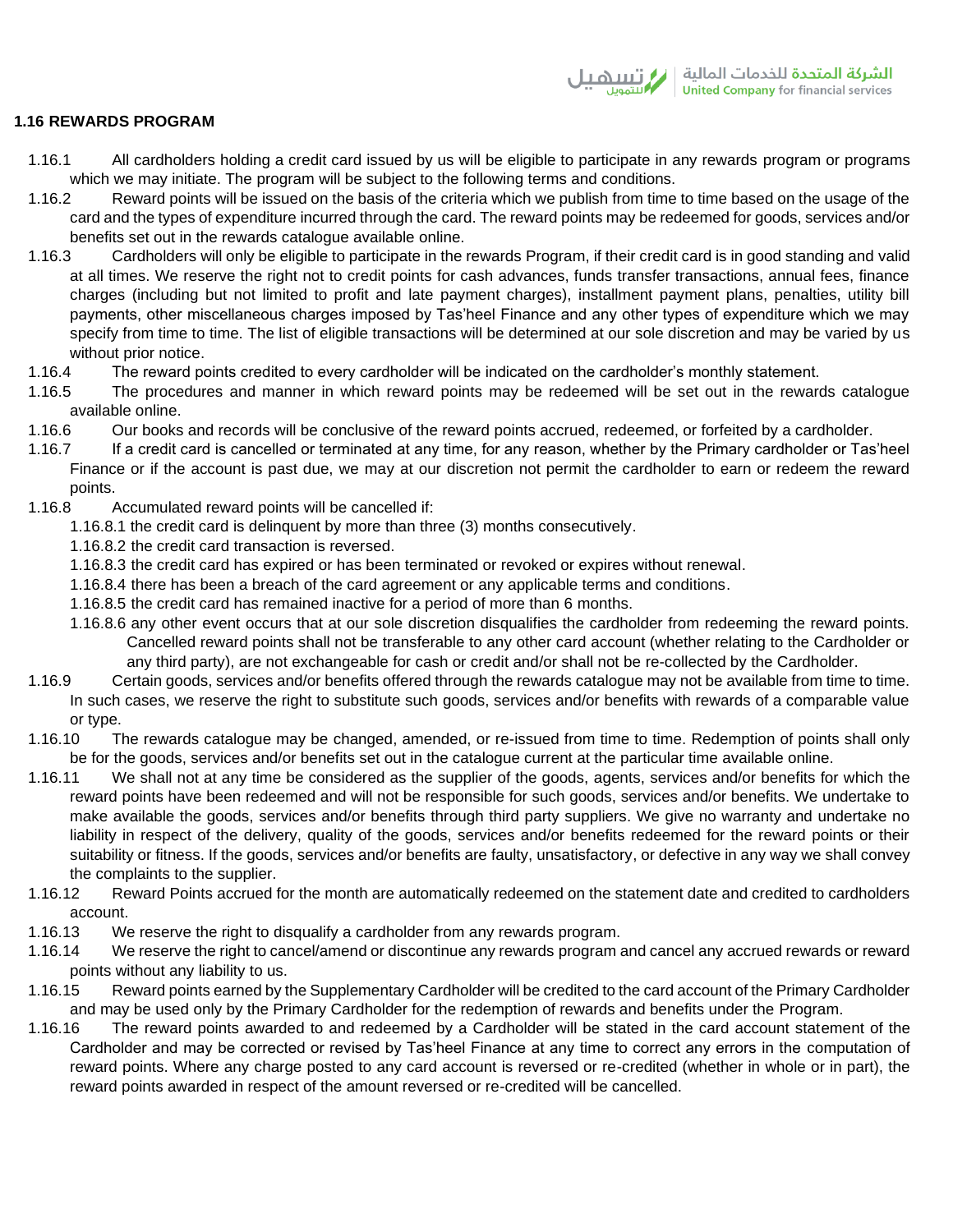- 1.16.17 Tas'heel Finance shall be entitled to treat all requests, whether oral or in writing, relating to the reward points or the use or redemption of reward points given or purported to be given to Tas'heel Finance by the Primary Cardholder (to whom the reward points were awarded) as the requests of such Primary Cardholder, and to act in accordance with such requests.
- 1.16.18 Tas'heel Finance's decision on all matters and disputes concerning the rewards program shall be final and binding on the Cardholder.
- 1.16.19 The use and/or conversion of the reward points may be subject to further terms and conditions or restrictions and Tas'heel Finance may, at its sole discretion and without prior notice, modify, suspend or terminate the program, and/or modify these terms and conditions in such manner as Tas'heel Finance considers fit.
- 1.16.20 Tas'heel Finance may notify You, the Primary Cardholder of any such change(s) in the Tas'heel Finance General Terms and Conditions by publishing such changes in the card account statements to be sent to Cardholders, posting such changes on the Tas'heel Finance website, or by such other means of communication as Tas'heel Finance may determine at its absolute discretion. Where the Cardholder or any of his/her Supplementary Cardholder(s) continues to use his/her Card after such notification, then the Cardholder and his/her Supplementary Cardholder(s) shall be deemed to have agreed with and accepted such change(s).
- 1.16.21 Tas'heel Finance may provide vouchers, physical or online issued by participating merchants from time to time at its sole discretion. Tas'heel Finance will not be liable to replace Vouchers that are lost or destroyed, neither will Tas'heel Finance exchange Vouchers for any reason whatsoever.
- 1.16.22 The use of a Voucher shall constitute a purchase of goods or services by the person using the Voucher from the Merchant supplying such goods or services, and Tas'heel Finance assumes no liability or responsibility whatsoever for the acts or default of the Merchant (including the failure of the Merchant to comply with any Voucher) or in respect of the availability and or any defect or deficiency in the goods or services for which any Voucher is redeemed. Tas'heel Finance is not an agent of the Merchant. Any disputes about quality or performance should be resolved directly with the Merchant.
- 1.16.23 The use of the Voucher is subject to the terms and conditions stated herein and in the relevant section of the program catalogue (which may be revised from time to time without prior notice) and such other restrictions and/or conditions as may be imposed by the Merchant in relation to which the Voucher may be used to pay for or obtain goods and/or services of that Merchant.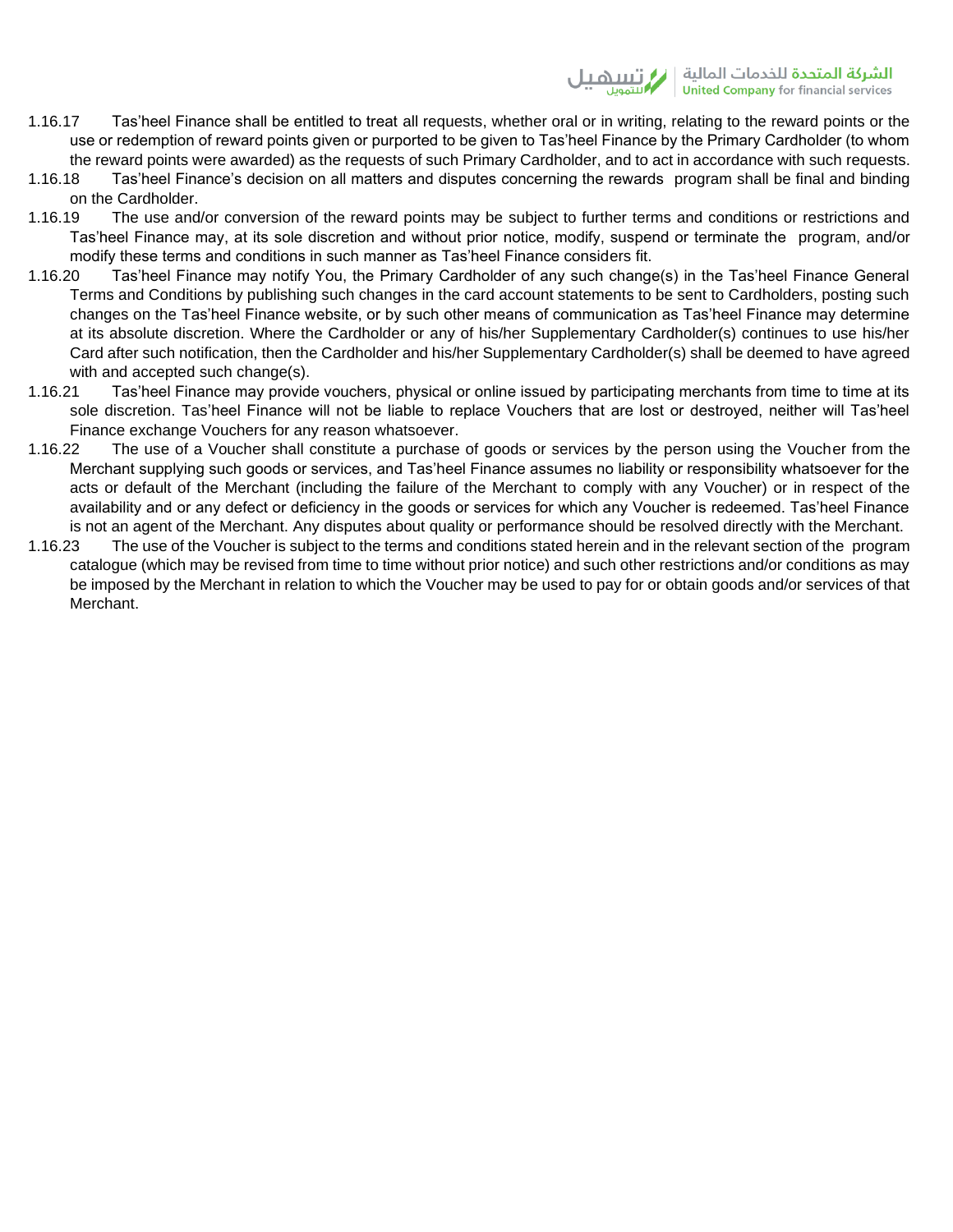

# **Annexure 1**

## 1. Illustrative Example of Foreign Currency Transaction Conversion

All foreign currency Credit Card Transactions will attract a *Foreign Currency Conversion* charge up to 2.75% of the value of each transaction at the time of converting the same into Saudi Riyals.

The following example illustrates the method applied when converting a foreign currency transaction into Saudi Riyals:

| <b>Transaction Currency</b>                           | $\checkmark$   |
|-------------------------------------------------------|----------------|
| Transaction Amount in Currency $Y - (A)$              | 100            |
| Conversion Rate from Currency Y to Saudi Riyals - (B) | 2.00           |
| Amount in Saudi Riyal (SAR) $(100x2.00) - (A)^*(B)$   | <b>SAR 200</b> |
| Currency Conversion Charge: (SAR 200 x 2.75%)         | SAR 5.50       |
| Total amount charged to the Card (SAR 200 + SAR 5.5)  | SAR 205.50     |

**Note:**

a) 15% VAT (or as applicable) will be applied on the Currency Conversion Charge<br>b) Regardless of the currency of the original transaction, any foreign currency trans b) Regardless of the currency of the original transaction, any foreign currency transaction(s) made using a Credit Card is first converted to US Dollars and then converted into Saudi Riyals. The conversions from Foreign Currencies to Saudi Riyals are carried out by the schemes (MasterCard®) as per their prevailing rate/s of day.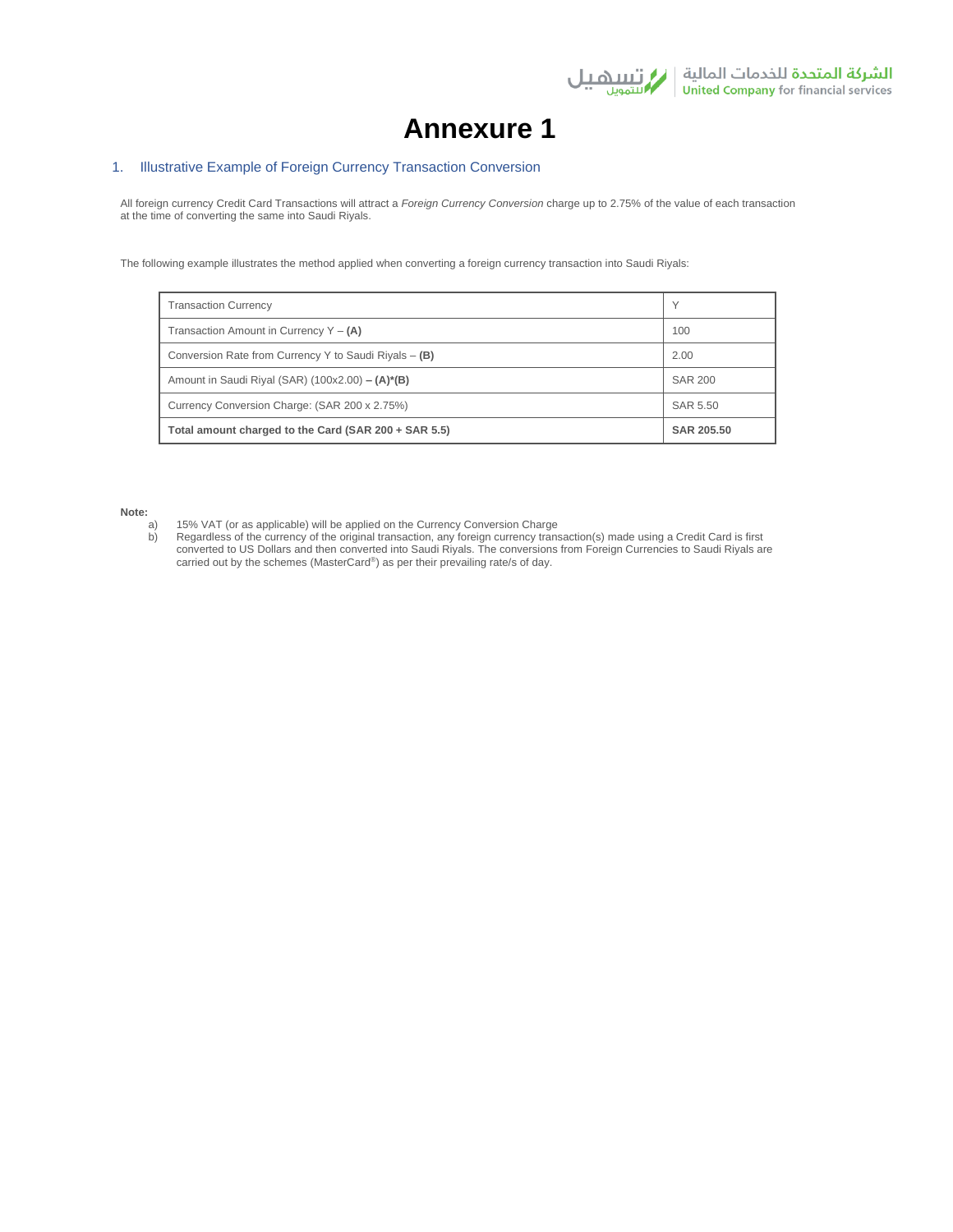## 2. Illustrative Example of Calculating Annual Percentage Rate (APR) for Titanium Card with Loan (No AMF)

This illustrative example demostrates the calculation of the Annual Percantage (APR) based on the SAMA credit card regulations and is intended for illustrative purpose only:

#### **Key Assumptions:**

- a) Credit Card Limit is SAR 100,000
- b) Credit Card is provided for the period of 12 Month (1 Year only)
- c) Total Credit Card limit was Utilized on the day 1
- d) Repayment was done in 12 Equal Monthly Installment (EMI)
- e) Payment was made at the End of each month of the billing cycles
- $f$  12<sup>th</sup> and the Final Payment clears all outstanding amount and the balance becomes zero

#### **Key Input Variables**

- a) Credit Limit Used: SAR 100,000<br>b) Annual Membership Fee: SAR 0
- b) Annual Membership Fee: SA<br>c) Repayment Terms (Months): 12 c) Repayment Terms (Months):

#### **Results**

a) Monthly Rate: 2.75%<br>b) Annual Payment Rate (APR): 38.48%

b) Annual Payment Rate (APR):

#### **Results Interpretation & Explanation**

The Annual Payment Rate (APR) is the discount rate that makes the presenta value of all payments to be made to the consumer equal to the present value of all the payments to be received from the consumer. For more details plz refer to the Table below:

| Month      | Payment(s) to the<br>Customer | Present Value of<br>Payment (s) to the<br>customer | Payment(s) from the<br>customer | Present value of<br>Payment(s) from the<br>customer) | <b>Net Cash Flow</b><br>(For monthly rate)<br>calculation) |
|------------|-------------------------------|----------------------------------------------------|---------------------------------|------------------------------------------------------|------------------------------------------------------------|
| 0          | 100,000.00                    | 100,000.00                                         |                                 | 0.00                                                 | (100,000.00)                                               |
|            |                               |                                                    | 9,896.87                        | 9631.99                                              | 9,896.87                                                   |
| 2          | $\overline{\phantom{0}}$      | $\overline{\phantom{a}}$                           | 9,896.87                        | 9374.20                                              | 9,896.87                                                   |
| 3          | $\overline{\phantom{0}}$      | $\overline{\phantom{a}}$                           | 9,896.87                        | 9123.31                                              | 9,896.87                                                   |
| 4          |                               | $\overline{\phantom{0}}$                           | 9,896.87                        | 8879.13                                              | 9,896.87                                                   |
| 5          | $\overline{\phantom{0}}$      | $\overline{\phantom{a}}$                           | 9,896.87                        | 8641.49                                              | 9,896.87                                                   |
| 6          | $\overline{\phantom{0}}$      | $\overline{\phantom{a}}$                           | 9,896.87                        | 8410.21                                              | 9,896.87                                                   |
| 7          | $\overline{\phantom{0}}$      | $\overline{\phantom{a}}$                           | 9,896.87                        | 8185.12                                              | 9,896.87                                                   |
| 8          | $\overline{\phantom{0}}$      | $\overline{\phantom{a}}$                           | 9,896.87                        | 7966.05                                              | 9,896.87                                                   |
| 9          |                               | $\overline{\phantom{0}}$                           | 9,896.87                        | 7752.85                                              | 9,896.87                                                   |
| 10         |                               | $\overline{\phantom{0}}$                           | 9,896.87                        | 7545.35                                              | 9,896.87                                                   |
| 11         | $\overline{\phantom{0}}$      | $\overline{\phantom{a}}$                           | 9,896.87                        | 7343.41                                              | 9,896.87                                                   |
| 12         |                               | $\overline{\phantom{a}}$                           | 9,896.87                        | 7146.87                                              | 9,896.87                                                   |
| <b>Sum</b> | 100,000.00                    | 100,000.00                                         | 118,762.45                      | 100000.00                                            | 18,762.45                                                  |

## 3. Illustrative Example of Calculating Annual Percentage Rate (APR) for Standalone Titanium Card (With AMF)

This illustrative example demostrates the calculation of the Annual Percantage (APR) based on the SAMA credit card regulations and is intended for illustrative purpose only:

#### **Key Assumptions:**

- a) Credit Card Limit is SAR 100,000
- b) Credit Card is provided for the period of 12 Month (1 Year only)
- c) Total Credit Card limit was Utilized on the day 1
- d) Repayment was done in 12 Equal Monthly Installment (EMI)
- e) Payment was made at the End of each month
- $f$  12<sup>th</sup> and the Final Payment clears all outstanding amount and the balance becomes zero

## **Key Input Variables**

| a) | Credit Limit Used: | SAR 100,000 |  |
|----|--------------------|-------------|--|
|----|--------------------|-------------|--|

- b) Annual Membership Fee: SAR 402.5 (Including VAT)
- c) Repeyment Terms in Month: 12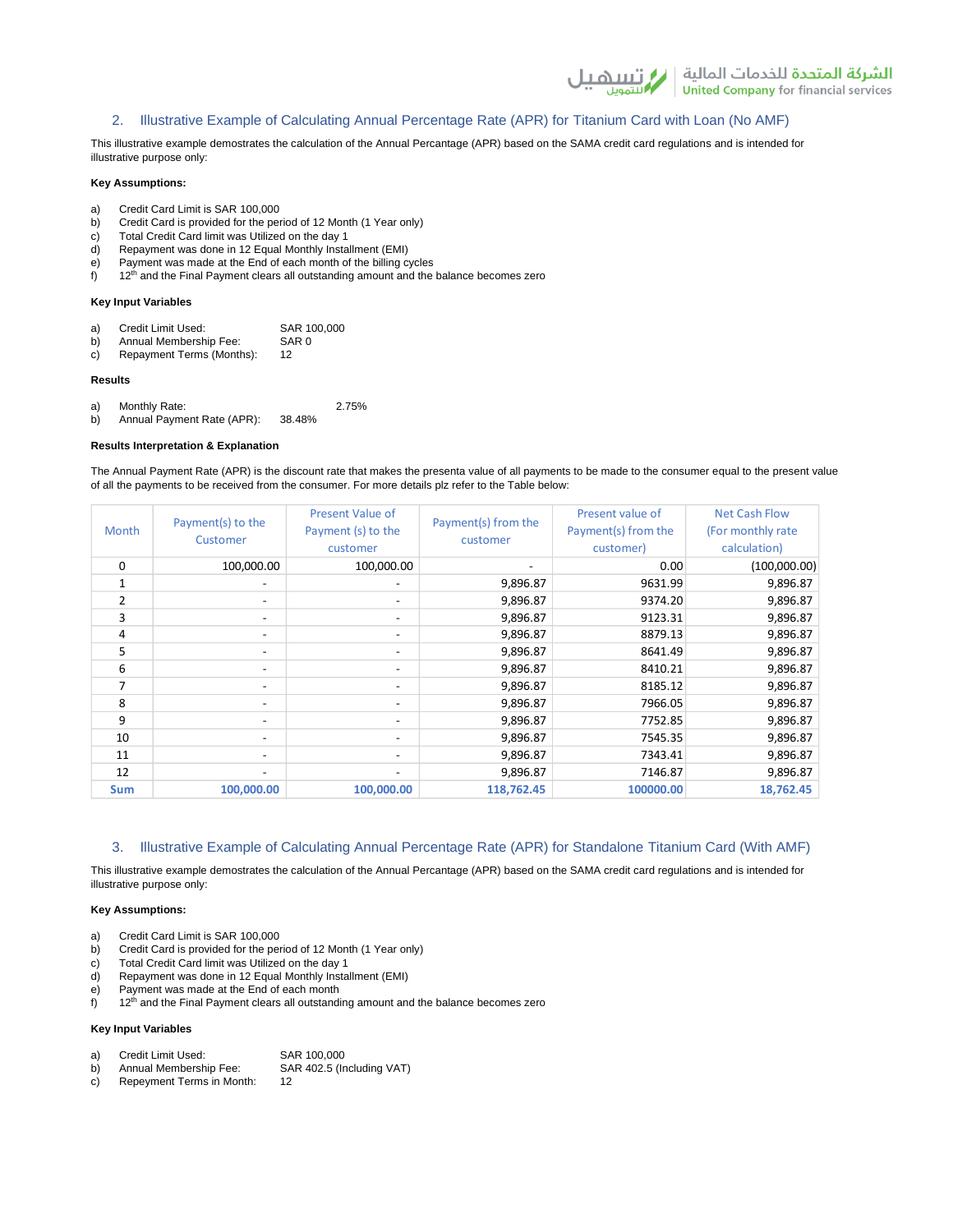الشركة المتحدة للخدمات المالية | / التسلط لل<br>United Company for financial services

## **Results**

a) Monthly Rate: 2.75%

b) Annual Payment Rate (APR): 39.57%

#### **Results Interpertation & Explanation**

The Annual Payment Rate (APR) is the discount rate that makes the presenta value of all payments to be made to the consumer equal to the present value of all the payments to be received from the consumer. For more details please refer to the Table below:

| Month        | Payment(s) to the<br>Customer | <b>Present Value of</b><br>Payment (s) to the<br>customer | Payment(s) from the<br>customer | Present value of<br>Payment(s) from the<br>customer) | <b>Net Cash Flow</b><br>(For monthly rate)<br>calculation) |
|--------------|-------------------------------|-----------------------------------------------------------|---------------------------------|------------------------------------------------------|------------------------------------------------------------|
| 0            | 100,000.00                    | 100,000.00                                                | 402.50                          | 402.50                                               | (99, 597.50)                                               |
| $\mathbf{1}$ | -                             | $\overline{\phantom{a}}$                                  | 9,896.87                        | 9625.70                                              | 9,896.87                                                   |
| 2            | $\overline{\phantom{0}}$      | $\overline{\phantom{a}}$                                  | 9,896.87                        | 9361.96                                              | 9,896.87                                                   |
| 3            | $\overline{\phantom{0}}$      | $\overline{\phantom{a}}$                                  | 9,896.87                        | 9105.45                                              | 9,896.87                                                   |
| 4            | -                             | $\overline{\phantom{a}}$                                  | 9,896.87                        | 8855.96                                              | 9,896.87                                                   |
| 5            | $\overline{\phantom{0}}$      | $\overline{\phantom{a}}$                                  | 9,896.87                        | 8613.31                                              | 9,896.87                                                   |
| 6            | -                             | $\overline{\phantom{a}}$                                  | 9,896.87                        | 8377.31                                              | 9,896.87                                                   |
| 7            | $\overline{\phantom{0}}$      | $\overline{\phantom{a}}$                                  | 9,896.87                        | 8147.77                                              | 9,896.87                                                   |
| 8            | $\overline{\phantom{0}}$      | $\overline{\phantom{a}}$                                  | 9,896.87                        | 7924.53                                              | 9,896.87                                                   |
| 9            | $\overline{\phantom{0}}$      | $\qquad \qquad$                                           | 9,896.87                        | 7707.40                                              | 9,896.87                                                   |
| 10           | $\overline{\phantom{0}}$      | $\overline{\phantom{a}}$                                  | 9,896.87                        | 7496.22                                              | 9,896.87                                                   |
| 11           | -                             | $\overline{\phantom{a}}$                                  | 9,896.87                        | 7290.83                                              | 9,896.87                                                   |
| 12           | -                             | $\overline{\phantom{a}}$                                  | 9,896.87                        | 7091.06                                              | 9,896.87                                                   |
| <b>Sum</b>   | 100,000.00                    | 100,000.00                                                | 119,164.95                      | 100000.00                                            | 19,164.95                                                  |

## 4. Illustrative Example of Calculating Annual Percentage Rate (APR) for World Card with Loan (No AMF)

This illustrative example demostrates the calculation of the Annual Percantage (APR) based on the SAMA credit card regulations and is intended for illustrative purpose only:

### **Key Assumptions:**

- a) Credit Card Limit is SAR 100,000
- b) Credit Card is provided for the period of 12 Month (1 Year only)
- c) Total Credit Card limit was Utilized on the day 1
- d) Repayment was done in 12 Equal Monthly Installment (EMI)
- e) Payment was made at the End of each month
- $f$  12<sup>th</sup> and the Final Payment clears all outstanding amount and the balance becomes zero

### **Key Input Variables**

- a) Credit Limit Used: SAR 100,000<br>b) Annual Membership Fee: SAR 0
- b) Annual Membership Fee: SA<br>c) Repeyment Terms in Month: 12 c) Repeyment Terms in Month:
- 

#### **Results**

a) Monthly Rate: 2.25%<br>b) Annual Payment Rate (APR): 30.6%

b) Annual Payment Rate (APR):

#### **Results Interpretation & Explanation**

The Annual Payment Rate (APR) is the discount rate that makes the presenta value of all payments to be made to the consumer equal to the present value of all the payments to be received from the consumer. For more details please refer to the Table below: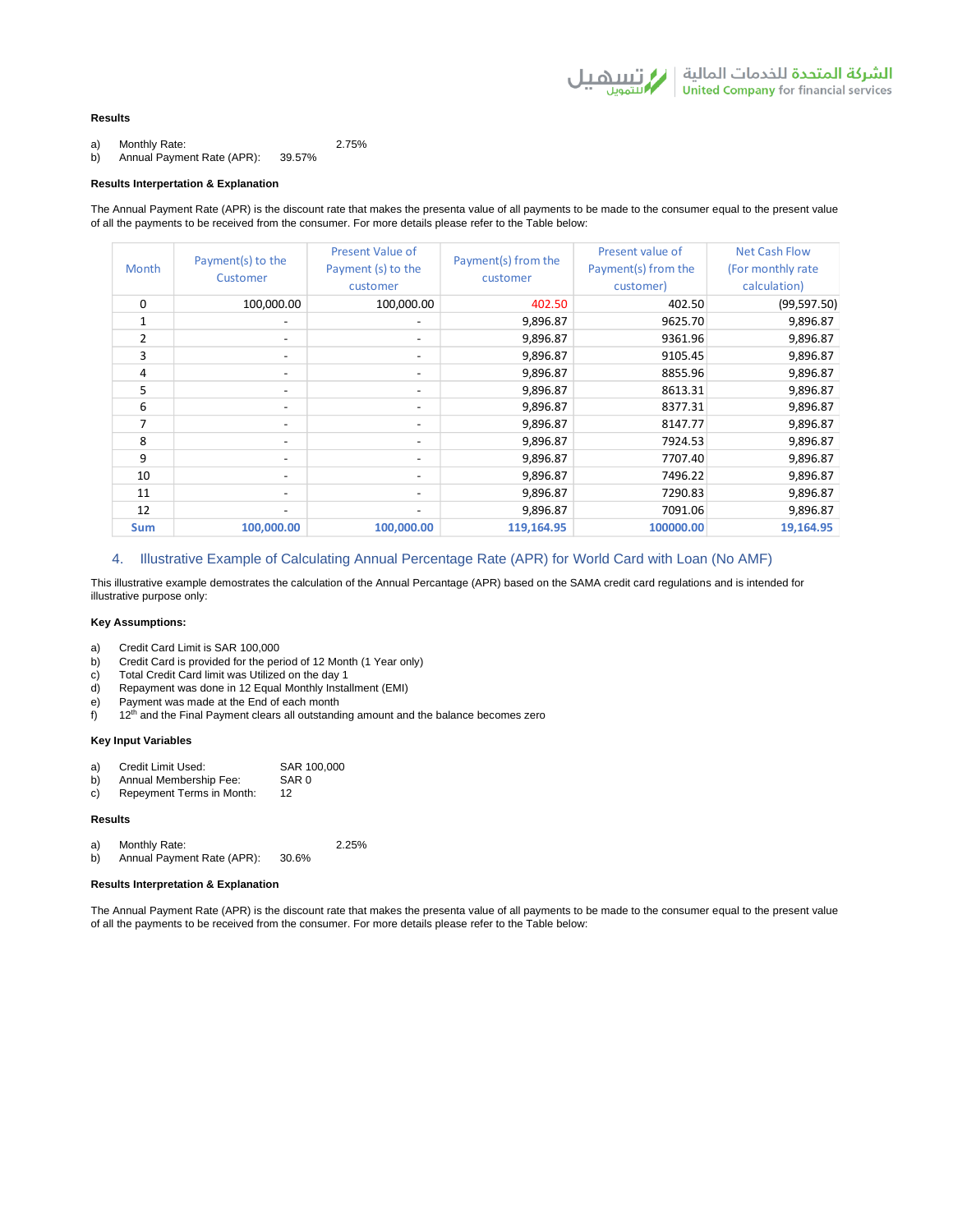

| Month        | Payment(s) to the<br>Customer | <b>Present Value of</b><br>Payment (s) to the<br>customer | Payment(s) from the<br>customer | Present value of<br>Payment(s) from the<br>customer) | <b>Net Cash Flow</b><br>(For monthly rate)<br>calculation) |
|--------------|-------------------------------|-----------------------------------------------------------|---------------------------------|------------------------------------------------------|------------------------------------------------------------|
| 0            | 100,000.00                    | 100,000.00                                                | $\overline{\phantom{a}}$        | 0.00                                                 | (100,000.00)                                               |
| $\mathbf{1}$ |                               |                                                           | 9,601.74                        | 9390.45                                              | 9,601.74                                                   |
| 2            | $\overline{\phantom{0}}$      | $\overline{\phantom{0}}$                                  | 9,601.74                        | 9183.82                                              | 9,601.74                                                   |
| 3            | $\overline{\phantom{0}}$      | $\overline{\phantom{a}}$                                  | 9,601.74                        | 8981.73                                              | 9,601.74                                                   |
| 4            | $\overline{\phantom{0}}$      | -                                                         | 9,601.74                        | 8784.09                                              | 9,601.74                                                   |
| 5            | $\overline{\phantom{a}}$      | $\qquad \qquad \blacksquare$                              | 9,601.74                        | 8590.80                                              | 9,601.74                                                   |
| 6            | $\overline{\phantom{0}}$      | $\overline{\phantom{a}}$                                  | 9,601.74                        | 8401.76                                              | 9,601.74                                                   |
| 7            | $\overline{\phantom{0}}$      | $\overline{\phantom{a}}$                                  | 9,601.74                        | 8216.88                                              | 9,601.74                                                   |
| 8            | $\overline{\phantom{0}}$      | $\overline{\phantom{a}}$                                  | 9,601.74                        | 8036.06                                              | 9,601.74                                                   |
| 9            | $\overline{\phantom{0}}$      |                                                           | 9,601.74                        | 7859.23                                              | 9,601.74                                                   |
| 10           | $\overline{\phantom{0}}$      | $\overline{\phantom{0}}$                                  | 9,601.74                        | 7686.29                                              | 9,601.74                                                   |
| 11           | $\overline{\phantom{0}}$      | $\qquad \qquad$                                           | 9,601.74                        | 7517.15                                              | 9,601.74                                                   |
| 12           | $\overline{\phantom{0}}$      | $\overline{\phantom{a}}$                                  | 9,601.74                        | 7351.74                                              | 9,601.74                                                   |
| <b>Sum</b>   | 100,000.00                    | 100,000.00                                                | 115,220.88                      | 100000.00                                            | 15,220.88                                                  |

## 5. Illustrative Example of Calculating Annual Percentage Rate (APR) for Standalone World Card (With AMF)

This illustrative example demostrates the calculation of the Annual Percantage (APR) based on the SAMA credit card regulations and is intended for illustrative purpose only:

## **Key Assumptions:**

- a) Credit Card Limit is SAR 100,000
- b) Credit Card is provided for the period of 12 Month (1 Year only)
- c) Total Credit Card limit was Utilized on the day 1
- d) Repayment was done in 12 Equal Monthly Installment (EMI)
- e) Payment was made at the End of each month
- $f$  12<sup>th</sup> and the Final Payment clears all outstanding amount and the balance becomes zero

## **Key Input Variables**

| a) | Credit Limit Used:     | SAR 100,000                 |
|----|------------------------|-----------------------------|
| b) | Annual Membership Fee: | SAR 1,150.0 (Including VAT) |

c) Repeyment Terms in Month: 12

#### **Results**

a) Monthly Rate: 2.25%<br>b) Annual Payment Rate (APR): 33.55% b) Annual Payment Rate (APR):

## **Results Interpretation & Explanation**

The Annual Payment Rate (APR) is the discount rate that makes the presenta value of all payments to be made to the consumer equal to the present value of all the payments to be received from the consumer. For more details please refer to the Table below: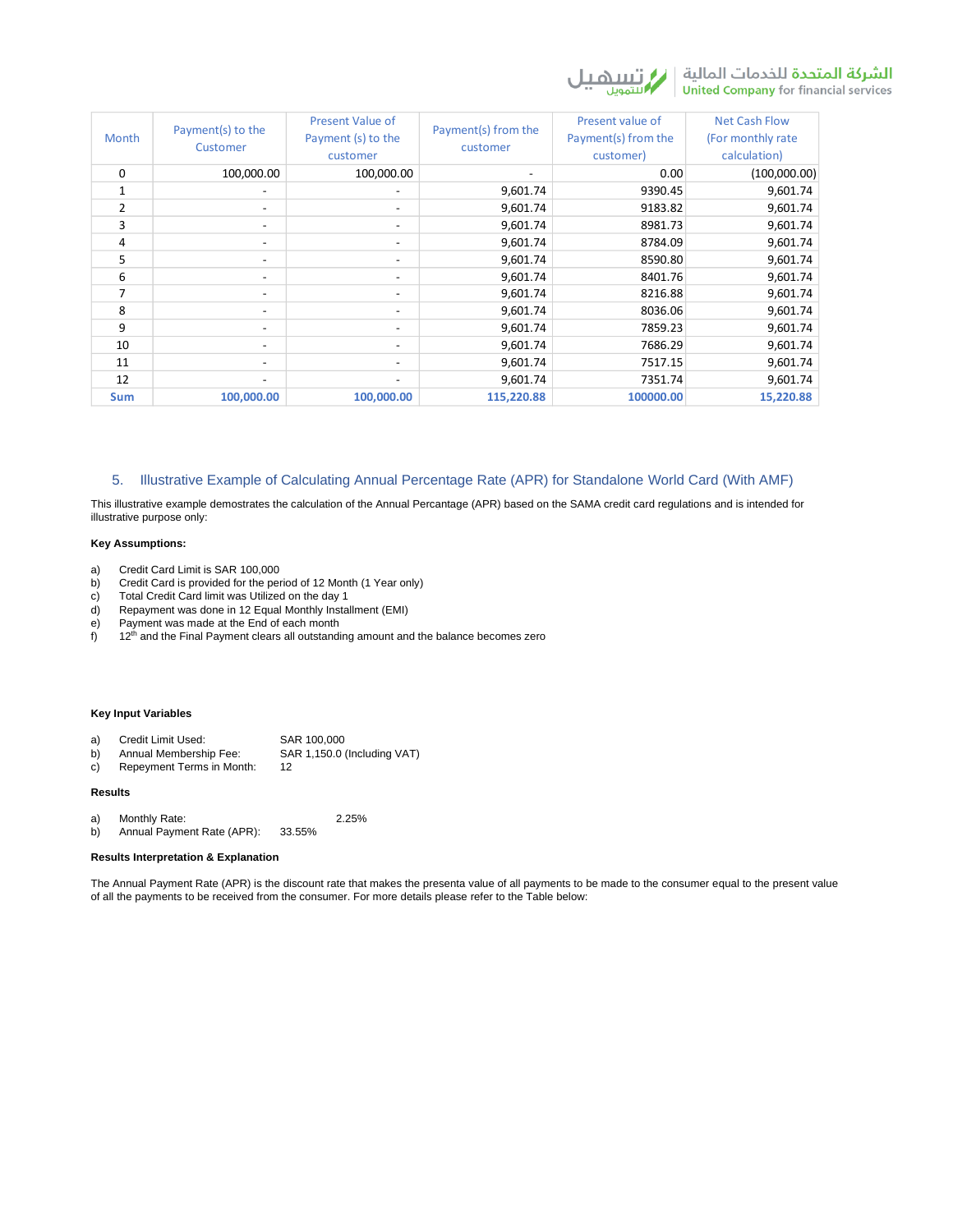

| <b>Month</b>   | Payment(s) to the<br>Customer | <b>Present Value of</b><br>Payment (s) to the<br>customer | Payment(s) from the<br>customer | Present value of<br>Payment(s) from the<br>customer) | <b>Net Cash Flow</b><br>(For monthly rate)<br>calculation) |
|----------------|-------------------------------|-----------------------------------------------------------|---------------------------------|------------------------------------------------------|------------------------------------------------------------|
| 0              | 100,000.00                    | 100,000.00                                                | 1,150.00                        | 1150.00                                              | (98, 850.00)                                               |
| 1              | $\overline{\phantom{a}}$      | $\overline{\phantom{0}}$                                  | 9,601.74                        | 9373.02                                              | 9,601.74                                                   |
| $\overline{2}$ | $\overline{\phantom{0}}$      | $\overline{\phantom{0}}$                                  | 9,601.74                        | 9149.75                                              | 9,601.74                                                   |
| 3              | $\overline{\phantom{a}}$      | $\overline{\phantom{0}}$                                  | 9,601.74                        | 8931.80                                              | 9,601.74                                                   |
| 4              | $\overline{\phantom{0}}$      | $\overline{\phantom{0}}$                                  | 9,601.74                        | 8719.03                                              | 9,601.74                                                   |
| 5              | $\overline{\phantom{a}}$      | $\overline{\phantom{0}}$                                  | 9,601.74                        | 8511.34                                              | 9,601.74                                                   |
| 6              | $\overline{\phantom{a}}$      | $\overline{\phantom{a}}$                                  | 9,601.74                        | 8308.60                                              | 9,601.74                                                   |
| 7              | $\overline{\phantom{a}}$      | $\overline{\phantom{a}}$                                  | 9,601.74                        | 8110.68                                              | 9,601.74                                                   |
| 8              | $\overline{\phantom{0}}$      | $\overline{\phantom{0}}$                                  | 9,601.74                        | 7917.48                                              | 9,601.74                                                   |
| 9              | $\overline{\phantom{a}}$      | $\overline{\phantom{0}}$                                  | 9,601.74                        | 7728.88                                              | 9,601.74                                                   |
| 10             | $\overline{\phantom{a}}$      | -                                                         | 9,601.74                        | 7544.77                                              | 9,601.74                                                   |
| 11             | $\overline{\phantom{a}}$      | $\overline{\phantom{a}}$                                  | 9,601.74                        | 7365.05                                              | 9,601.74                                                   |
| 12             | -                             | $\overline{\phantom{a}}$                                  | 9,601.74                        | 7189.61                                              | 9,601.74                                                   |
| <b>Sum</b>     | 100,000.00                    | 100,000.00                                                | 116,370.88                      | 100000.00                                            | 16,370.88                                                  |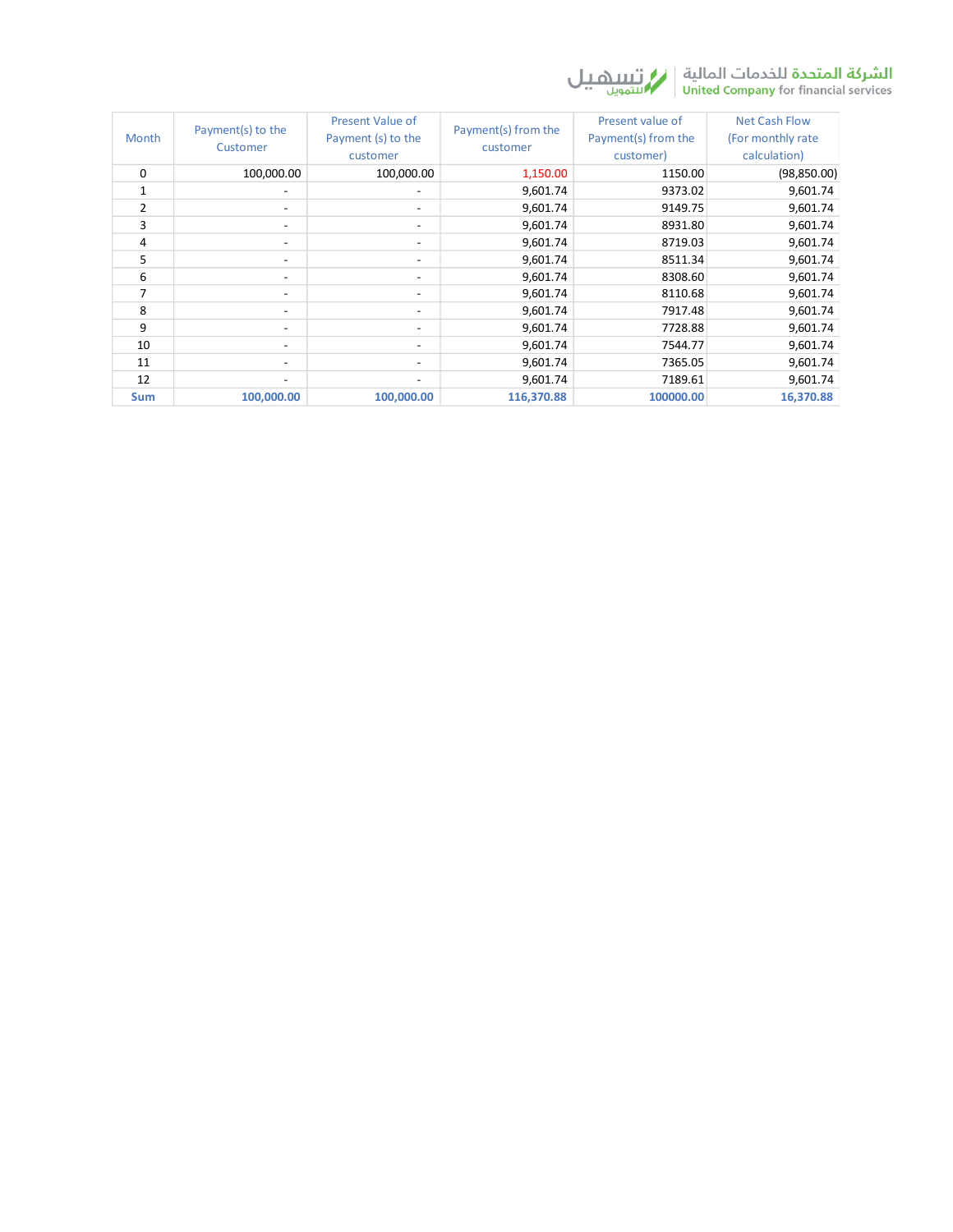# 6.1 Illustrative Example of SAR 7,000 going to Zero (World Card)

|                     | Calender           | <b>Opening</b> |              | <b>Min Due</b> |            | <b>Min Due</b>        |                |                        | <b>Interest Rate</b> |                |             | Profit              | Closing        | Principal      | Profit              |
|---------------------|--------------------|----------------|--------------|----------------|------------|-----------------------|----------------|------------------------|----------------------|----------------|-------------|---------------------|----------------|----------------|---------------------|
| <b>Months</b>       | <b>Month</b>       | <b>Balance</b> | 5%           | Fixed          |            | Amount (5%<br>or 100) | Payment        | Monthly APR Annual APR |                      | Daily          | Days        | <b>Calculation</b>  | <b>Balance</b> | Component      | Amount              |
| $\,1\,$             | Jan-20             | $\mathbf 0$    | 350          | 100            | 350        | 350                   | $\mathbf{0}$   | 2.25%                  | 27.00%               | 0.07%          | $\mathsf 0$ | $\mathbf{0}$        | 7,000          | 7,000          | $\mathsf 0$         |
| $\overline{2}$<br>3 | Feb-20<br>Mar-20   | 7,000<br>6,793 | 340<br>330   | 100<br>100     | 340<br>330 | 340<br>330            | (350)<br>(340) | 2.25%<br>2.25%         | 27.00%<br>27.00%     | 0.07%<br>0.07% | 29<br>31    | 143<br>148          | 6,793<br>6,601 | 6,650<br>6,453 | 143<br>148          |
| $\overline{4}$      | Apr-20             | 6.601          | 321          | 100            | 321        | 321                   | (330)          | 2.25%                  | 27.00%               | 0.07%          | 30          | 139                 | 6,410          | 6,271          | 139                 |
| 5                   | May-20             | 6,410          | 311          | 100            | 311        | 311                   | (321)          | 2.25%                  | 27.00%               | 0.07%          | 31          | 140                 | 6,229          | 6,090          | 140                 |
| 6                   | Jun-20             | 6,229          | 302          | 100            | 302        | 302                   | (311)          | 2.25%                  | 27.00%               | 0.07%          | 30          | 131                 | 6,049          | 5,918          | 131                 |
| $\overline{7}$      | Jul-20             | 6.049          | 294          | 100            | 294        | 294                   | (302)          | 2.25%                  | 27.00%               | 0.07%          | 31          | 132                 | 5,878          | 5,747          | 132                 |
| 8<br>9              | Aug-20             | 5,878          | 286          | 100<br>100     | 286        | 286                   | (294)          | 2.25%                  | 27.00%               | 0.07%<br>0.07% | 31<br>30    | 128                 | 5,713          | 5,585          | 128                 |
| 10                  | Sep-20<br>Oct-20   | 5,713<br>5,547 | 277<br>270   | 100            | 277<br>270 | 277<br>270            | (286)<br>(277) | 2.25%<br>2.25%         | 27.00%<br>27.00%     | 0.07%          | 31          | 120<br>121          | 5,547<br>5,391 | 5,427<br>5,270 | 120<br>121          |
| $11\,$              | Nov-20             | 5,391          | 262          | 100            | 262        | 262                   | (270)          | 2.25%                  | 27.00%               | 0.07%          | 30          | 114                 | 5,235          | 5,121          | 114                 |
| 12                  | Dec-20             | 5,235          | 254          | 100            | 254        | 254                   | (262)          | 2.25%                  | 27.00%               | 0.07%          | 31          | 114                 | 5.087          | 4,973          | 114                 |
| 13                  | $Jan-21$           | 5,087          | 247          | 100            | 247        | 247                   | (254)          | 2.25%                  | 27.00%               | 0.07%          | 31          | 111                 | 4,944          | 4,833          | 111                 |
| 14                  | Feb-21             | 4,944          | 240          | 100            | 240        | 240                   | (247)          | 2.25%                  | 27.00%               | 0.07%          | 28          | 97                  | 4,794          | 4,697          | 97                  |
| 15                  | Mar-21             | 4,794          | 233          | 100            | 233        | 233                   | (240)          | 2.25%                  | 27.00%               | 0.07%          | 31          | 104                 | 4,659          | 4,554          | 104                 |
| 16<br>17            | Apr-21<br>$May-21$ | 4.659<br>4,524 | 226<br>220   | 100<br>100     | 226<br>220 | 226<br>220            | (233)<br>(226) | 2.25%<br>2.25%         | 27.00%<br>27.00%     | 0.07%<br>0.07% | 30<br>31    | 98<br>99            | 4.524<br>4,396 | 4,426<br>4,298 | 98<br>99            |
| 18                  | Jun-21             | 4,396          | 213          | 100            | 213        | 213                   | (220)          | 2.25%                  | 27.00%               | 0.07%          | 30          | 93                  | 4,269          | 4,176          | 93                  |
| 19                  | $Jul-21$           | 4,269          | 207          | 100            | 207        | 207                   | (213)          | 2.25%                  | 27.00%               | 0.07%          | 31          | 93                  | 4,149          | 4,056          | 93                  |
| 20                  | Aug-21             | 4.149          | 202          | 100            | 202        | 202                   | (207)          | 2.25%                  | 27.00%               | 0.07%          | 31          | 90                  | 4,032          | 3.941          | 90                  |
| 21                  | $Sep-21$           | 4,032          | 196          | 100            | 196        | 196                   | (202)          | 2.25%                  | 27.00%               | 0.07%          | 30          | 85                  | 3,915          | 3,830          | 85                  |
| 22                  | Oct-21             | 3,915          | 190          | 100            | 190        | 190                   | (196)          | 2.25%                  | 27.00%               | 0.07%          | 31          | 85                  | 3,805          | 3,719          | 85                  |
| 23<br>24            | Nov-21<br>Dec-21   | 3,805<br>3.695 | 185<br>180   | 100<br>100     | 185<br>180 | 185<br>180            | (190)          | 2.25%<br>2.25%         | 27.00%<br>27.00%     | 0.07%<br>0.07% | 30<br>31    | 80<br>80            | 3,695<br>3,590 | 3.614          | 80<br>80            |
| 25                  | $lan-22$           | 3.590          | 174          | 100            | 174        | 174                   | (185)<br>(180) | 2.25%                  | 27.00%               | 0.07%          | 31          | 78                  | 3.489          | 3,510<br>3.411 | 78                  |
| 26                  | Feb-22             | 3,489          | 169          | 100            | 169        | 169                   | (174)          | 2.25%                  | 27.00%               | 0.07%          | 28          | 69                  | 3,383          | 3.315          | 69                  |
| 27                  | Mar-22             | 3.383          | 164          | 100            | 164        | 164                   | (169)          | 2.25%                  | 27.00%               | 0.07%          | 31          | 74                  | 3,288          | 3.214          | 74                  |
| 28                  | Apr-22             | 3.288          | 160          | 100            | 160        | 160                   | (164)          | 2.25%                  | 27.00%               | 0.07%          | 30          | 69                  | 3.193          | 3.123          | 69                  |
| 29                  | $May-22$           | 3.193          | 155          | 100            | 155        | 155                   | (160)          | 2.25%                  | 27.00%               | 0.07%          | 31          | 70                  | 3.103          | 3,033          | 70                  |
| 30<br>31            | Jun-22<br>$Jul-22$ | 3,103<br>3.013 | 151<br>146   | 100<br>100     | 151<br>146 | 151<br>146            | (155)<br>(151) | 2.25%<br>2.25%         | 27.00%<br>27.00%     | 0.07%<br>0.07% | 30<br>31    | 65<br>66            | 3,013<br>2,928 | 2.947<br>2.862 | 65<br>66            |
| 32                  | Aug-22             | 2.928          | 142          | 100            | 142        | 142                   | (146)          | 2.25%                  | 27.00%               | 0.07%          | 31          | 64                  | 2.845          | 2.781          | 64                  |
| 33                  | Sep-22             | 2.845          | 138          | 100            | 138        | 138                   | (142)          | 2.25%                  | 27.00%               | 0.07%          | 30          | 60                  | 2,763          | 2.703          | 60                  |
| 34                  | Oct-22             | 2.763          | 134          | 100            | 134        | 134                   | (138)          | 2.25%                  | 27.00%               | 0.07%          | 31          | 60                  | 2.685          | 2.625          | 60                  |
| 35                  | <b>Nov-22</b>      | 2.685          | 130          | 100            | 130        | 130                   | (134)          | 2.25%                  | 27.00%               | 0.07%          | 30          | 57                  | 2.607          | 2.551          | 57                  |
| 36                  | Dec-22             | 2.607          | 127          | 100            | 127        | 127                   | (130)          | 2.25%                  | 27.00%               | 0.07%          | 31          | 57                  | 2.534          | 2.477          | 57                  |
| 37                  | $lan-23$           | 2.534          | 123          | 100            | 123        | 123                   | (127)          | 2.25%                  | 27.00%               | 0.07%          | 31          | 55                  | 2,462          | 2,407          | 55                  |
| 38<br>39            | Feb-23<br>Mar-23   | 2.462<br>2.388 | 119<br>116   | 100<br>100     | 119<br>116 | 119<br>116            | (123)<br>(119) | 2.25%<br>2.25%         | 27.00%<br>27.00%     | 0.07%<br>0.07% | 28<br>31    | 48<br>52            | 2,388<br>2.320 | 2.339<br>2.268 | 48<br>52            |
| 40                  | Apr-23             | 2.320          | 113          | 100            | 113        | 113                   | (116)          | 2.25%                  | 27.00%               | 0.07%          | 30          | 49                  | 2.253          | 2.204          | 49                  |
| 41                  | May-23             | 2.253          | 109          | 100            | 109        | 109                   | (113)          | 2.25%                  | 27.00%               | 0.07%          | 31          | 49                  | 2,190          | 2.141          | 49                  |
| 42                  | Jun-23             | 2.190          | 106          | 100            | 106        | 106                   | (109)          | 2.25%                  | 27.00%               | 0.07%          | 30          | 46                  | 2.126          | 2.080          | 46                  |
| 43                  | Jul-23             | 2,126          | 103          | 100            | 103        | 103                   | (106)          | 2.25%                  | 27.00%               | 0.07%          | 31          | 46                  | 2,066          | 2,020          | 46                  |
| 44                  | Aug-23             | 2.066          | 100          | 100            | 100        | 100                   | (103)          | 2.25%                  | 27.00%               | 0.07%          | 31          | 45                  | 2.008          | 1.963          | 45                  |
| 45<br>46            | Sep-23<br>Oct-23   | 2.008<br>1.950 | 97<br>95     | 100<br>100     | 100<br>100 | 100<br>100            | (100)<br>(100) | 2.25%<br>2.25%         | 27.00%<br>27.00%     | 0.07%<br>0.07% | 30<br>31    | 42<br>42            | 1.950<br>1,892 | 1.908<br>1,850 | 42<br>42            |
| 47                  | Nov-23             | 1.892          | 92           | 100            | 100        | 100                   | (100)          | 2.25%                  | 27.00%               | 0.07%          | 30          | 40                  | 1.832          | 1,792          | 40                  |
| 48                  | Dec-23             | 1.832          | 89           | 100            | 100        | 100                   | (100)          | 2.25%                  | 27.00%               | 0.07%          | 31          | 40                  | 1,772          | 1,732          | 40                  |
| 49                  | $Jan-24$           | 1.772          | 86           | 100            | 100        | 100                   | (100)          | 2.25%                  | 27.00%               | 0.07%          | 31          | 38                  | 1,710          | 1,672          | 38                  |
| 50                  | Feb-24             | 1,710          | 82           | 100            | 100        | 100                   | (100)          | 2.25%                  | 27.00%               | 0.07%          | 28          | 33                  | 1,644          | 1,610          | 33                  |
| 51                  | Mar-24             | 1.644          | 79           | 100            | 100        | 100                   | (100)          | 2.25%                  | 27.00%               | 0.07%          | 31          | 35                  | 1.579          | 1,544          | 35                  |
| 52                  | Apr-24             | 1.579          | 76<br>72     | 100<br>100     | 100<br>100 | 100                   | (100)          | 2.25%                  | 27.00%               | 0.07%<br>0.07% | 30<br>31    | 33<br>32            | 1,512          | 1,479          | 33                  |
| 53<br>54            | May-24<br>Jun-24   | 1,512<br>1,444 | 69           | 100            | 100        | 100<br>100            | (100)<br>(100) | 2.25%<br>2.25%         | 27.00%<br>27.00%     | 0.07%          | 30          | 30                  | 1,444<br>1,374 | 1,412<br>1,344 | 32<br>30            |
| 55                  | Jul-24             | 1.374          | 65           | 100            | 100        | 100                   | (100)          | 2.25%                  | 27.00%               | 0.07%          | 31          | 29                  | 1.303          | 1,274          | 29                  |
| 56                  | Aug-24             | 1.303          | 62           | 100            | 100        | 100                   | (100)          | 2.25%                  | 27.00%               | 0.07%          | 31          | 28                  | 1,231          | 1,203          | 28                  |
| 57                  | Sep-24             | 1,231          | 58           | 100            | 100        | 100                   | (100)          | 2.25%                  | 27.00%               | 0.07%          | 30          | 25                  | 1,156          | 1,131          | 25                  |
| 58                  | Oct-24             | 1,156          | 54           | 100            | 100        | 100                   | (100)          | 2.25%                  | 27.00%               | 0.07%          | 31          | 24                  | 1,080          | 1,056          | 24                  |
| 59<br>60            | <b>Nov-24</b>      | 1.080<br>1.002 | 50<br>46     | 100<br>100     | 100<br>100 | 100                   | (100)          | 2.25%<br>2.25%         | 27.00%               | 0.07%<br>0.07% | 30<br>31    | 22<br>21            | 1.002<br>922   | 980<br>902     | 22<br>21            |
| 61                  | Dec-24<br>Jan-25   | 922            | 42           | 100            | 100        | 100<br>100            | (100)<br>(100) | 2.25%                  | 27.00%<br>27.00%     | 0.07%          | 31          | 19                  | 841            | 822            | 19                  |
| 62                  | Feb-25             | 841            | 38           | 100            | 100        | 100                   | (100)          | 2.25%                  | 27.00%               | 0.07%          | 28          | 15                  | 757            | 741            | 15                  |
| 63                  | Mar-25             | 757            | 34           | 100            | 100        | 100                   | (100)          | 2.25%                  | 27.00%               | 0.07%          | 31          | 15                  | 672            | 657            | 15                  |
| 64                  | Apr-25             | 672            | 29           | 100            | 100        | 100                   | (100)          | 2.25%                  | 27.00%               | 0.07%          | 30          | 13                  | 584            | 572            | 13                  |
| 65                  | May-25             | 584            | 25           | 100            | 100        | 100                   | (100)          | 2.25%                  | 27.00%               | 0.07%          | 31          | 11                  | 496            | 484            | $11\,$              |
| 66<br>67            | Jun-25<br>Jul-25   | 496<br>404     | 20<br>16     | 100<br>100     | 100<br>100 | 100<br>100            | (100)<br>(100) | 2.25%<br>2.25%         | 27.00%<br>27.00%     | 0.07%<br>0.07% | 30<br>31    | 9<br>$\overline{7}$ | 404<br>311     | 396<br>304     | 9<br>$\overline{7}$ |
| 68                  | Aug-25             | 311            | $11\,$       | 100            | 100        | 100                   | (100)          | 2.25%                  | 27.00%               | 0.07%          | 31          | 5                   | 216            | 211            | 5                   |
| 69                  | Sep-25             | 216            | 6            | 100            | 100        | 100                   | (100)          | 2.25%                  | 27.00%               | 0.07%          | 30          | 3                   | 119            | 116            | 3                   |
| 70                  | Oct-25             | 119            | $\mathbf{1}$ | 100            | 100        | 19                    | (100)          | 2.25%                  | 27.00%               | 0.07%          | 31          | 0                   | 19             | 19             | 0                   |
| 71                  | <b>Nov-25</b>      | 19             | $\mathbf 0$  | 100            | 100        | $\mathbf 0$           | (19)           | 2.25%                  | 27.00%               | 0.07%          | 30          | 0                   | $\mathbf 0$    | $\mathbf 0$    | 0                   |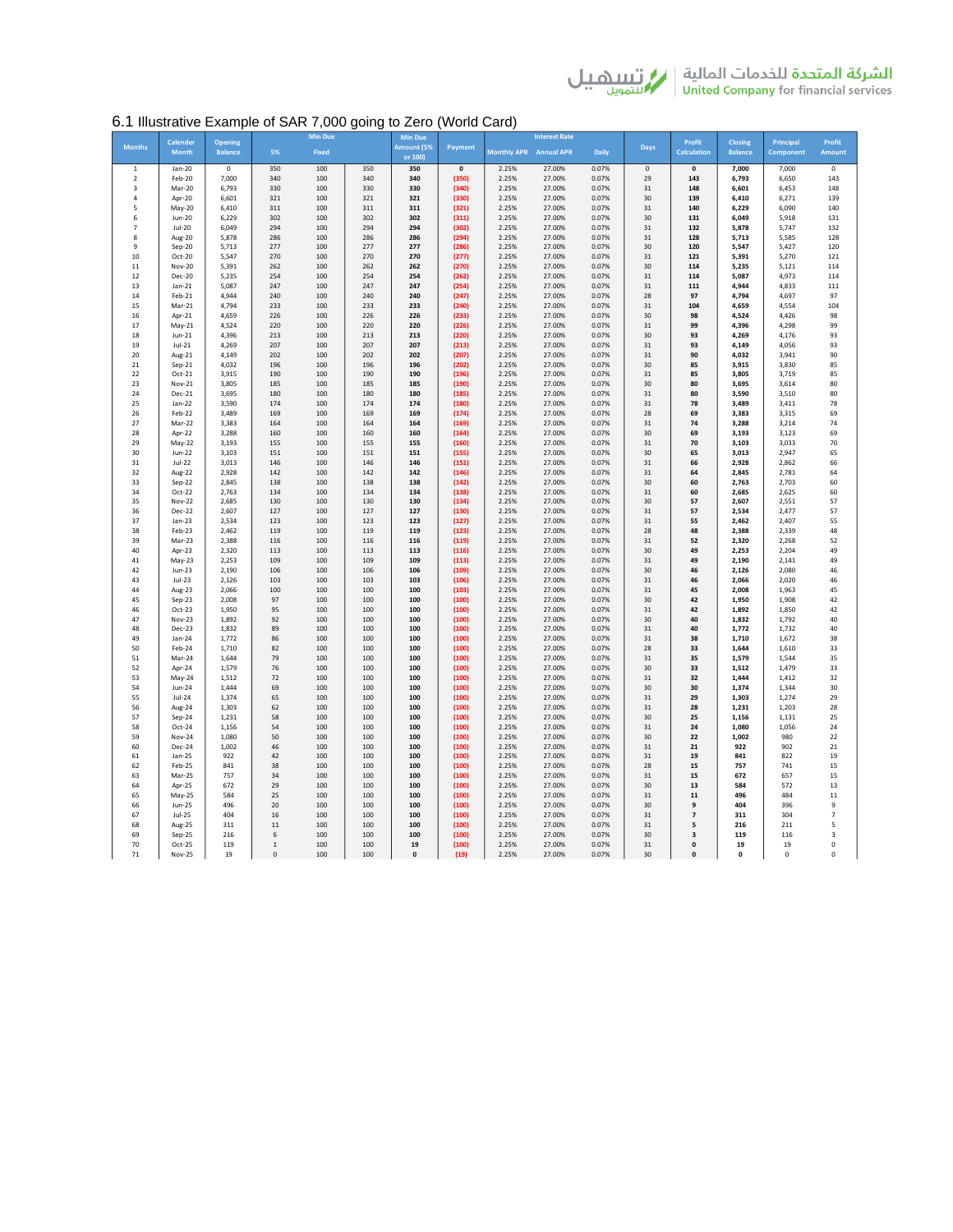الشركة المتحدة للخدمات المالية | من السلام الى السلام الى السلام الى السلام الى السلام الى السلام ال<br>United Company for financial services

## **6.2** Illustrative Example of SAR 7,000 going to Zero (Titanium Card)

|               |                 |                        |     | <b>Min Due</b> |     |                                            |       |            | <b>Interest Rate</b> |              |             |                    |                |           |               |
|---------------|-----------------|------------------------|-----|----------------|-----|--------------------------------------------|-------|------------|----------------------|--------------|-------------|--------------------|----------------|-----------|---------------|
| <b>Months</b> | <b>Calender</b> | <b>Opening Balance</b> |     |                |     | Min Due Amount (5% or 100) Payment Monthly |       |            | Annual               |              | <b>Days</b> | <b>Profit</b>      | <b>Closing</b> | Principal | Profit        |
|               | <b>Month</b>    |                        |     | 5% Fixed       |     |                                            |       | <b>APR</b> | <b>APR</b>           | <b>Daily</b> |             | <b>Calculation</b> | <b>Balance</b> | Component | <b>Amount</b> |
| $\mathbf{1}$  | Jan-20          | 0                      | 350 | 100            | 350 | 350                                        | 0     | 2.75%      | 33.00%               | 0.09%        | $\mathbf 0$ | 0                  | 7,000          | 7,000     | 0             |
| 2             | Feb-20          | 7,000                  | 341 | 100            | 341 | 341                                        | (350) | 2.75%      | 33.00%               | 0.09%        | 29          | 174                | 6,824          | 6,650     | 174           |
| 3             | Mar-20          | 6,824                  | 333 | 100            | 333 | 333                                        | (341) | 2.75%      | 33.00%               | 0.09%        | 31          | 182                | 6,665          | 6,483     | 182           |
| 4             | Apr-20          | 6,665                  | 325 | 100            | 325 | 325                                        | (333) | 2.75%      | 33.00%               | 0.09%        | 30          | 172                | 6,503          | 6,332     | 172           |
| 5             | May-20          | 6,503                  | 318 | 100            | 318 | 318                                        | (325) | 2.75%      | 33.00%               | 0.09%        | 31          | 173                | 6,351          | 6,178     | 173           |
| 6             | Jun-20          | 6,351                  | 310 | 100            | 310 | 310                                        | (318) | 2.75%      | 33.00%               | 0.09%        | 30          | 164                | 6,197          | 6,034     | 164           |
| 7             | Jul-20          | 6,197                  | 303 | 100            | 303 | 303                                        | (310) | 2.75%      | 33.00%               | 0.09%        | 31          | 165                | 6,053          | 5,888     | 165           |
| 8             | Aug-20          | 6,053                  | 296 | 100            | 296 | 296                                        | (303) | 2.75%      | 33.00%               | 0.09%        | 31          | 161                | 5,911          | 5,750     | 161           |
| 9             |                 | 5,911                  | 288 | 100            | 288 | 288                                        |       | 2.75%      | 33.00%               | 0.09%        | 30          | 152                | 5,768          |           | 152           |
|               | Sep-20          |                        |     |                |     | 282                                        | (296) |            |                      |              |             | 154                |                | 5,616     |               |
| 10            | Oct-20          | 5,768                  | 282 | 100            | 282 |                                            | (288) | 2.75%      | 33.00%               | 0.09%        | 31          |                    | 5,633          | 5,479     | 154           |
| 11            | <b>Nov-20</b>   | 5,633                  | 275 | 100            | 275 | 275                                        | (282) | 2.75%      | 33.00%<br>33.00%     | 0.09%        | 30          | 145                | 5,497          | 5,351     | 145           |
| 12            | Dec-20          | 5,497                  | 268 | 100            | 268 | 268                                        | (275) | 2.75%      |                      | 0.09%        | 31          | 146                | 5,368          | 5,222     | 146           |
| 13            | Jan-21          | 5,368                  | 262 | 100            | 262 | 262                                        | (268) | 2.75%      | 33.00%               | 0.09%        | 31          | 143                | 5,243          | 5,100     | 143           |
| 14            | Feb-21          | 5,243                  | 255 | 100            | 255 | 255                                        | (262) | 2.75%      | 33.00%               | 0.09%        | 28          | 126                | 5,107          | 4,980     | 126           |
| 15            | Mar-21          | 5,107                  | 249 | 100            | 249 | 249                                        | (255) | 2.75%      | 33.00%               | 0.09%        | 31          | 136                | 4,987          | 4,851     | 136           |
| 16            | Apr-21          | 4,987                  | 243 | 100            | 243 | 243                                        | (249) | 2.75%      | 33.00%               | 0.09%        | 30          | 129                | 4,866          | 4,738     | 129           |
| 17            | May-21          | 4,866                  | 238 | 100            | 238 | 238                                        | (243) | 2.75%      | 33.00%               | 0.09%        | 31          | 130                | 4,753          | 4,623     | 130           |
| 18            | Jun-21          | 4,753                  | 232 | 100            | 232 | 232                                        | (238) | 2.75%      | 33.00%               | 0.09%        | 30          | 122                | 4,637          | 4,515     | 122           |
| 19            | Jul-21          | 4,637                  | 226 | 100            | 226 | 226                                        | (232) | 2.75%      | 33.00%               | 0.09%        | 31          | 123                | 4,529          | 4,406     | 123           |
| 20            | Aug-21          | 4,529                  | 221 | 100            | 221 | 221                                        | (226) | 2.75%      | 33.00%               | 0.09%        | 31          | 121                | 4,423          | 4,303     | 121           |
| 21            | Sep-21          | 4,423                  | 216 | 100            | 216 | 216                                        | (221) | 2.75%      | 33.00%               | 0.09%        | 30          | 114                | 4,316          | 4,202     | 114           |
| 22            | Oct-21          | 4,316                  | 211 | 100            | 211 | 211                                        | (216) | 2.75%      | 33.00%               | 0.09%        | 31          | 115                | 4,215          | 4,100     | 115           |
| 23            | Nov-21          | 4,215                  | 206 | 100            | 206 | 206                                        | (211) | 2.75%      | 33.00%               | 0.09%        | 30          | 109                | 4,113          | 4,004     | 109           |
| 24            | Dec-21          | 4,113                  | 201 | 100            | 201 | 201                                        | (206) | 2.75%      | 33.00%               | 0.09%        | 31          | 110                | 4,017          | 3,907     | 110           |
| 25            | Jan-22          | 4,017                  | 196 | 100            | 196 | 196                                        | (201) | 2.75%      | 33.00%               | 0.09%        | 31          | 107                | 3,923          | 3,816     | 107           |
| 26            | Feb-22          | 3,923                  | 191 | 100            | 191 | 191                                        | (196) | 2.75%      | 33.00%               | 0.09%        | 28          | 94                 | 3,821          | 3,727     | 94            |
| 27            | Mar-22          | 3,821                  | 187 | 100            | 187 | 187                                        | (191) | 2.75%      | 33.00%               | 0.09%        | 31          | 102                | 3,732          | 3,630     | 102           |
| 28            | Apr-22          | 3,732                  | 182 | 100            | 182 | 182                                        | (187) | 2.75%      | 33.00%               | 0.09%        | 30          | 96                 | 3,641          | 3,545     | 96            |
| 29            | May-22          | 3,641                  | 178 | 100            | 178 | 178                                        | (182) | 2.75%      | 33.00%               | 0.09%        | 31          | 97                 | 3,556          | 3,459     | 97            |
| 30            | Jun-22          | 3,556                  | 174 | 100            | 174 | 174                                        | (178) | 2.75%      | 33.00%               | 0.09%        | 30          | 92                 | 3,470          | 3,378     | 92            |
| 31            | Jul-22          | 3,470                  | 169 | 100            | 169 | 169                                        | (174) | 2.75%      | 33.00%               | 0.09%        | 31          | 92                 | 3,389          | 3,297     | 92            |
| 32            | Aug-22          | 3,389                  | 165 | 100            | 165 | 165                                        | (169) | 2.75%      | 33.00%               | 0.09%        | 31          | 90                 | 3,310          | 3,220     | 90            |
| 33            |                 | 3,310                  | 161 | 100            | 161 | 161                                        | (165) | 2.75%      | 33.00%               | 0.09%        | 30          | 85                 |                | 3,144     | 85            |
|               | Sep-22          |                        |     |                |     |                                            |       |            | 33.00%               |              |             |                    | 3,230          |           |               |
| 34            | Oct-22          | 3,230                  | 158 | 100            | 158 | 158                                        | (161) | 2.75%      |                      | 0.09%        | 31          | 86                 | 3,154          | 3,068     | 86            |
| 35            | <b>Nov-22</b>   | 3,154                  | 154 | 100            | 154 | 154                                        | (158) | 2.75%      | 33.00%               | 0.09%        | 30          | 81                 | 3,078          | 2,996     | 81            |
| 36            | Dec-22          | 3,078                  | 150 | 100            | 150 | 150                                        | (154) | 2.75%      | 33.00%               | 0.09%        | 31          | 82                 | 3,006          | 2,924     | 82            |
| 37            | Jan-23          | 3,006                  | 147 | 100            | 147 | 147                                        | (150) | 2.75%      | 33.00%               | 0.09%        | 31          | 80                 | 2,935          | 2,855     | 80            |
| 38            | Feb-23          | 2,935                  | 143 | 100            | 143 | 143                                        | (147) | 2.75%      | 33.00%               | 0.09%        | 28          | 71                 | 2,859          | 2,789     | 71            |
| 39            | Mar-23          | 2,859                  | 140 | 100            | 140 | 140                                        | (143) | 2.75%      | 33.00%               | 0.09%        | 31          | 76                 | 2,792          | 2,716     | 76            |
| 40            | Apr-23          | 2,792                  | 136 | 100            | 136 | 136                                        | (140) | 2.75%      | 33.00%               | 0.09%        | 30          | 72                 | 2,725          | 2,653     | 72            |
| 41            | May-23          | 2,725                  | 133 | 100            | 133 | 133                                        | (136) | 2.75%      | 33.00%               | 0.09%        | 31          | 73                 | 2,661          | 2,589     | 73            |
| 42            | Jun-23          | 2,661                  | 130 | 100            | 130 | 130                                        | (133) | 2.75%      | 33.00%               | 0.09%        | 30          | 69                 | 2,597          | 2,528     | 69            |
| 43            | Jul-23          | 2,597                  | 127 | 100            | 127 | 127                                        | (130) | 2.75%      | 33.00%               | 0.09%        | 31          | 69                 | 2,536          | 2,467     | 69            |
| 44            | Aug-23          | 2,536                  | 124 | 100            | 124 | 124                                        | (127) | 2.75%      | 33.00%               | 0.09%        | 31          | 68                 | 2,477          | 2,409     | 68            |
| 45            | Sep-23          | 2,477                  | 121 | 100            | 121 | 121                                        | (124) | 2.75%      | 33.00%               | 0.09%        | 30          | 64                 | 2,417          | 2,353     | 64            |
| 46            | Oct-23          | 2,417                  | 118 | 100            | 118 | 118                                        | (121) | 2.75%      | 33.00%               | 0.09%        | 31          | 64                 | 2,360          | 2,296     | 64            |
| 47            | <b>Nov-23</b>   | 2,360                  | 115 | 100            | 115 | 115                                        | (118) | 2.75%      | 33.00%               | 0.09%        | 30          | 61                 | 2,303          | 2,242     | 61            |
| 48            | Dec-23          | 2,303                  | 112 | 100            | 112 | 112                                        | (115) | 2.75%      | 33.00%               | 0.09%        | 31          | 61                 | 2,249          | 2,188     | 61            |
| 49            | Jan-24          | 2,249                  | 110 | 100            | 110 | 110                                        | (112) | 2.75%      | 33.00%               | 0.09%        | 31          | 60                 | 2,197          | 2,137     | 60            |
| 50            | Feb-24          | 2,197                  | 107 | 100            | 107 | 107                                        | (110) | 2.75%      | 33.00%               | 0.09%        | 28          | 53                 | 2,140          | 2,087     | 53            |
| 51            | Mar-24          | 2,140                  | 104 | 100            | 104 | 104                                        | (107) | 2.75%      | 33.00%               | 0.09%        | 31          | 57                 | 2,090          | 2,033     | 57            |
| 52            | Apr-24          | 2,090                  | 102 | 100            | 102 | 102                                        | (104) | 2.75%      | 33.00%               | 0.09%        | 30          | 54                 | 2,039          | 1,985     | 54            |
| 53            | May-24          | 2,039                  | 100 | 100            | 100 | 100                                        | (102) | 2.75%      | 33.00%               | 0.09%        | 31          | 54                 | 1,991          | 1,937     | 54            |
| 54            | Jun-24          | 1,991                  | 97  | 100            | 100 | 100                                        | (100) | 2.75%      | 33.00%               | 0.09%        | 30          | 51                 | 1,943          | 1,891     | 51            |
| 55            | Jul-24          | 1,943                  | 95  | 100            | 100 | 100                                        | (100) | 2.75%      | 33.00%               | 0.09%        | 31          | 52                 | 1,894          | 1,843     | 52            |
| 56            | Aug-24          | 1,894                  | 92  | 100            | 100 | 100                                        | (100) | 2.75%      | 33.00%               | 0.09%        | 31          | 50                 | 1,844          | 1,794     | 50            |
| 57            | Sep-24          | 1,844                  | 90  | 100            | 100 | 100                                        | (100) | 2.75%      | 33.00%               | 0.09%        | 30          | 47                 | 1,792          | 1,744     | 47            |
| 58            | Oct-24          | 1,792                  | 87  | 100            | 100 | 100                                        | (100) | 2.75%      | 33.00%               | 0.09%        | 31          | 47                 | 1,739          | 1,692     | 47            |
|               | <b>Nov-24</b>   |                        | 84  |                | 100 | 100                                        |       |            |                      |              |             | 44                 |                |           |               |
| 59            |                 | 1,739                  |     | 100<br>100     | 100 | 100                                        | (100) | 2.75%      | 33.00%               | 0.09%        | 30<br>31    |                    | 1,684          | 1,639     | 44<br>44      |
| 60            | Dec-24          | 1,684                  | 81  |                |     |                                            | (100) | 2.75%      | 33.00%               | 0.09%        |             | 44                 | 1,628          | 1,584     |               |
| 61            | Jan-25          | 1,628                  | 79  | 100            | 100 | 100                                        | (100) | 2.75%      | 33.00%               | 0.09%        | 31          | 43                 | 1,571          | 1,528     | 43            |
| 62            | Feb-25          | 1,571                  | 75  | 100            | 10C |                                            | (100) | 2.75%      | 33.00%               | 0.09%        | 28          | 37                 | 1,508          | 1,471     |               |
| 63            | Mar-25          | 1,508                  | 72  | 100            | 100 | 100                                        | (100) | 2.75%      | 33.00%               | 0.09%        | 31          | 39                 | 1,448          | 1,408     | 39            |
| 64            | Apr-25          | 1,448                  | 69  | 100            | 100 | 100                                        | (100) | 2.75%      | 33.00%               | 0.09%        | 30          | 37                 | 1,384          | 1,348     | 37            |
| 65            | May-25          | 1,384                  | 66  | 100            | 100 | 100                                        | (100) | 2.75%      | 33.00%               | 0.09%        | 31          | 36                 | 1,320          | 1,284     | 36            |
| 66            | Jun-25          | 1,320                  | 63  | 100            | 100 | 100                                        | (100) | 2.75%      | 33.00%               | 0.09%        | 30          | 33                 | 1,253          | 1,220     | 33            |
| 67            | <b>Jul-25</b>   | 1,253                  | 59  | 100            | 100 | 100                                        | (100) | 2.75%      | 33.00%               | 0.09%        | 31          | 32                 | 1,185          | 1,153     | 32            |
| 68            | Aug-25          | 1,185                  | 56  | 100            | 100 | 100                                        | (100) | 2.75%      | 33.00%               | 0.09%        | 31          | 30                 | 1,116          | 1,085     | 30            |
| 69            | Sep-25          | 1,116                  | 52  | 100            | 100 | 100                                        | (100) | 2.75%      | 33.00%               | 0.09%        | 30          | 28                 | 1,043          | 1,016     | 28            |
| 70            | Oct-25          | 1,043                  | 48  | 100            | 100 | 100                                        | (100) | 2.75%      | 33.00%               | 0.09%        | 31          | 26                 | 970            | 943       | 26            |
| 71            | <b>Nov-25</b>   | 970                    | 45  | 100            | 100 | 100                                        | (100) | 2.75%      | 33.00%               | 0.09%        | 30          | 24                 | 894            | 870       | 24            |
| 72            | Dec-25          | 894                    | 41  | 100            | 100 | 100                                        | (100) | 2.75%      | 33.00%               | 0.09%        | 31          | 22                 | 816            | 794       | 22            |
| 73            | Jan-26          | 816                    | 37  | 100            | 100 | 100                                        | (100) | 2.75%      | 33.00%               | 0.09%        | 31          | 20                 | 736            | 716       | 20            |
| 74            | Feb-26          | 736                    | 33  | 100            | 100 | 100                                        | (100) | 2.75%      | 33.00%               | 0.09%        | 28          | 16                 | 652            | 636       | 16            |
| 74            | Mar-26          | 652                    | 28  | 100            | 100 | 100                                        | (100) | 2.75%      | 33.00%               | 0.09%        | 31          | 15                 | 567            | 552       | 15            |
| 75            | Apr-26          | 567                    | 24  | 100            | 100 | 100                                        | (100) | 2.75%      | 33.00%               | 0.09%        | 30          | 13                 | 480            | 467       | 13            |
| 76            |                 | 480                    | 20  | 100            | 100 | 100                                        | (100) | 2.75%      | 33.00%               | 0.09%        | 31          | 11                 | 391            | 380       | 11            |
|               | May-26          |                        |     |                |     |                                            |       |            |                      |              |             |                    |                |           |               |
| 77            | Jun-26          | 391                    | 15  | 100            | 100 | 100                                        | (100) | 2.75%      | 33.00%               | 0.09%        | 30          | 8                  | 299            | 291       | 8             |
| 78            | Jul-26          | 299                    | 10  | 100            | 100 | 100                                        | (100) | 2.75%      | 33.00%               | 0.09%        | 31          | 6                  | 204            | 199       | 6             |
| 79            | Aug-26          | 204                    | 5   | 100            | 100 | 100                                        | (100) | 2.75%      | 33.00%               | 0.09%        | 31          | 3                  | 107            | 104       | 3             |
| 80            | Sep-26          | 107                    | 0   | 100            | 100 | $\overline{\textbf{7}}$                    | (100) | 2.75%      | 33.00%               | 0.09%        | 30          | 0                  | 7              | 7         | 0             |
| 81            | Oct-26          | $\overline{7}$         | 0   | 100            | 100 | 0                                          | (7)   | 2.75%      | 33.00%               | 0.09%        | 31          | 0                  | 0              | 0         | 0             |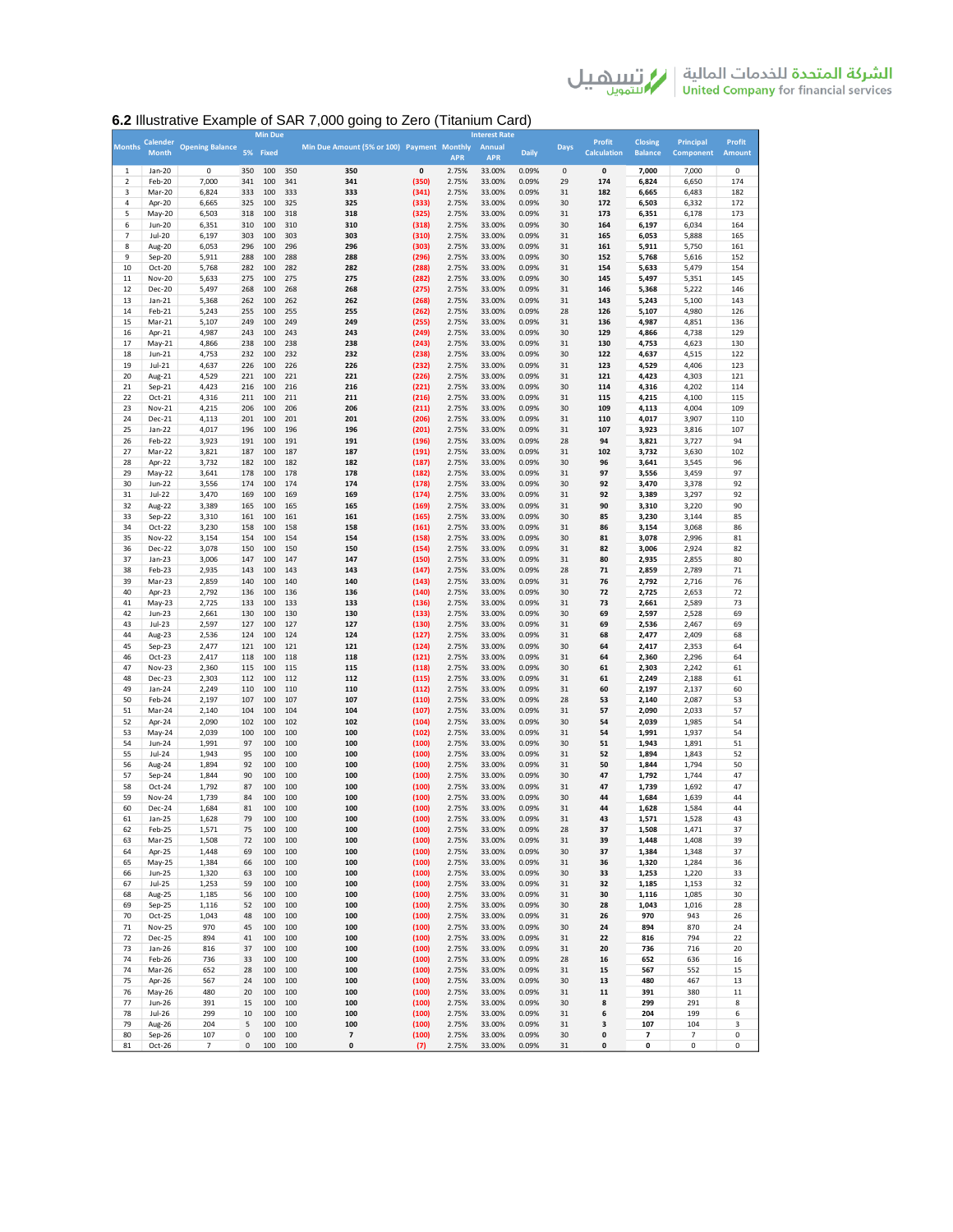

# **Annexure 2**

## Profit Calculation Methodology

:

## a) Profit Calculation Methodology for Retail Transactions

On the Retail Transaction the profit will be collected from the customer on the following principles:

- a) The Profit is calculated and accrued on the transaction amount calculated on 'daily outstanding principle' of the transaction
- b) The Profit is accrued from the date of the transaction
- c) On the first statement date only the retail transactions are posted in the 'Customer Statement' however the profit continues to accrue
- d) **Full Payment**: In case customer pays in full [100% of the statement balance], no Profit is charged to the customer in the next statement
- e) **Partial Payment:** In case the customer pays any amount between minimum and the full statement balance; the total profit accrued, calculated on the daily outstanding principal from the date of transaction, is posted in the customer account in the next statement.
- f) The profit amount is charged every month until outstanding principal balance is settled in full.

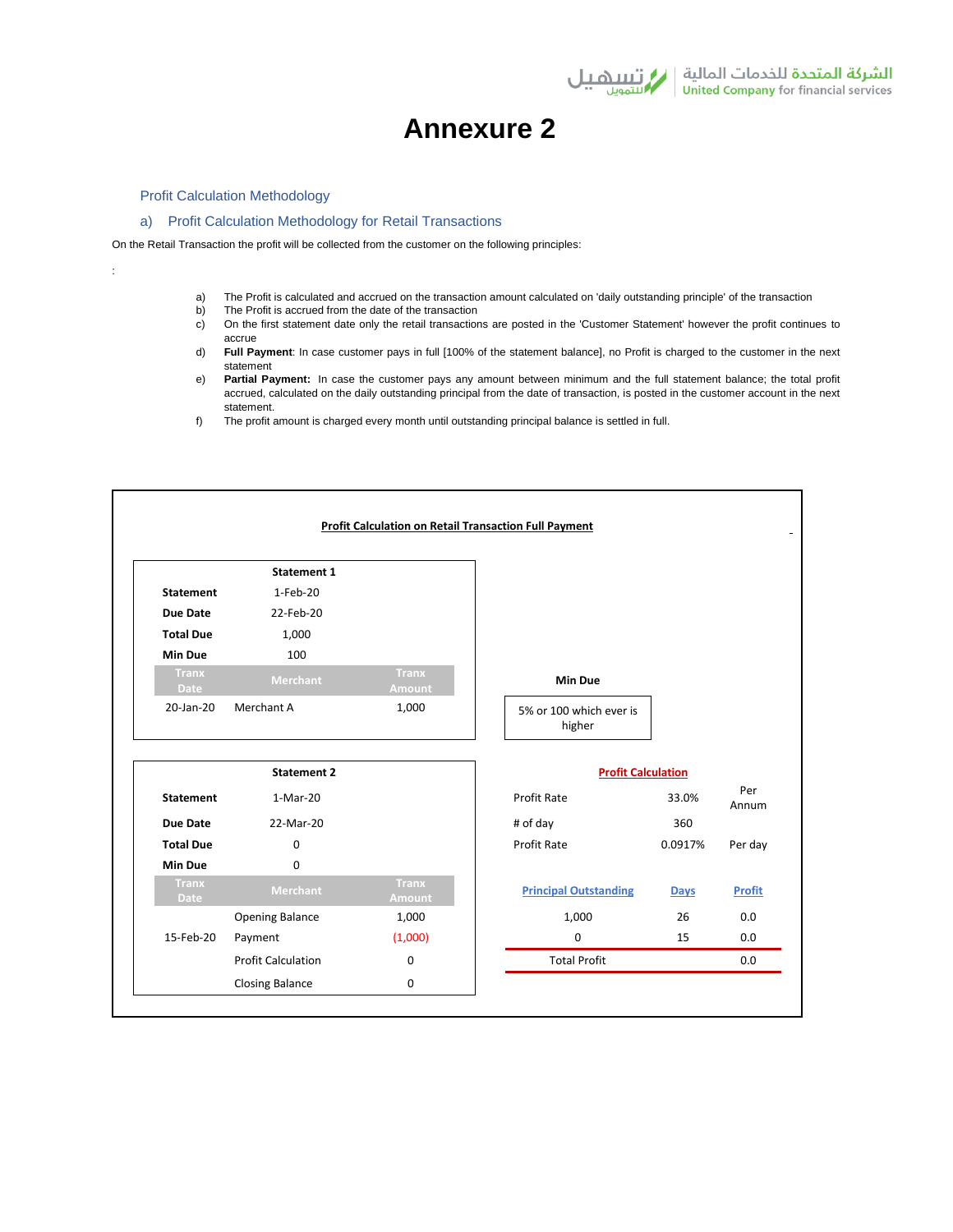|                   | <b>Statement 1</b>        |                     |                              |             |               |
|-------------------|---------------------------|---------------------|------------------------------|-------------|---------------|
| <b>Statement</b>  | $1-Feb-20$                |                     |                              |             |               |
| Due Date          | 22-Feb-20                 |                     |                              |             |               |
| <b>Total Due</b>  | 1,000                     |                     |                              |             |               |
| <b>Min Due</b>    | 100                       |                     | <b>Min Due</b>               |             |               |
| <b>Tranx Date</b> | <b>Merchant</b>           | <b>Tranx Amount</b> | 5% or 100 which ever is      |             |               |
| 20-Jan-20         | Merchant A                | 1,000               | higher                       |             |               |
|                   | <b>Closing Balance</b>    | 1,000               |                              |             |               |
|                   | <b>Statement 2</b>        |                     | <b>Profit Calculation</b>    |             |               |
| <b>Statement</b>  | 1-Mar-20                  |                     | <b>Profit Rate</b>           | 33.0%       | Per<br>Annum  |
| Due Date          | 22-Mar-20                 |                     | # of day                     | 360         |               |
| <b>Total Due</b>  | 936.2                     |                     | Profit Rate                  | 0.0917%     | Per day       |
| <b>Min Due</b>    | 100                       |                     |                              |             |               |
| <b>Tranx Date</b> | Merchant                  | <b>Tranx Amount</b> | <b>Principal Outstanding</b> | <b>Days</b> | <b>Profit</b> |
|                   | <b>Previous Statement</b> | 1,000               | 1,000                        | 26          | 23.8          |
| 15-Feb-20         | Payment                   | (100)               | 900                          | 15          | 12.4          |
|                   | <b>Profit Calculation</b> | 36.2                | <b>Total Profit</b>          |             | 36.2          |
|                   | <b>Closing Balance</b>    | 936.2               |                              |             |               |
|                   | <b>Statement 3</b>        |                     | <b>Profit Calculation</b>    |             |               |
| <b>Statement</b>  | 1-Apr-20                  |                     | Profit Rate                  | 33.0%       | Per<br>Annum  |
| Due Date          | 22-Apr-20                 |                     | # of day                     | 360         |               |
| <b>Total Due</b>  | 860.8                     |                     | Profit Rate                  | 0.0917%     | Per day       |
| <b>Min Due</b>    | 100                       |                     |                              |             |               |
| <b>Tranx Date</b> | Merchant                  | <b>Tranx Amount</b> | <b>Principal Outstanding</b> | <b>Days</b> | <b>Profit</b> |
|                   | <b>Previous Statement</b> | 936.2               | 900                          | 14          | 11.6          |
| 15-Mar-20         | Payment                   | (100)               | 836                          | 17          | 13.0          |
|                   | <b>Profit Calculation</b> | 24.6                | <b>Total Profit</b>          |             | 24.6          |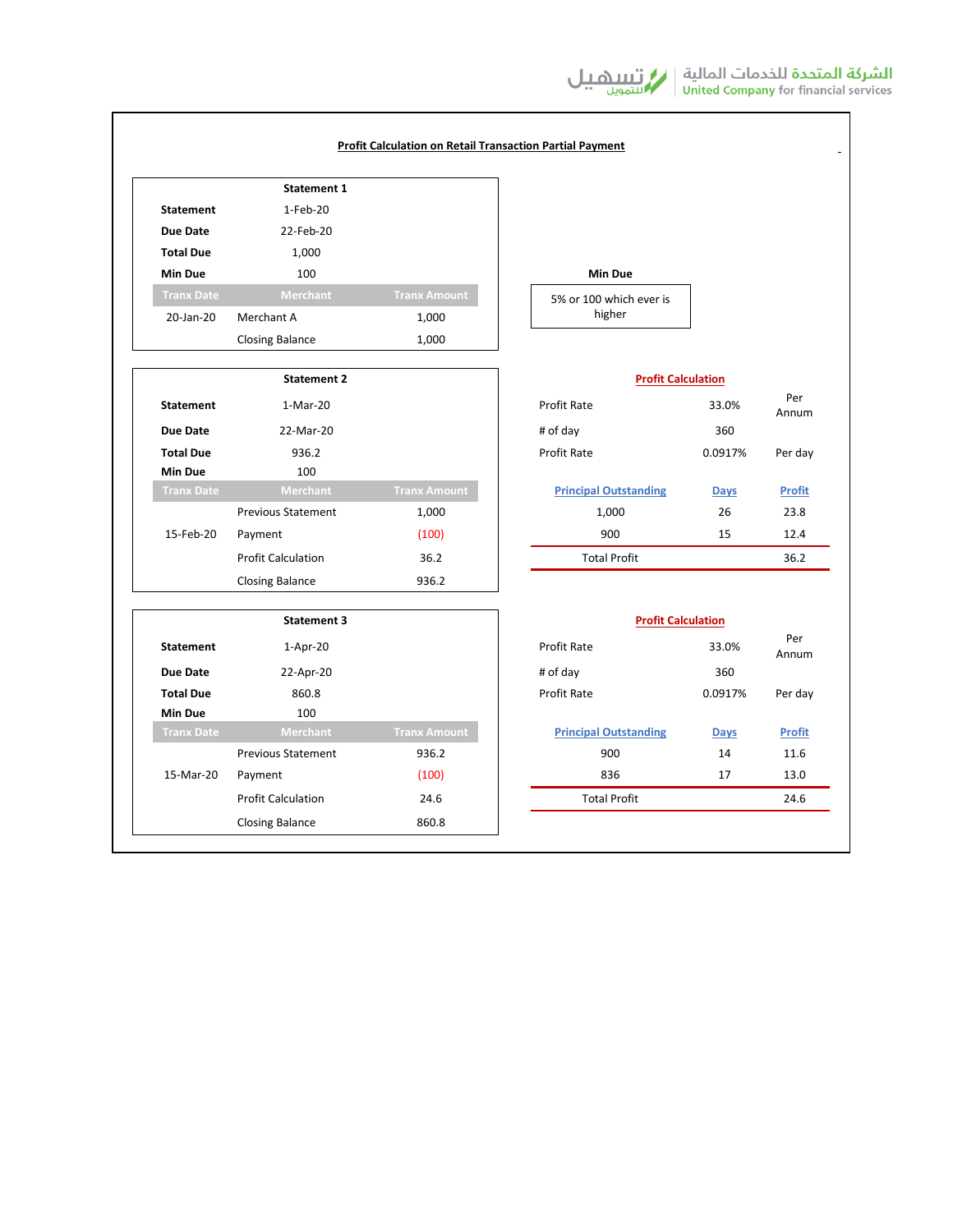|                   | Statement 1               |                     |                                          |              |               |  |
|-------------------|---------------------------|---------------------|------------------------------------------|--------------|---------------|--|
| <b>Statement</b>  | 1-Feb-20                  |                     |                                          |              |               |  |
| <b>Due Date</b>   | 22-Feb-20                 |                     |                                          |              |               |  |
| <b>Total Due</b>  | 1,000                     |                     |                                          |              |               |  |
| <b>Min Due</b>    | 100                       |                     | <b>Min Due</b>                           |              |               |  |
| <b>Tranx Date</b> | Merchant                  | <b>Tranx Amount</b> |                                          |              |               |  |
| 20-Jan-20         | Merchant A                | 1,000               | 5% or 100 which ever is higher           |              |               |  |
|                   | <b>Closing Balance</b>    | 1,000               |                                          |              |               |  |
|                   |                           |                     |                                          |              |               |  |
|                   | <b>Statement 2</b>        |                     | <b>Profit Calculation</b>                |              |               |  |
| <b>Statement</b>  | 1-Mar-20                  |                     | Profit Rate                              |              | Per Annum     |  |
| <b>Due Date</b>   | 22-Mar-20                 |                     | # of day                                 | 33.0%<br>360 |               |  |
| <b>Total Due</b>  | 936.2                     |                     | <b>Profit Rate</b>                       | 0.0917%      | Per day       |  |
| <b>Min Due</b>    | 100                       |                     |                                          |              |               |  |
| <b>Tranx Date</b> | Merchant                  | <b>Tranx Amount</b> | <b>Principal Outstanding</b>             | <b>Days</b>  | <b>Profit</b> |  |
|                   | <b>Previous Statement</b> | 1,000               | 1,000                                    | 26           | 23.8          |  |
| 15-Feb-20         | Payment                   | (100)               | 900                                      | 15           | 12.4          |  |
|                   | <b>Profit Calculation</b> | 36.2                | <b>Total Profit</b>                      |              | 36.2          |  |
|                   |                           |                     |                                          |              |               |  |
|                   | <b>Closing Balance</b>    | 936.2               |                                          |              |               |  |
|                   | <b>Statement 3</b>        |                     | <b>Profit Calculation</b>                |              |               |  |
| <b>Statement</b>  | 1-Apr-20                  |                     | Profit Rate                              |              | Per Annum     |  |
| <b>Due Date</b>   | 22-Apr-20                 |                     | # of day                                 | 360          |               |  |
| <b>Total Due</b>  | 860.8                     |                     | Profit Rate                              | 0.0917%      | Per day       |  |
| <b>Min Due</b>    | 100                       |                     |                                          |              |               |  |
| <b>Tranx Date</b> | Merchant                  | <b>Tranx Amount</b> | <b>Principal Outstanding</b>             | <b>Days</b>  | <b>Profit</b> |  |
|                   | <b>Previous Statement</b> | 936.2               | 900                                      | 14           | 11.6          |  |
| 15-Mar-20         | Payment                   | (100)               | 836                                      | 17           | 13.0          |  |
|                   | <b>Profit Calculation</b> | 24.6                | <b>Total Profit</b>                      |              | 24.6          |  |
|                   | <b>Closing Balance</b>    | 860.8               |                                          |              |               |  |
|                   |                           |                     | <b>Profit Calculation</b>                |              |               |  |
|                   | <b>Statement 4</b>        |                     | Profit Rate                              | 33.0%        | Per Annum     |  |
| <b>Statement</b>  | $1-May-20$                |                     | # of day                                 | 360          |               |  |
| <b>Due Date</b>   | 22-May-20                 |                     | Profit Rate                              | 0.0917%      | Per day       |  |
| <b>Total Due</b>  | 10.7                      |                     |                                          |              |               |  |
| <b>Min Due</b>    | 10.7                      |                     | <b>Principal Outstanding</b>             | <b>Days</b>  | <b>Profit</b> |  |
| <b>Tranx Date</b> | <b>Merchant</b>           | <b>Tranx Amount</b> | 836                                      | 14           | 10.7          |  |
|                   | <b>Previous Statement</b> | 860.8               |                                          |              |               |  |
| 15-Apr-20         | Payment                   | (860.8)             | <b>Total Profit</b>                      |              | 10.7          |  |
|                   |                           |                     |                                          |              |               |  |
|                   | <b>Profit Calculation</b> | 10.7                |                                          |              |               |  |
|                   | <b>Closing Balance</b>    | 10.7                |                                          |              |               |  |
|                   | <b>Statement 5</b>        |                     | <b>Profit Calculation</b><br>Profit Rate | 33.0%        | Per Annum     |  |
| <b>Statement</b>  | $1$ -Jun-20               |                     | # of day                                 | 360          |               |  |
| <b>Due Date</b>   | 22-Jun-20                 |                     | Profit Rate                              | 0.0917%      | Per day       |  |
| <b>Total Due</b>  | 0.0                       |                     |                                          |              |               |  |
|                   |                           |                     |                                          |              |               |  |
| <b>Min Due</b>    | 0.0                       |                     | <b>Principal Outstanding</b>             | <b>Days</b>  | <b>Profit</b> |  |
| <b>Tranx Date</b> | Merchant                  | <b>Tranx Amount</b> | 0                                        | 0            | 0.0           |  |
|                   | <b>Previous Statement</b> | 10.7                |                                          |              |               |  |
| 15-May-20         | Payment                   | (10.7)              | <b>Total Profit</b>                      |              | 0.0           |  |
|                   | <b>Profit Calculation</b> | $0.0\,$             |                                          |              |               |  |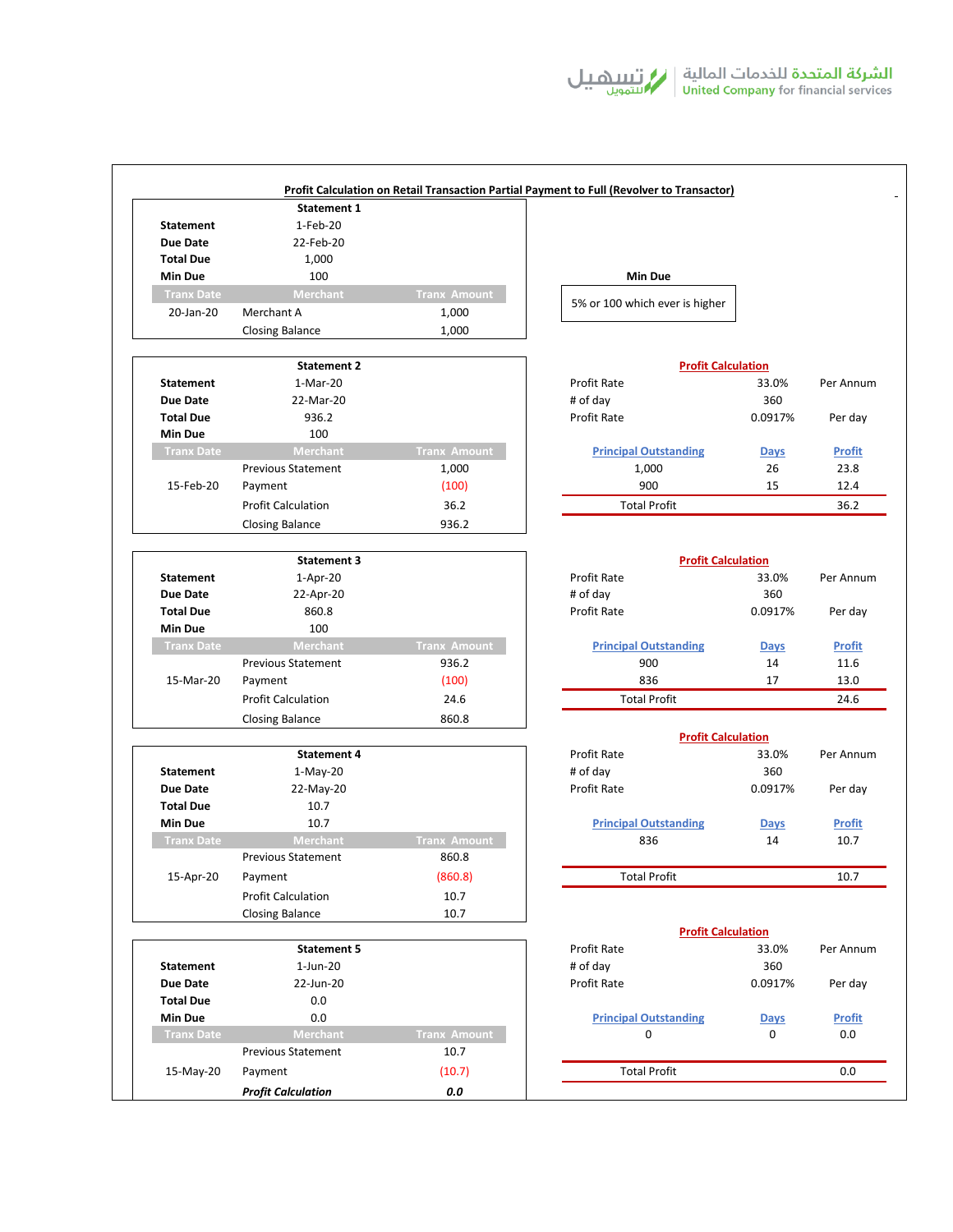# **b) Profit Calculation Methodology for Cash Transactions**

**Profit** is charged to the customer in the following manner:

- a) Profit is calculated and accrued on the transaction amount calculated on 'daily outstanding principal'
- b) Profit is charged on the transaction amount from the date of the transaction c) On the statement date the total profit accumulated is posted in the 'Custome
- c) On the statement date the total profit accumulated is posted in the 'Customer Statement' along with the transaction

|                   | <b>Statement 1</b>                                                                              |                     |                    | <b>Profit Calculation</b>    |              |               |  |
|-------------------|-------------------------------------------------------------------------------------------------|---------------------|--------------------|------------------------------|--------------|---------------|--|
| <b>Statement</b>  | 1-Feb-20                                                                                        |                     |                    | Profit Rate                  | 33%          | Per<br>Annum  |  |
| Due Date          | 22-Feb-20                                                                                       |                     |                    | # of day                     | 360          |               |  |
| <b>Total Due</b>  | 1,000                                                                                           |                     |                    | Profit Rate                  | 0.0917%      | Per day       |  |
| <b>Min Due</b>    | 100                                                                                             |                     |                    |                              |              |               |  |
| <b>Tranx Date</b> | <b>Merchant</b>                                                                                 | <b>Tranx Amount</b> |                    | <b>Principal Outstanding</b> | <b>Days</b>  | <b>Profit</b> |  |
| 20-Jan-20         | Cash Withdrawal                                                                                 | 1,000               |                    | 1,000                        | 12           | 11.0          |  |
|                   | Cash Advance Fee                                                                                | XX                  |                    | 1,000                        | $\Omega$     | 0.0           |  |
|                   | <b>Profit Calculation</b>                                                                       | 11.0                |                    | <b>Total Profit</b>          |              | 11.0          |  |
|                   | <b>Closing Balance</b>                                                                          | 1,011.0             |                    |                              |              |               |  |
|                   | * Note: In this example we are not conidering Cash Withdrawal Fee to simiplify the calculations |                     |                    |                              |              |               |  |
|                   | <b>Statement 2</b>                                                                              |                     |                    | <b>Profit Calculation</b>    |              |               |  |
| <b>Statement</b>  | 1-Mar-20                                                                                        |                     | Profit Rate<br>33% |                              | Per<br>Annum |               |  |
| <b>Due Date</b>   | 22-Mar-20                                                                                       |                     |                    | # of day                     | 360          |               |  |
| <b>Total Due</b>  | 13.8                                                                                            |                     |                    | Profit Rate                  | 0.0917%      | Per day       |  |
| <b>Min Due</b>    | 13.8                                                                                            |                     |                    |                              |              |               |  |
| <b>Tranx Date</b> | <b>Merchant</b>                                                                                 | <b>Tranx Amount</b> |                    | <b>Principal Outstanding</b> | <b>Days</b>  | <b>Profit</b> |  |
|                   | <b>Opening Balance</b>                                                                          | 1,011.0             |                    | 1000                         | 15           | 13.8          |  |
| 15-Feb-20         | Payment                                                                                         | $-1,011.0$          |                    | $\Omega$                     | $\Omega$     | 0.0           |  |
|                   | <b>Profit Calculation</b>                                                                       | 13.8                |                    | <b>Total Profit</b>          |              | 13.8          |  |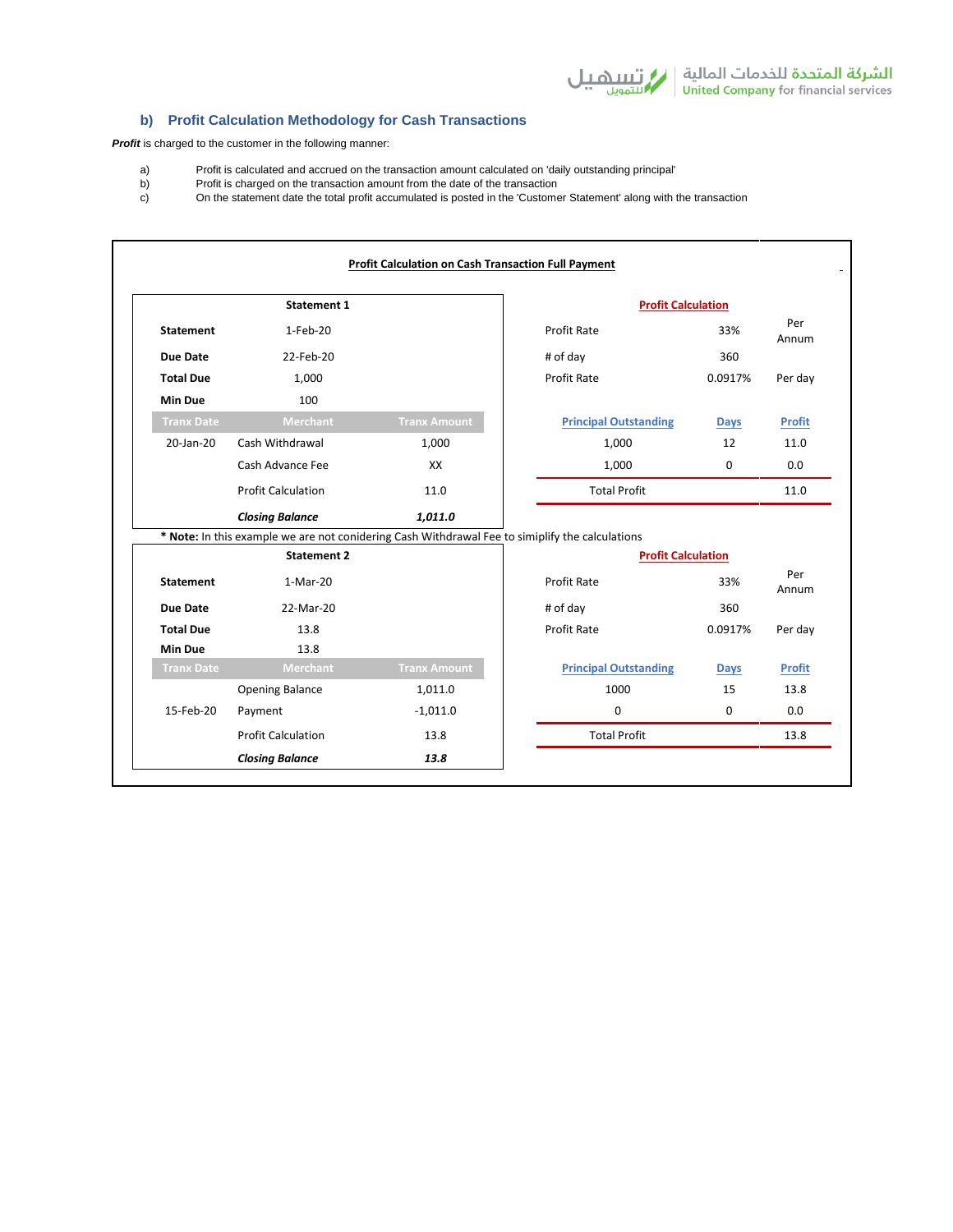| <b>Statement 1</b> |                                                                                                 |                     | <b>Profit Calculation</b> |                              |             |               |
|--------------------|-------------------------------------------------------------------------------------------------|---------------------|---------------------------|------------------------------|-------------|---------------|
| <b>Statement</b>   | 1-Feb-20                                                                                        |                     |                           | Profit Rate                  | 33%         | Per<br>Annum  |
| <b>Due Date</b>    | 22-Feb-20                                                                                       |                     | # of day                  |                              | 360         |               |
| <b>Total Due</b>   | 1,000                                                                                           |                     |                           | Profit Rate                  | 0.0917%     | Per day       |
| <b>Min Due</b>     | 100                                                                                             |                     |                           |                              |             |               |
| <b>Tranx Date</b>  | <b>Merchant</b>                                                                                 | <b>Tranx Amount</b> |                           | <b>Principal Outstanding</b> | <b>Days</b> | <b>Profit</b> |
| 20-Jan-20          | Cash Withdrawal                                                                                 | 1,000               | 1,000                     |                              | 12          | 11.0          |
|                    | Cash Advance Fee                                                                                | XX                  |                           | 1,000                        | 0           | 0.0           |
|                    | <b>Profit Calculation</b>                                                                       | 11.0                |                           | <b>Total Profit</b>          |             | 11.0          |
|                    | <b>Closing Balance</b>                                                                          | 1,011.0             |                           |                              |             |               |
|                    | * Note: In this example we are not conidering Cash Withdrawal Fee to simiplify the calculations |                     |                           |                              |             |               |
|                    | <b>Statement 2</b>                                                                              |                     | <b>Profit Calculation</b> |                              |             |               |
| <b>Statement</b>   | 1-Mar-20                                                                                        |                     | <b>Profit Rate</b><br>33% |                              |             | Per<br>Annum  |
| <b>Due Date</b>    | 22-Mar-20                                                                                       |                     | # of day<br>360           |                              |             |               |
| <b>Total Due</b>   | 13.8                                                                                            |                     |                           | <b>Profit Rate</b>           | 0.0917%     | Per day       |
| <b>Min Due</b>     | 13.8                                                                                            |                     |                           |                              |             |               |
| <b>Tranx Date</b>  | Merchant                                                                                        | <b>Tranx Amount</b> |                           | <b>Principal Outstanding</b> | <b>Days</b> | <b>Profit</b> |
|                    | <b>Opening Balance</b>                                                                          | 1,011.0             |                           | 1000                         | 15          | 13.8          |
| 15-Feb-20          | Payment                                                                                         | $-1,011.0$          |                           | $\Omega$                     | $\Omega$    | 0.0           |
|                    | <b>Profit Calculation</b>                                                                       | 13.8                |                           | <b>Total Profit</b>          |             | 13.8          |